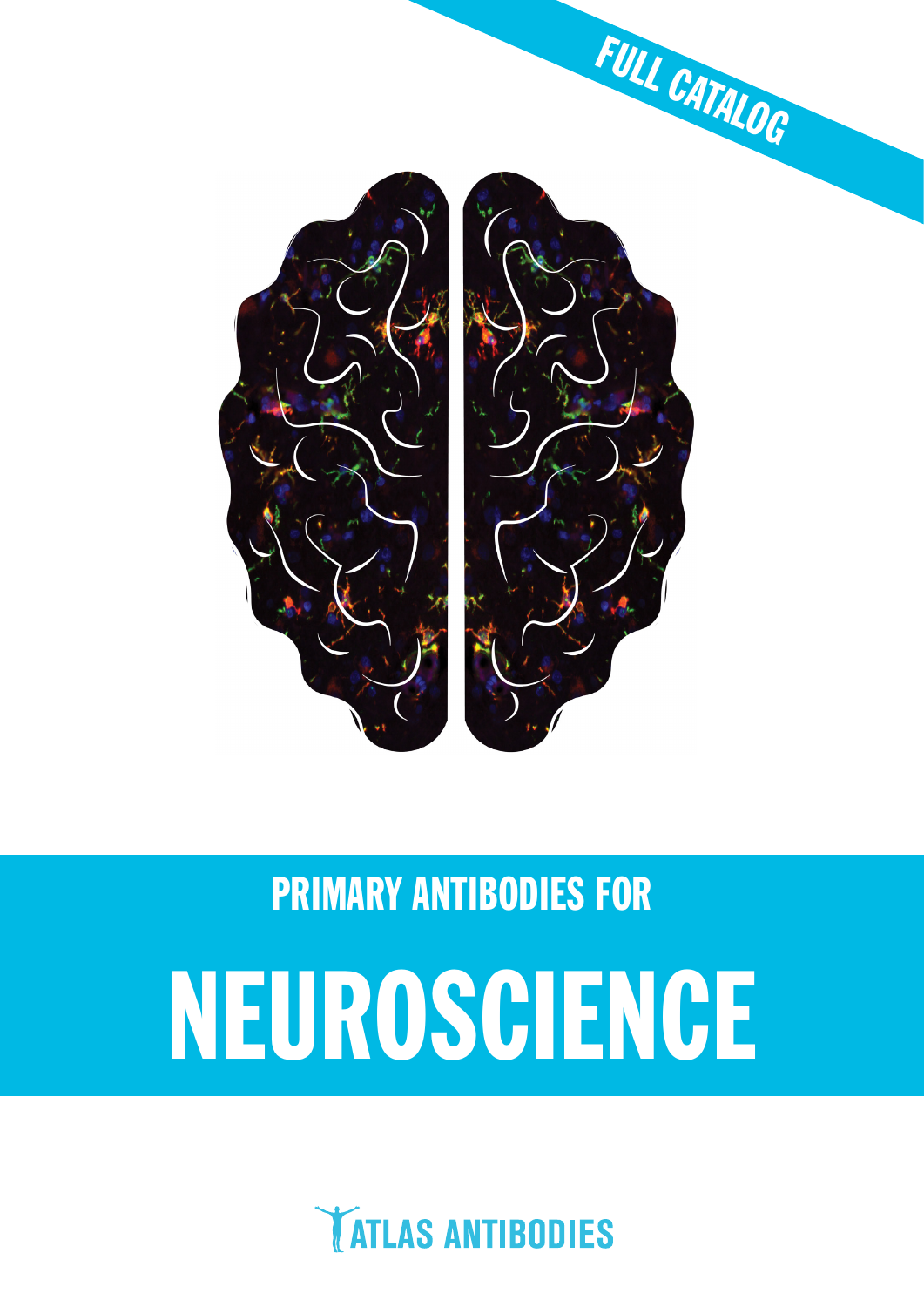### INDEX

| <b>PRIMARY ANTIBODIES</b>                       | p.3       |
|-------------------------------------------------|-----------|
| <b>CONTROL ANTIGENS</b>                         | p.3       |
| <b>ENHANCED VALIDATION</b>                      | p.4       |
| <b><i>THE HUMAN PROTEIN ATLAS</i></b>           | p.5       |
| <b>AGING AND NEUROLOGICAL DISORDERS MARKERS</b> | $p.6-7$   |
| <b>CORTICAL LAYERS MARKERS</b>                  | p.7       |
| <b>DEVELOPMENT MARKERS</b>                      | p.8       |
| <b>GLIOMA MARKERS</b>                           | $p.9-10$  |
| <b>INTEGRINS MARKERS</b>                        | p.11      |
| <b>LAMININ MARKER PANEL</b>                     | p.11      |
| <b>NEURAL LINEAGE MARKERS</b>                   | p.12      |
| <b>NEURAL STEM CELLS MARKERS</b>                | p.13      |
| <b>NEUROINFLAMMATION</b>                        | p.14-15   |
| <b>NEUROSCIENCE MARKER PANEL</b>                | p.16      |
| <b>SIGNALING MARKERS</b>                        | $p.17-18$ |
| <b>SOX FAMILY MARKERS</b>                       | p.19      |
| <b>ABOUT ATLAS ANTIBODIES</b>                   | p.20      |
| <b>HOW TO BUY OUR PRODUCTS</b>                  | p.20      |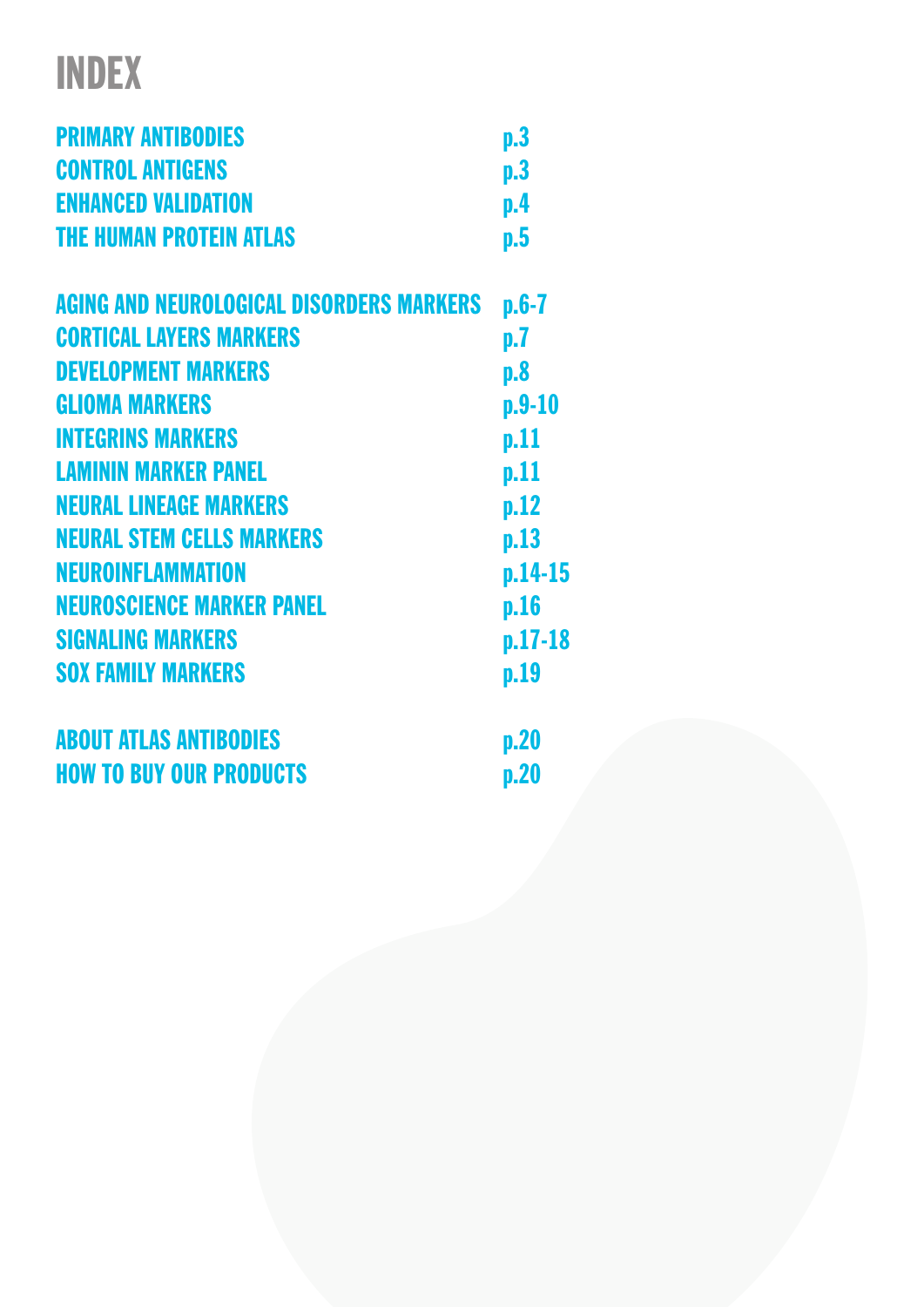# PRIMARY ANTIBODIES



#### **Precise. Accurate.Targeted.**

PrecisA Monoclonals™ are mouse monoclonal primary antibodies developed against a number of carefully selected targets. Clones are selected to recognize only unique non-overlapping epitopes and isotypes. Available as **25 µL** and **100 µL** unit size.



#### **Atlas Antibodies Advanced Polyclonals.**

Triple A Polyclonals™ are rabbit polyclonal primary antibodies developed within the Human Protein Atlas project. IHC characterization data from 44 normal and 20 cancer tissues is available on the Human Protein Atlas portal. Available as **25 µL** and **100 µL** unit size.

# CONTROL ANTIGENS

### **PrEST Antigens**

PrEST Antigens<sup>™</sup> are the immunogens used for the generation of Triple A Polyclonals and PrecisA Monoclonals, for use as blocking agents and positive assay controls together with the corresponding antibody. The protein-specific PrEST sequences are designed to have a sequence identity as low as possible to other human proteins. The product numbers of PrEST control antigens start with **"APrEST"** and they are specified on the product pages for all antibodies under "related products".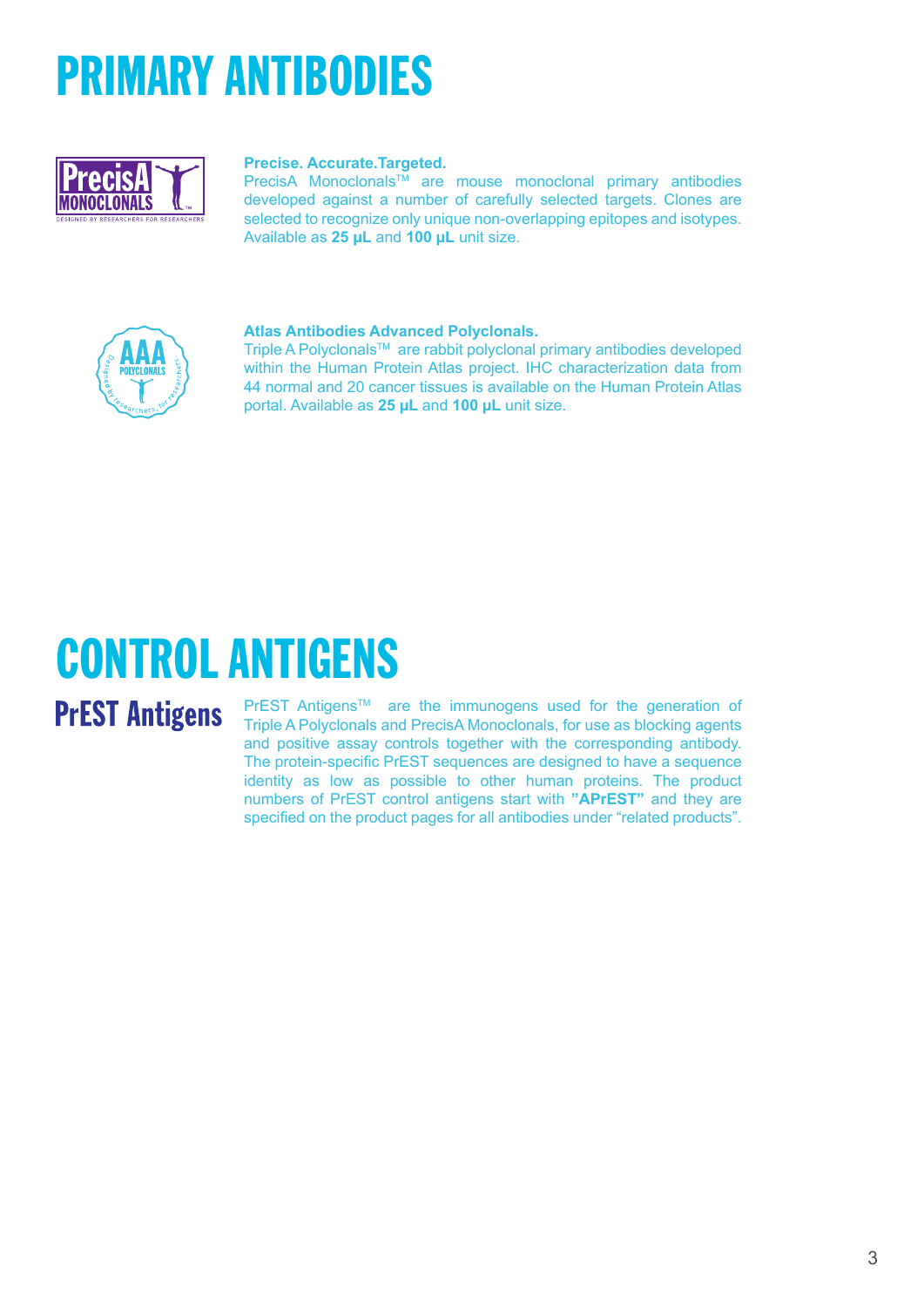# ENHANCED VALIDATION



At Atlas Antibodies, we extensively validate our antibodies in IHC, WB, and ICC-IF. Enhanced Validation is performed as an additional layer of security in an application and context-specific manner.

Enhanced validation offers increased security of antibody specificity in a defined context.

This is ensured by using the ideal validation method for each combination of protein, sample, and application. Enhanced Validation follows the guidelines proposed by the International Working Group for Antibody Validation (IWGAV).





#### RECOMBINANT EXPRESSION VALIDATION

The antibody binding is verified using and over-expressed or tagged version of the target protein.

#### ORTHOGONAL VALIDATION

The antibody is validated by comparing the results with a nonantibody based method across multiple samples.



#### VALIDATION BY INDEPENDENT ANTIBODIES

The antibody specificity is demonstrated by comparing two antibodies targeting different regions of the same protein.

#### GENETIC VALIDATION

Antibody specificity is confirmed by downregulating the target protein on a genetic level using siRNA.

### MIGRATION CAPTURE MS VALIDATION

The staining pattern and the protein size detected by the antibody is compared with results obtained by a capture Mass Spectrometry (MS) method.

> LEARN MORE ABOUT [ENHANCED VALIDATION](https://www.atlasantibodies.com/antibody-applications/antibody-validation/enhanced-validation/)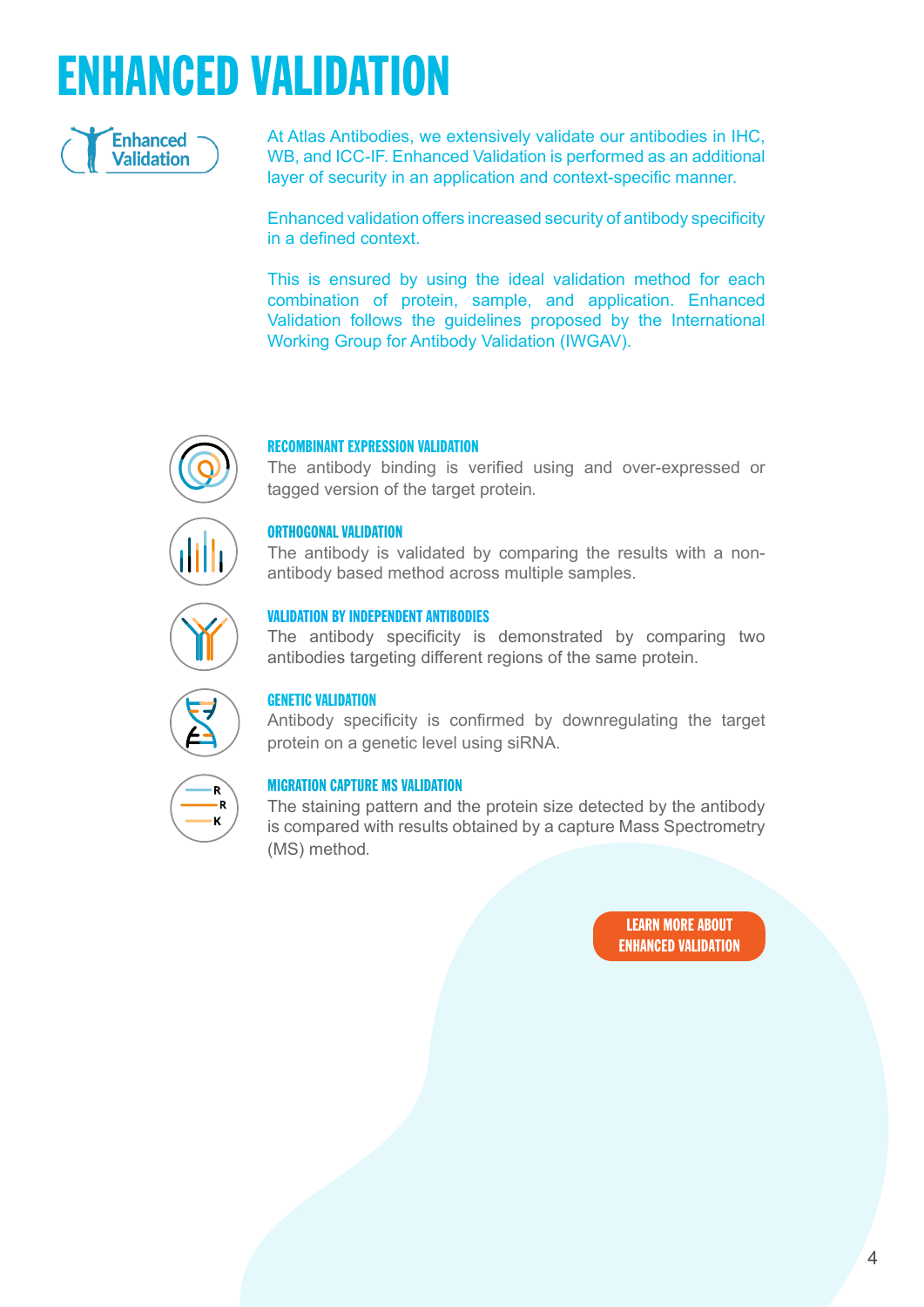# THE HUMAN PROTEIN ATLAS



The Human Protein Atlas is a Swedish-based program initiated in 2003 with the aim to map all the human proteins in cells, tissues and organs using an integration of various omics technologies, including antibody-based imaging, mass spectrometry-based proteomics, transcriptomics and systems biology. All the data in the knowledge resource is open access to allow scientists both in academia and industry to freely access the data for exploration of the human proteome.

The Human Protein Atlas consists of 10 separate sections, each focusing on a particular aspect of the genome-wide analysis of the human proteins:

- The **TISSUE SECTION**, showing the distribution of the proteins across all major tissues and organs in the human body.
- The **BRAIN SECTION**, exploring the distribution of proteins in various regions of the mammalian brain.
- The **SINGLE CELL TYPE SECTION**, showing expression of protein-coding genes in single human cell types based on scRNA-seq.
- The **TISSUE CELL TYPE SECTION**, showing expression of protein-coding genes in human cell types based on bulk RNAseq data.
- The PATHOLOGY SECTION, showing the impact of protein levels for the survival of patients with cancer.
- The **IMMUNE CELL SECTION**, showing expression of protein-coding genes in immune cell types.
- The **BLOOD PROTEIN SECTION**, describing proteins detected in blood and proteins secreted by human tissues.
- The **SUBCELLULAR SECTION**, showing the subcellular localization of proteins in single cells.
- The **CELL LINE SECTION**, showing expression of protein-coding genes in human cell lines.
- The **METABOLIC SECTION**, exploring expression of protein-coding genes in the context of the human metabolic network.

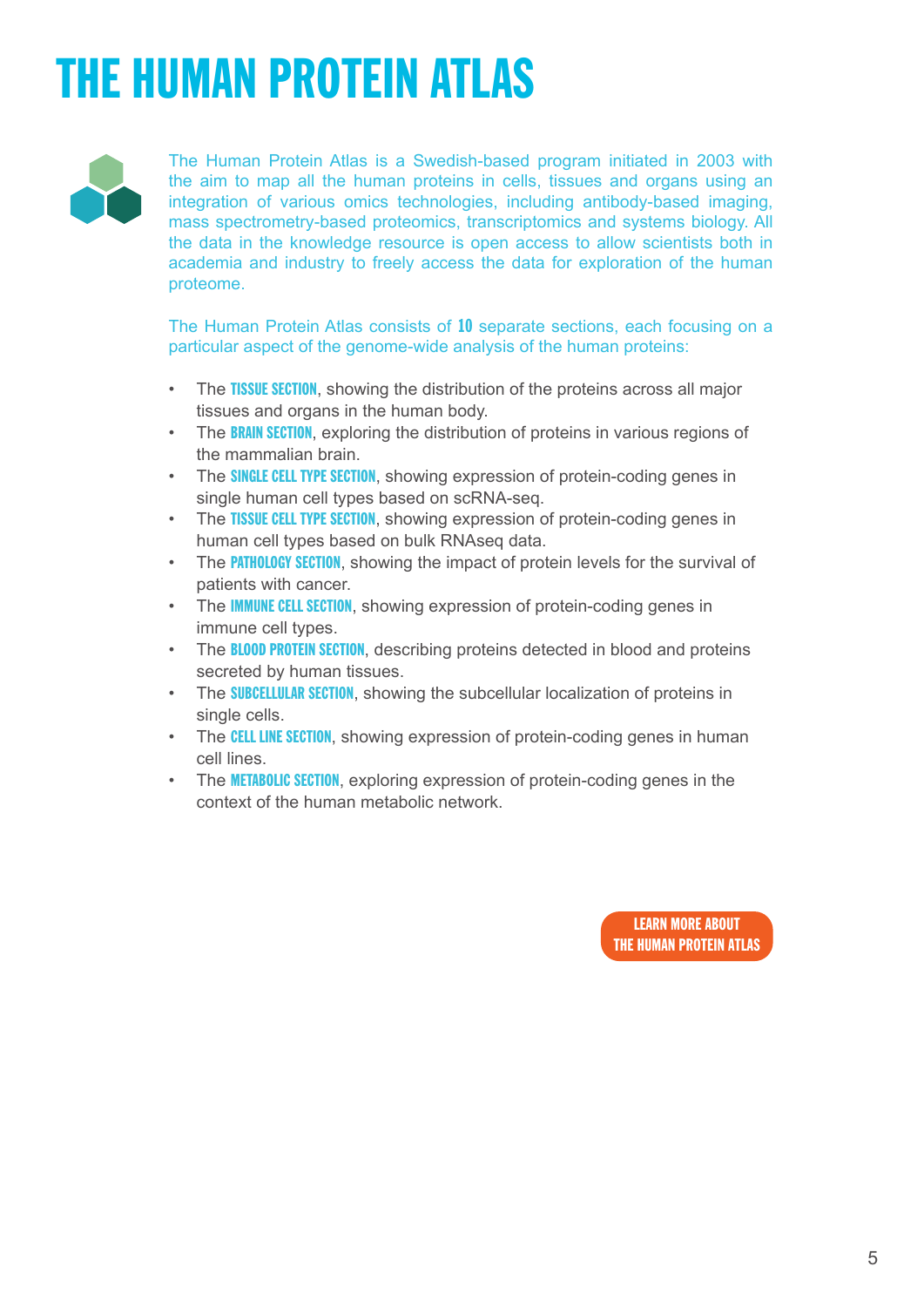### AGING AND NEUROLOGICAL DISORDERS

| Monoclonal<br>IHC, WB*, ICC-IF<br>86% - 85%<br>AMAb90535<br>Anti-ADAR<br>Polyclonal<br>86% - 85%<br>HPA003890<br>IHC*, WB*, ICC-IF<br>Anti-AIMP1<br>Polyclonal<br>$96\% - 97\%$<br>HPA018476<br>IHC, WB*, ICC-IF<br>Monoclonal<br>WB, ICC-IF<br>$97\% - 97\%$<br>Anti-AKT1<br>AMAb90834<br>IHC*<br>Anti-AOX1<br>Polyclonal<br>84% - 86%<br>HPA040199<br><b>IHC</b><br>70% - 68%<br>Anti-APBA3<br>Polyclonal<br>HPA045577<br>Polyclonal<br>IHC, WB*, ICC-IF<br>85% - 83%<br>Anti-APBB2<br>HPA023542<br>Polyclonal<br>84% - 84%<br>Anti-APBB3<br>HPA005571<br>IHC, ICC-IF<br>Monoclonal<br>65% - 28%<br>Anti-APOA4<br>AMAb90769<br>IHC, WB<br>Anti-APP<br>Polyclonal<br>IHC*, WB*<br>$95\% - 95\%$<br>HPA001462<br>Monoclonal<br>AMAb90537<br>IHC*, WB<br>$93\% - 92\%$<br>Anti-AQP4<br>$93\% - 92\%$<br>HPA014784<br>Polyclonal<br>IHC*, WB, ICC-IF<br>99% - 99%<br>Anti-ATF2<br>HPA022134<br>Polyclonal<br>IHC, WB, ICC-IF<br>Monoclonal<br>$92\% - 92\%$<br>AMAb90909<br>IHC*, ICC-IF<br>Anti-ATF3<br>$92\% - 92\%$<br>Polyclonal<br>IHC, ICC-IF<br>HPA001562<br>Monoclonal<br>$96\% - 97\%$<br>IHC, WB*, ICC-IF<br>Anti-ATRX<br>AMAb90784<br><b>IHC</b><br>$81\% - 81\%$<br>Anti-ATXN1<br>Polyclonal<br>HPA008335<br>Polyclonal<br>IHC*, WB*, ICC-IF<br>$90\% - 91\%$<br>Anti-ATXN2<br>HPA018295<br>Anti-C3<br>IHC*<br>78% - 23%<br>HPA020432<br>Polyclonal<br>84% - 88%<br>Anti-CASP3<br>Polyclonal<br>IHC*, WB, ICC-IF<br>HPA002643<br>IHC*, WB<br>55% - 57%<br>Anti-CD4<br>Monoclonal<br>AMAb90754<br>IHC*,WB<br>58% - 54%<br>Anti-CD40<br>Monoclonal<br>AMAb90905<br>Anti-CHGA<br>Monoclonal<br>IHC, WB, ICC-IF<br>$62\% - 64\%$<br>AMAb90525<br>$93\% - 90\%$<br>Anti-COX1<br>Polyclonal<br>IHC*, WB, ICC-IF<br>HPA002834<br>88% - 88%<br>Anti-COX2/PTGS2<br>Polyclonal<br>IHC, ICC-IF<br>HPA001335<br>Anti-CTSB<br>79% - 79%<br>Polyclonal<br>IHC*, ICC-IF<br>HPA018156<br>86% - 86%<br>Anti-CTSD<br>Polyclonal<br>IHC, WB<br>HPA003001<br><b>IHC</b><br>47% - 46%<br>Anti-CXorf27<br>Polyclonal<br>HPA003356<br><b>IHC</b><br>Polyclonal<br>78% - 81%<br>Anti-FBXO7 (PARK15)<br>HPA032114<br>Monoclonal<br>Anti-FUS<br>IHC*, WB*, ICC-IF,<br>$91\% - 91\%$<br>AMAb90549<br>Anti-GSK3B<br>Polyclonal<br>IHC, WB*, ICC-IF<br>100% - 100%<br>HPA028017<br>Anti-HIP1<br>Polyclonal<br>IHC*, WB<br>79% - 77%<br>HPA017964<br>Polyclonal<br>57% - 63%<br>Anti-HTRA2 (PARK13)<br>HPA027366<br>IHC, WB*<br>$67\% - 68\%$<br>Monoclonal<br>Anti-ITGAM (CD11b)<br>IHC*, WB<br>AMAb90911<br>Anti-ITM2B<br>HPA029292<br>Polyclonal<br>IHC, ICC-IF<br>$95\% - 96\%$<br>IHC*<br>Polyclonal<br>78% - 36%<br>Anti-LRP2<br>HPA005980<br>Anti-MSR1<br>HPA000272<br>Polyclonal<br>IHC*, WB*<br>$60\% - 59\%$<br>Anti-NFKB1<br>HPA027305<br>Polyclonal<br>IHC*, WB*, ICC-IF<br>$60\% - 62\%$<br>Anti-OPTN<br>Polyclonal<br>IHC, WB*, ICC-IF<br>64% - 68%<br>HPA003360<br>Anti-PADI4<br>Polyclonal<br>IHC*, WB*<br>66% - 69%<br>HPA017007<br>Anti-PARK7<br>Polyclonal<br>89% - 90%<br>HPA004190<br>IHC, WB<br>Anti-PFN1<br>Monoclonal<br>IHC, WB*<br>$87\% - 87\%$<br>AMAb91181<br>Monoclonal<br>IHC, WB, ICC-IF<br>99% - 99%<br>AMAb90786<br>Anti-PHGDH<br>Polyclonal<br>99% - 99%<br>HPA021241<br>IHC, WB*, ICC-IF<br>IHC*<br>Anti-PRNP<br>Polyclonal<br>$91\% - 91\%$<br>HPA042754<br><b>IHC</b><br>$82\% - 81\%$<br>Polyclonal<br>Anti-PSEN1<br>HPA030760<br>Monoclonal<br>IHC, WB<br>100% - 100%<br>AMAb90852<br>Anti-RHOT1<br><b>IHC</b><br>Polyclonal<br>100% - 100%<br>HPA010687<br>56% - 60%<br>Anti-S100A8<br>Polyclonal<br>IHC*, WB, ICC-IF<br>HPA024372<br>IHC*, WB<br>$60\% - 59\%$<br>Anti-SERPINA3<br>Polyclonal<br>HPA002560 | <b>Product Name</b> | <b>Product Number</b> | Clonality | Validated<br>Applications | Antigen sequence identity<br>to mouse - rat |
|----------------------------------------------------------------------------------------------------------------------------------------------------------------------------------------------------------------------------------------------------------------------------------------------------------------------------------------------------------------------------------------------------------------------------------------------------------------------------------------------------------------------------------------------------------------------------------------------------------------------------------------------------------------------------------------------------------------------------------------------------------------------------------------------------------------------------------------------------------------------------------------------------------------------------------------------------------------------------------------------------------------------------------------------------------------------------------------------------------------------------------------------------------------------------------------------------------------------------------------------------------------------------------------------------------------------------------------------------------------------------------------------------------------------------------------------------------------------------------------------------------------------------------------------------------------------------------------------------------------------------------------------------------------------------------------------------------------------------------------------------------------------------------------------------------------------------------------------------------------------------------------------------------------------------------------------------------------------------------------------------------------------------------------------------------------------------------------------------------------------------------------------------------------------------------------------------------------------------------------------------------------------------------------------------------------------------------------------------------------------------------------------------------------------------------------------------------------------------------------------------------------------------------------------------------------------------------------------------------------------------------------------------------------------------------------------------------------------------------------------------------------------------------------------------------------------------------------------------------------------------------------------------------------------------------------------------------------------------------------------------------------------------------------------------------------------------------------------------------------------------------------------------------------------------------------------------------------------------------------------------------------------------------------------------------------------------------------------------------------------------------------------------------------------------------------------------------------------------------------------------------------------------------------------------------------------------------------------------------------------------------|---------------------|-----------------------|-----------|---------------------------|---------------------------------------------|
|                                                                                                                                                                                                                                                                                                                                                                                                                                                                                                                                                                                                                                                                                                                                                                                                                                                                                                                                                                                                                                                                                                                                                                                                                                                                                                                                                                                                                                                                                                                                                                                                                                                                                                                                                                                                                                                                                                                                                                                                                                                                                                                                                                                                                                                                                                                                                                                                                                                                                                                                                                                                                                                                                                                                                                                                                                                                                                                                                                                                                                                                                                                                                                                                                                                                                                                                                                                                                                                                                                                                                                                                                                  |                     |                       |           |                           |                                             |
|                                                                                                                                                                                                                                                                                                                                                                                                                                                                                                                                                                                                                                                                                                                                                                                                                                                                                                                                                                                                                                                                                                                                                                                                                                                                                                                                                                                                                                                                                                                                                                                                                                                                                                                                                                                                                                                                                                                                                                                                                                                                                                                                                                                                                                                                                                                                                                                                                                                                                                                                                                                                                                                                                                                                                                                                                                                                                                                                                                                                                                                                                                                                                                                                                                                                                                                                                                                                                                                                                                                                                                                                                                  |                     |                       |           |                           |                                             |
|                                                                                                                                                                                                                                                                                                                                                                                                                                                                                                                                                                                                                                                                                                                                                                                                                                                                                                                                                                                                                                                                                                                                                                                                                                                                                                                                                                                                                                                                                                                                                                                                                                                                                                                                                                                                                                                                                                                                                                                                                                                                                                                                                                                                                                                                                                                                                                                                                                                                                                                                                                                                                                                                                                                                                                                                                                                                                                                                                                                                                                                                                                                                                                                                                                                                                                                                                                                                                                                                                                                                                                                                                                  |                     |                       |           |                           |                                             |
|                                                                                                                                                                                                                                                                                                                                                                                                                                                                                                                                                                                                                                                                                                                                                                                                                                                                                                                                                                                                                                                                                                                                                                                                                                                                                                                                                                                                                                                                                                                                                                                                                                                                                                                                                                                                                                                                                                                                                                                                                                                                                                                                                                                                                                                                                                                                                                                                                                                                                                                                                                                                                                                                                                                                                                                                                                                                                                                                                                                                                                                                                                                                                                                                                                                                                                                                                                                                                                                                                                                                                                                                                                  |                     |                       |           |                           |                                             |
|                                                                                                                                                                                                                                                                                                                                                                                                                                                                                                                                                                                                                                                                                                                                                                                                                                                                                                                                                                                                                                                                                                                                                                                                                                                                                                                                                                                                                                                                                                                                                                                                                                                                                                                                                                                                                                                                                                                                                                                                                                                                                                                                                                                                                                                                                                                                                                                                                                                                                                                                                                                                                                                                                                                                                                                                                                                                                                                                                                                                                                                                                                                                                                                                                                                                                                                                                                                                                                                                                                                                                                                                                                  |                     |                       |           |                           |                                             |
|                                                                                                                                                                                                                                                                                                                                                                                                                                                                                                                                                                                                                                                                                                                                                                                                                                                                                                                                                                                                                                                                                                                                                                                                                                                                                                                                                                                                                                                                                                                                                                                                                                                                                                                                                                                                                                                                                                                                                                                                                                                                                                                                                                                                                                                                                                                                                                                                                                                                                                                                                                                                                                                                                                                                                                                                                                                                                                                                                                                                                                                                                                                                                                                                                                                                                                                                                                                                                                                                                                                                                                                                                                  |                     |                       |           |                           |                                             |
|                                                                                                                                                                                                                                                                                                                                                                                                                                                                                                                                                                                                                                                                                                                                                                                                                                                                                                                                                                                                                                                                                                                                                                                                                                                                                                                                                                                                                                                                                                                                                                                                                                                                                                                                                                                                                                                                                                                                                                                                                                                                                                                                                                                                                                                                                                                                                                                                                                                                                                                                                                                                                                                                                                                                                                                                                                                                                                                                                                                                                                                                                                                                                                                                                                                                                                                                                                                                                                                                                                                                                                                                                                  |                     |                       |           |                           |                                             |
|                                                                                                                                                                                                                                                                                                                                                                                                                                                                                                                                                                                                                                                                                                                                                                                                                                                                                                                                                                                                                                                                                                                                                                                                                                                                                                                                                                                                                                                                                                                                                                                                                                                                                                                                                                                                                                                                                                                                                                                                                                                                                                                                                                                                                                                                                                                                                                                                                                                                                                                                                                                                                                                                                                                                                                                                                                                                                                                                                                                                                                                                                                                                                                                                                                                                                                                                                                                                                                                                                                                                                                                                                                  |                     |                       |           |                           |                                             |
|                                                                                                                                                                                                                                                                                                                                                                                                                                                                                                                                                                                                                                                                                                                                                                                                                                                                                                                                                                                                                                                                                                                                                                                                                                                                                                                                                                                                                                                                                                                                                                                                                                                                                                                                                                                                                                                                                                                                                                                                                                                                                                                                                                                                                                                                                                                                                                                                                                                                                                                                                                                                                                                                                                                                                                                                                                                                                                                                                                                                                                                                                                                                                                                                                                                                                                                                                                                                                                                                                                                                                                                                                                  |                     |                       |           |                           |                                             |
|                                                                                                                                                                                                                                                                                                                                                                                                                                                                                                                                                                                                                                                                                                                                                                                                                                                                                                                                                                                                                                                                                                                                                                                                                                                                                                                                                                                                                                                                                                                                                                                                                                                                                                                                                                                                                                                                                                                                                                                                                                                                                                                                                                                                                                                                                                                                                                                                                                                                                                                                                                                                                                                                                                                                                                                                                                                                                                                                                                                                                                                                                                                                                                                                                                                                                                                                                                                                                                                                                                                                                                                                                                  |                     |                       |           |                           |                                             |
|                                                                                                                                                                                                                                                                                                                                                                                                                                                                                                                                                                                                                                                                                                                                                                                                                                                                                                                                                                                                                                                                                                                                                                                                                                                                                                                                                                                                                                                                                                                                                                                                                                                                                                                                                                                                                                                                                                                                                                                                                                                                                                                                                                                                                                                                                                                                                                                                                                                                                                                                                                                                                                                                                                                                                                                                                                                                                                                                                                                                                                                                                                                                                                                                                                                                                                                                                                                                                                                                                                                                                                                                                                  |                     |                       |           |                           |                                             |
|                                                                                                                                                                                                                                                                                                                                                                                                                                                                                                                                                                                                                                                                                                                                                                                                                                                                                                                                                                                                                                                                                                                                                                                                                                                                                                                                                                                                                                                                                                                                                                                                                                                                                                                                                                                                                                                                                                                                                                                                                                                                                                                                                                                                                                                                                                                                                                                                                                                                                                                                                                                                                                                                                                                                                                                                                                                                                                                                                                                                                                                                                                                                                                                                                                                                                                                                                                                                                                                                                                                                                                                                                                  |                     |                       |           |                           |                                             |
|                                                                                                                                                                                                                                                                                                                                                                                                                                                                                                                                                                                                                                                                                                                                                                                                                                                                                                                                                                                                                                                                                                                                                                                                                                                                                                                                                                                                                                                                                                                                                                                                                                                                                                                                                                                                                                                                                                                                                                                                                                                                                                                                                                                                                                                                                                                                                                                                                                                                                                                                                                                                                                                                                                                                                                                                                                                                                                                                                                                                                                                                                                                                                                                                                                                                                                                                                                                                                                                                                                                                                                                                                                  |                     |                       |           |                           |                                             |
|                                                                                                                                                                                                                                                                                                                                                                                                                                                                                                                                                                                                                                                                                                                                                                                                                                                                                                                                                                                                                                                                                                                                                                                                                                                                                                                                                                                                                                                                                                                                                                                                                                                                                                                                                                                                                                                                                                                                                                                                                                                                                                                                                                                                                                                                                                                                                                                                                                                                                                                                                                                                                                                                                                                                                                                                                                                                                                                                                                                                                                                                                                                                                                                                                                                                                                                                                                                                                                                                                                                                                                                                                                  |                     |                       |           |                           |                                             |
|                                                                                                                                                                                                                                                                                                                                                                                                                                                                                                                                                                                                                                                                                                                                                                                                                                                                                                                                                                                                                                                                                                                                                                                                                                                                                                                                                                                                                                                                                                                                                                                                                                                                                                                                                                                                                                                                                                                                                                                                                                                                                                                                                                                                                                                                                                                                                                                                                                                                                                                                                                                                                                                                                                                                                                                                                                                                                                                                                                                                                                                                                                                                                                                                                                                                                                                                                                                                                                                                                                                                                                                                                                  |                     |                       |           |                           |                                             |
|                                                                                                                                                                                                                                                                                                                                                                                                                                                                                                                                                                                                                                                                                                                                                                                                                                                                                                                                                                                                                                                                                                                                                                                                                                                                                                                                                                                                                                                                                                                                                                                                                                                                                                                                                                                                                                                                                                                                                                                                                                                                                                                                                                                                                                                                                                                                                                                                                                                                                                                                                                                                                                                                                                                                                                                                                                                                                                                                                                                                                                                                                                                                                                                                                                                                                                                                                                                                                                                                                                                                                                                                                                  |                     |                       |           |                           |                                             |
|                                                                                                                                                                                                                                                                                                                                                                                                                                                                                                                                                                                                                                                                                                                                                                                                                                                                                                                                                                                                                                                                                                                                                                                                                                                                                                                                                                                                                                                                                                                                                                                                                                                                                                                                                                                                                                                                                                                                                                                                                                                                                                                                                                                                                                                                                                                                                                                                                                                                                                                                                                                                                                                                                                                                                                                                                                                                                                                                                                                                                                                                                                                                                                                                                                                                                                                                                                                                                                                                                                                                                                                                                                  |                     |                       |           |                           |                                             |
|                                                                                                                                                                                                                                                                                                                                                                                                                                                                                                                                                                                                                                                                                                                                                                                                                                                                                                                                                                                                                                                                                                                                                                                                                                                                                                                                                                                                                                                                                                                                                                                                                                                                                                                                                                                                                                                                                                                                                                                                                                                                                                                                                                                                                                                                                                                                                                                                                                                                                                                                                                                                                                                                                                                                                                                                                                                                                                                                                                                                                                                                                                                                                                                                                                                                                                                                                                                                                                                                                                                                                                                                                                  |                     |                       |           |                           |                                             |
|                                                                                                                                                                                                                                                                                                                                                                                                                                                                                                                                                                                                                                                                                                                                                                                                                                                                                                                                                                                                                                                                                                                                                                                                                                                                                                                                                                                                                                                                                                                                                                                                                                                                                                                                                                                                                                                                                                                                                                                                                                                                                                                                                                                                                                                                                                                                                                                                                                                                                                                                                                                                                                                                                                                                                                                                                                                                                                                                                                                                                                                                                                                                                                                                                                                                                                                                                                                                                                                                                                                                                                                                                                  |                     |                       |           |                           |                                             |
|                                                                                                                                                                                                                                                                                                                                                                                                                                                                                                                                                                                                                                                                                                                                                                                                                                                                                                                                                                                                                                                                                                                                                                                                                                                                                                                                                                                                                                                                                                                                                                                                                                                                                                                                                                                                                                                                                                                                                                                                                                                                                                                                                                                                                                                                                                                                                                                                                                                                                                                                                                                                                                                                                                                                                                                                                                                                                                                                                                                                                                                                                                                                                                                                                                                                                                                                                                                                                                                                                                                                                                                                                                  |                     |                       |           |                           |                                             |
|                                                                                                                                                                                                                                                                                                                                                                                                                                                                                                                                                                                                                                                                                                                                                                                                                                                                                                                                                                                                                                                                                                                                                                                                                                                                                                                                                                                                                                                                                                                                                                                                                                                                                                                                                                                                                                                                                                                                                                                                                                                                                                                                                                                                                                                                                                                                                                                                                                                                                                                                                                                                                                                                                                                                                                                                                                                                                                                                                                                                                                                                                                                                                                                                                                                                                                                                                                                                                                                                                                                                                                                                                                  |                     |                       |           |                           |                                             |
|                                                                                                                                                                                                                                                                                                                                                                                                                                                                                                                                                                                                                                                                                                                                                                                                                                                                                                                                                                                                                                                                                                                                                                                                                                                                                                                                                                                                                                                                                                                                                                                                                                                                                                                                                                                                                                                                                                                                                                                                                                                                                                                                                                                                                                                                                                                                                                                                                                                                                                                                                                                                                                                                                                                                                                                                                                                                                                                                                                                                                                                                                                                                                                                                                                                                                                                                                                                                                                                                                                                                                                                                                                  |                     |                       |           |                           |                                             |
|                                                                                                                                                                                                                                                                                                                                                                                                                                                                                                                                                                                                                                                                                                                                                                                                                                                                                                                                                                                                                                                                                                                                                                                                                                                                                                                                                                                                                                                                                                                                                                                                                                                                                                                                                                                                                                                                                                                                                                                                                                                                                                                                                                                                                                                                                                                                                                                                                                                                                                                                                                                                                                                                                                                                                                                                                                                                                                                                                                                                                                                                                                                                                                                                                                                                                                                                                                                                                                                                                                                                                                                                                                  |                     |                       |           |                           |                                             |
|                                                                                                                                                                                                                                                                                                                                                                                                                                                                                                                                                                                                                                                                                                                                                                                                                                                                                                                                                                                                                                                                                                                                                                                                                                                                                                                                                                                                                                                                                                                                                                                                                                                                                                                                                                                                                                                                                                                                                                                                                                                                                                                                                                                                                                                                                                                                                                                                                                                                                                                                                                                                                                                                                                                                                                                                                                                                                                                                                                                                                                                                                                                                                                                                                                                                                                                                                                                                                                                                                                                                                                                                                                  |                     |                       |           |                           |                                             |
|                                                                                                                                                                                                                                                                                                                                                                                                                                                                                                                                                                                                                                                                                                                                                                                                                                                                                                                                                                                                                                                                                                                                                                                                                                                                                                                                                                                                                                                                                                                                                                                                                                                                                                                                                                                                                                                                                                                                                                                                                                                                                                                                                                                                                                                                                                                                                                                                                                                                                                                                                                                                                                                                                                                                                                                                                                                                                                                                                                                                                                                                                                                                                                                                                                                                                                                                                                                                                                                                                                                                                                                                                                  |                     |                       |           |                           |                                             |
|                                                                                                                                                                                                                                                                                                                                                                                                                                                                                                                                                                                                                                                                                                                                                                                                                                                                                                                                                                                                                                                                                                                                                                                                                                                                                                                                                                                                                                                                                                                                                                                                                                                                                                                                                                                                                                                                                                                                                                                                                                                                                                                                                                                                                                                                                                                                                                                                                                                                                                                                                                                                                                                                                                                                                                                                                                                                                                                                                                                                                                                                                                                                                                                                                                                                                                                                                                                                                                                                                                                                                                                                                                  |                     |                       |           |                           |                                             |
|                                                                                                                                                                                                                                                                                                                                                                                                                                                                                                                                                                                                                                                                                                                                                                                                                                                                                                                                                                                                                                                                                                                                                                                                                                                                                                                                                                                                                                                                                                                                                                                                                                                                                                                                                                                                                                                                                                                                                                                                                                                                                                                                                                                                                                                                                                                                                                                                                                                                                                                                                                                                                                                                                                                                                                                                                                                                                                                                                                                                                                                                                                                                                                                                                                                                                                                                                                                                                                                                                                                                                                                                                                  |                     |                       |           |                           |                                             |
|                                                                                                                                                                                                                                                                                                                                                                                                                                                                                                                                                                                                                                                                                                                                                                                                                                                                                                                                                                                                                                                                                                                                                                                                                                                                                                                                                                                                                                                                                                                                                                                                                                                                                                                                                                                                                                                                                                                                                                                                                                                                                                                                                                                                                                                                                                                                                                                                                                                                                                                                                                                                                                                                                                                                                                                                                                                                                                                                                                                                                                                                                                                                                                                                                                                                                                                                                                                                                                                                                                                                                                                                                                  |                     |                       |           |                           |                                             |
|                                                                                                                                                                                                                                                                                                                                                                                                                                                                                                                                                                                                                                                                                                                                                                                                                                                                                                                                                                                                                                                                                                                                                                                                                                                                                                                                                                                                                                                                                                                                                                                                                                                                                                                                                                                                                                                                                                                                                                                                                                                                                                                                                                                                                                                                                                                                                                                                                                                                                                                                                                                                                                                                                                                                                                                                                                                                                                                                                                                                                                                                                                                                                                                                                                                                                                                                                                                                                                                                                                                                                                                                                                  |                     |                       |           |                           |                                             |
|                                                                                                                                                                                                                                                                                                                                                                                                                                                                                                                                                                                                                                                                                                                                                                                                                                                                                                                                                                                                                                                                                                                                                                                                                                                                                                                                                                                                                                                                                                                                                                                                                                                                                                                                                                                                                                                                                                                                                                                                                                                                                                                                                                                                                                                                                                                                                                                                                                                                                                                                                                                                                                                                                                                                                                                                                                                                                                                                                                                                                                                                                                                                                                                                                                                                                                                                                                                                                                                                                                                                                                                                                                  |                     |                       |           |                           |                                             |
|                                                                                                                                                                                                                                                                                                                                                                                                                                                                                                                                                                                                                                                                                                                                                                                                                                                                                                                                                                                                                                                                                                                                                                                                                                                                                                                                                                                                                                                                                                                                                                                                                                                                                                                                                                                                                                                                                                                                                                                                                                                                                                                                                                                                                                                                                                                                                                                                                                                                                                                                                                                                                                                                                                                                                                                                                                                                                                                                                                                                                                                                                                                                                                                                                                                                                                                                                                                                                                                                                                                                                                                                                                  |                     |                       |           |                           |                                             |
|                                                                                                                                                                                                                                                                                                                                                                                                                                                                                                                                                                                                                                                                                                                                                                                                                                                                                                                                                                                                                                                                                                                                                                                                                                                                                                                                                                                                                                                                                                                                                                                                                                                                                                                                                                                                                                                                                                                                                                                                                                                                                                                                                                                                                                                                                                                                                                                                                                                                                                                                                                                                                                                                                                                                                                                                                                                                                                                                                                                                                                                                                                                                                                                                                                                                                                                                                                                                                                                                                                                                                                                                                                  |                     |                       |           |                           |                                             |
|                                                                                                                                                                                                                                                                                                                                                                                                                                                                                                                                                                                                                                                                                                                                                                                                                                                                                                                                                                                                                                                                                                                                                                                                                                                                                                                                                                                                                                                                                                                                                                                                                                                                                                                                                                                                                                                                                                                                                                                                                                                                                                                                                                                                                                                                                                                                                                                                                                                                                                                                                                                                                                                                                                                                                                                                                                                                                                                                                                                                                                                                                                                                                                                                                                                                                                                                                                                                                                                                                                                                                                                                                                  |                     |                       |           |                           |                                             |
|                                                                                                                                                                                                                                                                                                                                                                                                                                                                                                                                                                                                                                                                                                                                                                                                                                                                                                                                                                                                                                                                                                                                                                                                                                                                                                                                                                                                                                                                                                                                                                                                                                                                                                                                                                                                                                                                                                                                                                                                                                                                                                                                                                                                                                                                                                                                                                                                                                                                                                                                                                                                                                                                                                                                                                                                                                                                                                                                                                                                                                                                                                                                                                                                                                                                                                                                                                                                                                                                                                                                                                                                                                  |                     |                       |           |                           |                                             |
|                                                                                                                                                                                                                                                                                                                                                                                                                                                                                                                                                                                                                                                                                                                                                                                                                                                                                                                                                                                                                                                                                                                                                                                                                                                                                                                                                                                                                                                                                                                                                                                                                                                                                                                                                                                                                                                                                                                                                                                                                                                                                                                                                                                                                                                                                                                                                                                                                                                                                                                                                                                                                                                                                                                                                                                                                                                                                                                                                                                                                                                                                                                                                                                                                                                                                                                                                                                                                                                                                                                                                                                                                                  |                     |                       |           |                           |                                             |
|                                                                                                                                                                                                                                                                                                                                                                                                                                                                                                                                                                                                                                                                                                                                                                                                                                                                                                                                                                                                                                                                                                                                                                                                                                                                                                                                                                                                                                                                                                                                                                                                                                                                                                                                                                                                                                                                                                                                                                                                                                                                                                                                                                                                                                                                                                                                                                                                                                                                                                                                                                                                                                                                                                                                                                                                                                                                                                                                                                                                                                                                                                                                                                                                                                                                                                                                                                                                                                                                                                                                                                                                                                  |                     |                       |           |                           |                                             |
|                                                                                                                                                                                                                                                                                                                                                                                                                                                                                                                                                                                                                                                                                                                                                                                                                                                                                                                                                                                                                                                                                                                                                                                                                                                                                                                                                                                                                                                                                                                                                                                                                                                                                                                                                                                                                                                                                                                                                                                                                                                                                                                                                                                                                                                                                                                                                                                                                                                                                                                                                                                                                                                                                                                                                                                                                                                                                                                                                                                                                                                                                                                                                                                                                                                                                                                                                                                                                                                                                                                                                                                                                                  |                     |                       |           |                           |                                             |
|                                                                                                                                                                                                                                                                                                                                                                                                                                                                                                                                                                                                                                                                                                                                                                                                                                                                                                                                                                                                                                                                                                                                                                                                                                                                                                                                                                                                                                                                                                                                                                                                                                                                                                                                                                                                                                                                                                                                                                                                                                                                                                                                                                                                                                                                                                                                                                                                                                                                                                                                                                                                                                                                                                                                                                                                                                                                                                                                                                                                                                                                                                                                                                                                                                                                                                                                                                                                                                                                                                                                                                                                                                  |                     |                       |           |                           |                                             |
|                                                                                                                                                                                                                                                                                                                                                                                                                                                                                                                                                                                                                                                                                                                                                                                                                                                                                                                                                                                                                                                                                                                                                                                                                                                                                                                                                                                                                                                                                                                                                                                                                                                                                                                                                                                                                                                                                                                                                                                                                                                                                                                                                                                                                                                                                                                                                                                                                                                                                                                                                                                                                                                                                                                                                                                                                                                                                                                                                                                                                                                                                                                                                                                                                                                                                                                                                                                                                                                                                                                                                                                                                                  |                     |                       |           |                           |                                             |
|                                                                                                                                                                                                                                                                                                                                                                                                                                                                                                                                                                                                                                                                                                                                                                                                                                                                                                                                                                                                                                                                                                                                                                                                                                                                                                                                                                                                                                                                                                                                                                                                                                                                                                                                                                                                                                                                                                                                                                                                                                                                                                                                                                                                                                                                                                                                                                                                                                                                                                                                                                                                                                                                                                                                                                                                                                                                                                                                                                                                                                                                                                                                                                                                                                                                                                                                                                                                                                                                                                                                                                                                                                  |                     |                       |           |                           |                                             |
|                                                                                                                                                                                                                                                                                                                                                                                                                                                                                                                                                                                                                                                                                                                                                                                                                                                                                                                                                                                                                                                                                                                                                                                                                                                                                                                                                                                                                                                                                                                                                                                                                                                                                                                                                                                                                                                                                                                                                                                                                                                                                                                                                                                                                                                                                                                                                                                                                                                                                                                                                                                                                                                                                                                                                                                                                                                                                                                                                                                                                                                                                                                                                                                                                                                                                                                                                                                                                                                                                                                                                                                                                                  |                     |                       |           |                           |                                             |
|                                                                                                                                                                                                                                                                                                                                                                                                                                                                                                                                                                                                                                                                                                                                                                                                                                                                                                                                                                                                                                                                                                                                                                                                                                                                                                                                                                                                                                                                                                                                                                                                                                                                                                                                                                                                                                                                                                                                                                                                                                                                                                                                                                                                                                                                                                                                                                                                                                                                                                                                                                                                                                                                                                                                                                                                                                                                                                                                                                                                                                                                                                                                                                                                                                                                                                                                                                                                                                                                                                                                                                                                                                  |                     |                       |           |                           |                                             |
|                                                                                                                                                                                                                                                                                                                                                                                                                                                                                                                                                                                                                                                                                                                                                                                                                                                                                                                                                                                                                                                                                                                                                                                                                                                                                                                                                                                                                                                                                                                                                                                                                                                                                                                                                                                                                                                                                                                                                                                                                                                                                                                                                                                                                                                                                                                                                                                                                                                                                                                                                                                                                                                                                                                                                                                                                                                                                                                                                                                                                                                                                                                                                                                                                                                                                                                                                                                                                                                                                                                                                                                                                                  |                     |                       |           |                           |                                             |
|                                                                                                                                                                                                                                                                                                                                                                                                                                                                                                                                                                                                                                                                                                                                                                                                                                                                                                                                                                                                                                                                                                                                                                                                                                                                                                                                                                                                                                                                                                                                                                                                                                                                                                                                                                                                                                                                                                                                                                                                                                                                                                                                                                                                                                                                                                                                                                                                                                                                                                                                                                                                                                                                                                                                                                                                                                                                                                                                                                                                                                                                                                                                                                                                                                                                                                                                                                                                                                                                                                                                                                                                                                  |                     |                       |           |                           |                                             |
|                                                                                                                                                                                                                                                                                                                                                                                                                                                                                                                                                                                                                                                                                                                                                                                                                                                                                                                                                                                                                                                                                                                                                                                                                                                                                                                                                                                                                                                                                                                                                                                                                                                                                                                                                                                                                                                                                                                                                                                                                                                                                                                                                                                                                                                                                                                                                                                                                                                                                                                                                                                                                                                                                                                                                                                                                                                                                                                                                                                                                                                                                                                                                                                                                                                                                                                                                                                                                                                                                                                                                                                                                                  |                     |                       |           |                           |                                             |
|                                                                                                                                                                                                                                                                                                                                                                                                                                                                                                                                                                                                                                                                                                                                                                                                                                                                                                                                                                                                                                                                                                                                                                                                                                                                                                                                                                                                                                                                                                                                                                                                                                                                                                                                                                                                                                                                                                                                                                                                                                                                                                                                                                                                                                                                                                                                                                                                                                                                                                                                                                                                                                                                                                                                                                                                                                                                                                                                                                                                                                                                                                                                                                                                                                                                                                                                                                                                                                                                                                                                                                                                                                  |                     |                       |           |                           |                                             |
|                                                                                                                                                                                                                                                                                                                                                                                                                                                                                                                                                                                                                                                                                                                                                                                                                                                                                                                                                                                                                                                                                                                                                                                                                                                                                                                                                                                                                                                                                                                                                                                                                                                                                                                                                                                                                                                                                                                                                                                                                                                                                                                                                                                                                                                                                                                                                                                                                                                                                                                                                                                                                                                                                                                                                                                                                                                                                                                                                                                                                                                                                                                                                                                                                                                                                                                                                                                                                                                                                                                                                                                                                                  |                     |                       |           |                           |                                             |
|                                                                                                                                                                                                                                                                                                                                                                                                                                                                                                                                                                                                                                                                                                                                                                                                                                                                                                                                                                                                                                                                                                                                                                                                                                                                                                                                                                                                                                                                                                                                                                                                                                                                                                                                                                                                                                                                                                                                                                                                                                                                                                                                                                                                                                                                                                                                                                                                                                                                                                                                                                                                                                                                                                                                                                                                                                                                                                                                                                                                                                                                                                                                                                                                                                                                                                                                                                                                                                                                                                                                                                                                                                  |                     |                       |           |                           |                                             |
|                                                                                                                                                                                                                                                                                                                                                                                                                                                                                                                                                                                                                                                                                                                                                                                                                                                                                                                                                                                                                                                                                                                                                                                                                                                                                                                                                                                                                                                                                                                                                                                                                                                                                                                                                                                                                                                                                                                                                                                                                                                                                                                                                                                                                                                                                                                                                                                                                                                                                                                                                                                                                                                                                                                                                                                                                                                                                                                                                                                                                                                                                                                                                                                                                                                                                                                                                                                                                                                                                                                                                                                                                                  |                     |                       |           |                           |                                             |
|                                                                                                                                                                                                                                                                                                                                                                                                                                                                                                                                                                                                                                                                                                                                                                                                                                                                                                                                                                                                                                                                                                                                                                                                                                                                                                                                                                                                                                                                                                                                                                                                                                                                                                                                                                                                                                                                                                                                                                                                                                                                                                                                                                                                                                                                                                                                                                                                                                                                                                                                                                                                                                                                                                                                                                                                                                                                                                                                                                                                                                                                                                                                                                                                                                                                                                                                                                                                                                                                                                                                                                                                                                  |                     |                       |           |                           |                                             |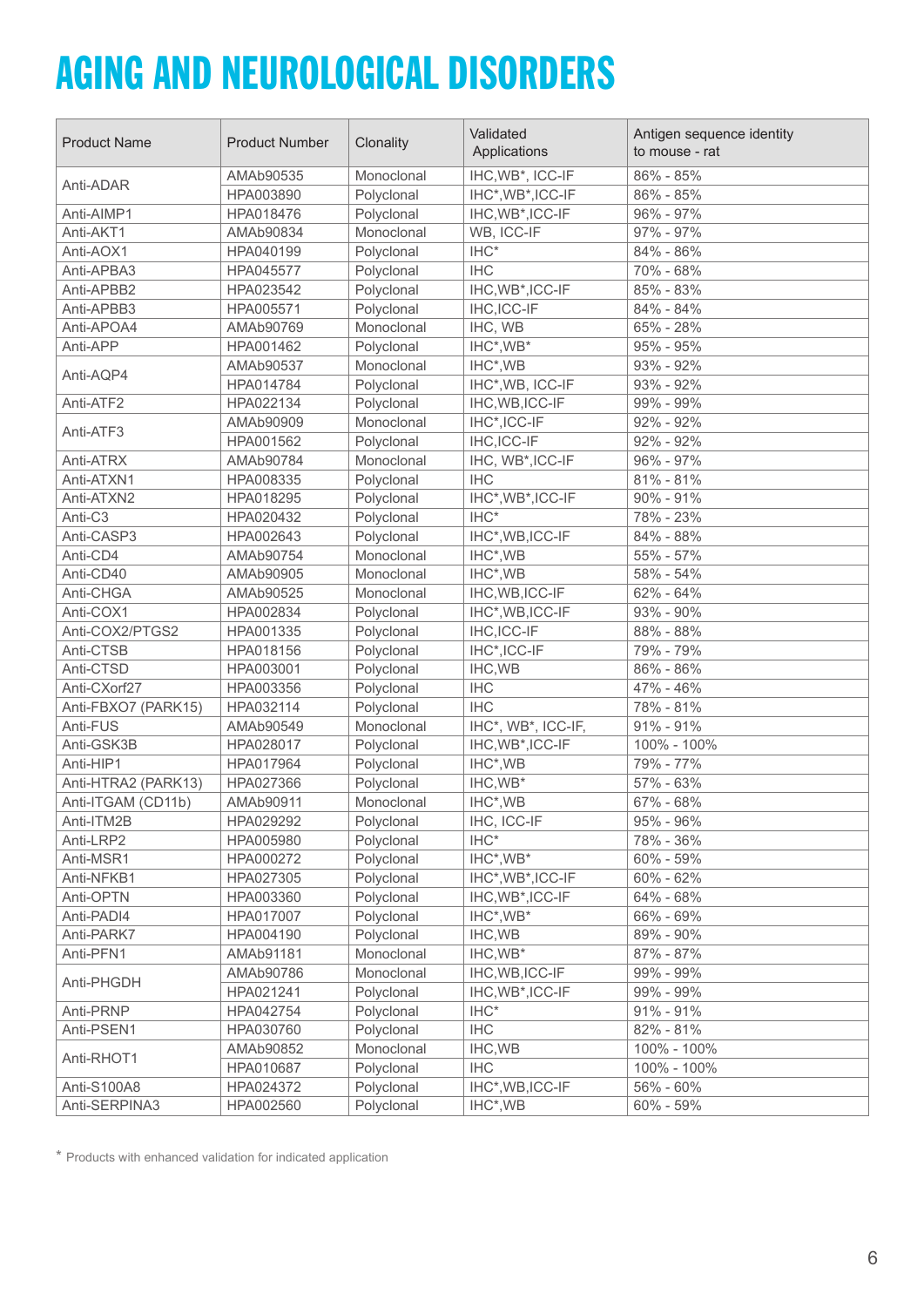### **AGING AND NEUROLOGICAL DISORDERS** cont.

| <b>Product Name</b>   | <b>Product Number</b> | Clonality  | Validated<br>Applications | Antigen sequence identity<br>to mouse - rat |
|-----------------------|-----------------------|------------|---------------------------|---------------------------------------------|
| Anti-SNCB             | HPA035876             | Polyclonal | IHC*, WB*                 | $97\% - 97\%$                               |
| Anti-SOD1             | HPA001401             | Polyclonal | IHC*,WB*,ICC-IF           | $82\% - 81\%$                               |
| Anti-SOD <sub>2</sub> | HPA001814             | Polyclonal | IHC.WB                    | $88\% - 87\%$                               |
| Anti-THY1             | AMAb90844             | Monoclonal | IHC, WB                   | $64\% - 68\%$                               |
|                       | HPA003733             | Polyclonal | IHC*, ICC-IF              | $64\% - 68\%$                               |
| Anti-TNFRSF21         | HPA006746             | Polyclonal | IHC.WB*                   | $86\% - 85\%$                               |
| Anti-TTR              | AMAb90649             | Monoclonal | IHC*, WB                  | $81\% - 83\%$                               |
| Anti-UBE2K            | HPA028869             | Polyclonal | <b>IHC, ICC-IF</b>        | 100% - 100%                                 |
| Anti-UCHL1            | HPA005993             | Polyclonal | IHC*, WB*, ICC-IF         | $97\% - 97\%$                               |
| Anti-USP46            | AMAb90722             | Monoclonal | WB*,ICC-IF                | 100% - 99%                                  |
| Anti-VPS26A           | AMAb90967             | Monoclonal | IHC*, WB*, ICC-IF         | $96\% - 100\%$                              |
| Anti-WHSC1            | AMAb90851             | Monoclonal | IHC, WB, ICC-IF           | $91\% - 91\%$                               |
|                       | HPA015801             | Polyclonal | IHC*, ICC-IF              | $91\% - 91\%$                               |
| Anti-VWF              | AMAb90928             | Monoclonal | IHC, WB                   | $80\%$ % - $80\%$                           |
|                       | HPA002082             | Polyclonal | <b>IHC</b>                | $82\% - 78\%$                               |

### CORTICAL LAYERS

| Targeted<br><b>Cortical Layer</b> | <b>Product Name</b>    | Product<br><b>Number</b> | Clonality  | Validated<br>Applications | Antigen sequence identity<br>to mouse - rat |
|-----------------------------------|------------------------|--------------------------|------------|---------------------------|---------------------------------------------|
| Layer 1                           | Anti-RELN              | AMAb91365                | Monoclonal | <b>IHC</b>                | $90\% - 94\%$                               |
| Layer 1                           | Anti-RELN              | HPA046512                | Polyclonal | ICC-IF                    | $90\% - 94\%$                               |
| Layer 2/3                         | Anti-RASGRF2           | HPA018679                | Polyclonal | <b>IHC</b>                | 72% - 71%                                   |
| Layer 2/3                         | Anti-CALB1             | HPA023099                | Polyclonal | IHC*, WB, ICC-IF          | 98% - 99%                                   |
|                                   |                        | AMAb91352                | Monoclonal | IHC, ICC-IF               | 72% - 74%                                   |
| Layer 2/3-4                       | Anti-CUX1              | AMAb91353                | Monoclonal | IHC, ICC-IF               | 72% - 74%                                   |
|                                   |                        | HPA003277                | Polyclonal | <b>IHC</b>                | 72% - 74%                                   |
|                                   | Anti-POU3F2            | HPA056261                | Polyclonal | ICC-IF                    | 100% - 100%                                 |
| Layers 2/3, 4 and 5b              | (BRN2)                 | AMAb91406                | Monoclonal | IHC, WB, ICC-IF           | 100% - 100%                                 |
|                                   |                        | AMAb91407                | Monoclonal | IHC, ICC-IF               | 100% - 100%                                 |
|                                   | Anti-NECAB1            | AMAb90798                | Monoclonal | IHC, WB                   | $98\% - 98\%$                               |
|                                   |                        | AMAb90800                | Monoclonal | IHC, WB                   | 98% - 98%                                   |
| Layer $2-4$ (mainly 4)            |                        | AMAb90801                | Monoclonal | IHC, WB                   | $98\% - 98\%$                               |
|                                   |                        | HPA023629                | Polyclonal | IHC*, WB                  | $98\% - 98\%$                               |
|                                   |                        | HPA031262                | Polyclonal | $IHC*$                    | $97\% - 98\%$                               |
| Layer 5                           | Anti-PCP4              | HPA005792                | Polyclonal | IHC*                      | $96\% - 96\%$                               |
| Layer 5                           | CNTN6                  | HPA016645                | Polyclonal | <b>IHC</b>                | 86% - 84%                                   |
| Layers 5-6                        | Anti-BCL11B<br>(CTIP2) | HPA049117                | Polyclonal | IHC*, ICC-IF              | $96\% - 98\%$                               |
|                                   |                        | AMAb91361                | Monoclonal | IHC, ICC-IF               | 99% - 97%                                   |
| Layer 6                           | Anti-FOXP2             | AMAb91362                | Monoclonal | IHC, ICC-IF               | $99\% - 97\%$                               |
|                                   |                        | HPA000382                | Polyclonal | <b>IHC</b>                | 99% - 97%                                   |
| Layer 6                           | Anti-TLE4              | HPA065357                | Polyclonal | WB, ICC-IF                | 100% - 100%                                 |
|                                   |                        | AMAb91366                | Monoclonal | IHC, WB                   | $96\% - 97\%$                               |
| Layer 6b                          | Anti-CTGF              | HPA031075                | Polyclonal | IHC, WB, ICC-IF           | $96\% - 97\%$                               |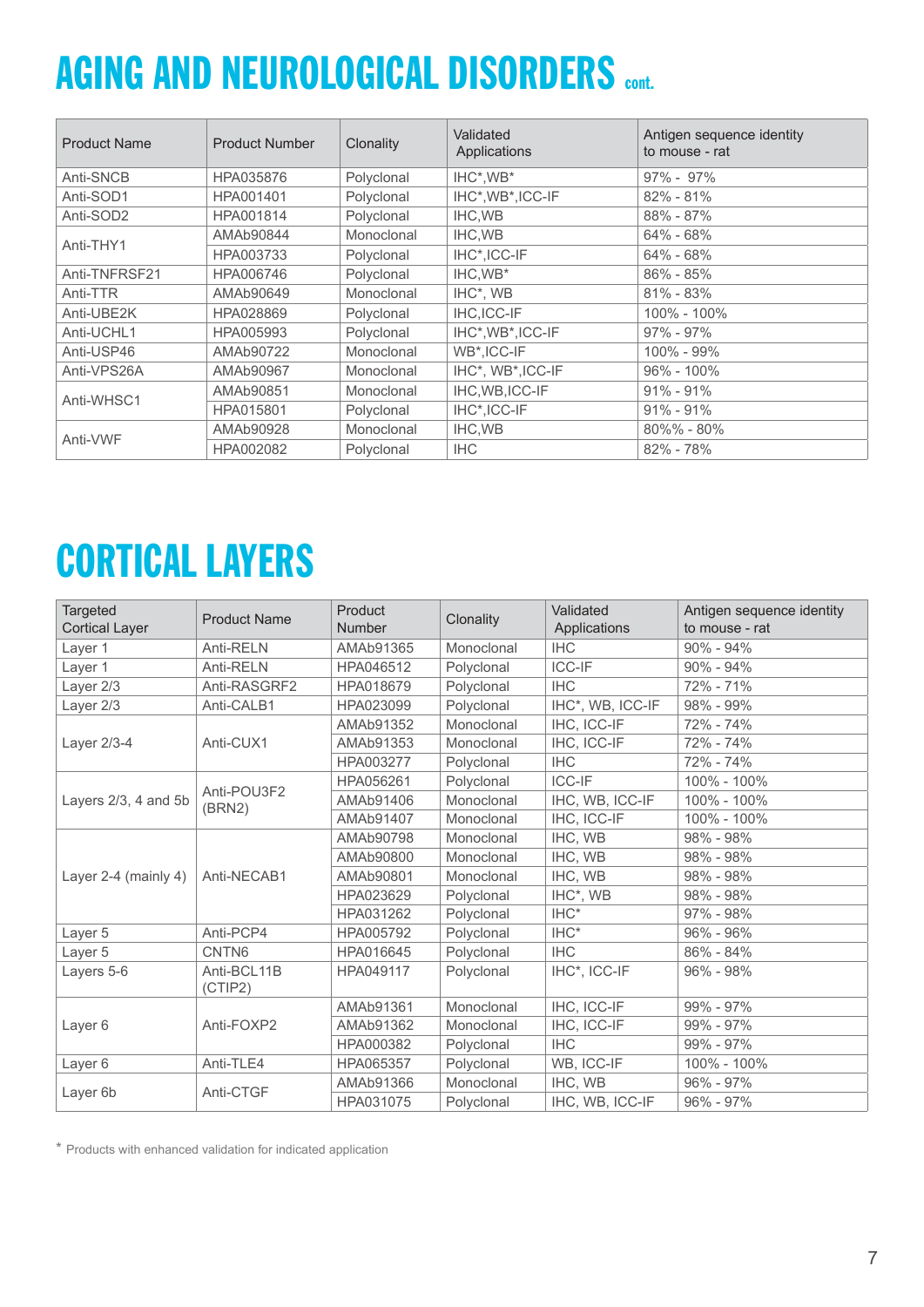### DEVELOPMENT

| <b>Product Name</b> | <b>Product Number</b> | Clonality  | Validated<br>Applications | Antigen sequence identity<br>to mouse - rat |
|---------------------|-----------------------|------------|---------------------------|---------------------------------------------|
| Anti-ENG            | AMAb90925             | Monoclonal | <b>IHC</b>                | 66% - 22%                                   |
|                     | HPA011862             | Polyclonal | IHC, WB                   | 66% - 22%                                   |
|                     | AMAb90595             | Monoclonal | IHC, WB                   | 89% - 90%                                   |
| Anti-FABP7          | HPA028825             | Polyclonal | IHC*, WB                  | 89% - 90%                                   |
| Anti-FLT1           | AMAb90704             | Monoclonal | IHC*, WB                  | 80% - 82%                                   |
| Anti-GAP43          | HPA015600             | Polyclonal | IHC*, ICC-IF              | 71% - 70%                                   |
| Anti-GLI3           | HPA005534             | Polyclonal | <b>IHC</b>                | 74% - 76%                                   |
| Anti-MEF2C          | AMAb90727             | Monoclonal | IHC, WB*, ICC-IF          | $97\% - 47\%$                               |
|                     | HPA005533             | Polyclonal | IHC*, WB*, ICC-IF         | $97\% - 47\%$                               |
| Anti-MKI67 (Ki67)   | HPA000451             | Polyclonal | IHC*, ICC-IF              | 66% - 67%                                   |
| Anti-NACC1          | HPA021238             | Polyclonal | IHC, ICC-IF               | $91\% - 89\%$                               |
|                     | AMAb90556             | Monoclonal | IHC, WB*, ICC-IF          | 47% - 42%                                   |
| Anti-NES (Nestin)   | HPA007007             | Polyclonal | IHC*, WB*                 | 47% - 42%                                   |
| Anti-NKX2-2         | HPA003468             | Polyclonal | IHC, WB                   | $96\% - 97\%$                               |
| Anti-PAX6           | HPA030775             | Polyclonal | IHC, ICC-IF               | 100% - 100%                                 |
| Anti-PBK            | HPA005753             | Polyclonal | IHC*, WB, ICC-IF          | $91\% - 94\%$                               |
| Anti-REST           | AMAb90740             | Monoclonal | IHC, ICC-IF               | 41% - 43%                                   |
| Anti-RUNX1          | HPA004176             | Polyclonal | IHC*, ICC-IF              | $93\% - 93\%$                               |
| Anti-RUNX2          | AMAb90591             | Monoclonal | IHC, WB*, ICC-IF          | 100% - 81%                                  |
|                     | HPA022040             | Polyclonal | IHC*, WB*, ICC-IF         | 100% - 81%                                  |
| Anti-SATB2          | AMAb90679             | Monoclonal | IHC, WB, ICC-IF           | 100% - 100%                                 |
|                     | HPA029543             | Polyclonal | IHC*, WB, ICC-IF          | 100% - 100%                                 |
| Anti-SOX4           | HPA029901             | Polyclonal | IHC, ICC-IF               | 100% - 39%                                  |
| Anti-SOX6           | HPA001923             | Polyclonal | IHC, ICC-IF               | $96\% - 96\%$                               |
| Anti-SOX7           | HPA009065             | Polyclonal | IHC, WB                   | $91\% - 91\%$                               |
| Anti-SOX9           | AMAb90795             | Monoclonal | IHC, WB*, ICC-IF          | $97\% - 96\%$                               |
| Anti-SOX11          | AMAb90502             | Monoclonal | IHC, WB                   | 82% - 82%                                   |
|                     | HPA000536             | Polyclonal | IHC, WB                   | 82% - 82%                                   |
| Anti-SOX30          | HPA006159             | Polyclonal | IHC*, WB                  | 68% - 70%                                   |
| Anti-THY1           | AMAb90844             | Monoclonal | IHC, WB                   | 64% - 68%                                   |
|                     | HPA003733             | Polyclonal | IHC*, ICC-IF              | 64% - 68%                                   |
| Anti-TM4SF2/TSPAN7  | HPA003140             | Polyclonal | IHC, WB*                  | $96\% - 96\%$                               |
|                     | AMAb90621             | Monoclonal | IHC, WB                   | $96\% - 96\%$                               |
| Anti-VANGL1         | AMAb90600             | Monoclonal | WB*, ICC-IF               | $95\% - 95\%$                               |
| Anti-VIM            | AMAb90516             | Monoclonal | IHC, WB*                  | 99% - 99%                                   |
|                     | HPA001762             | Polyclonal | IHC*, WB*, ICC-IF         | 99% - 99%                                   |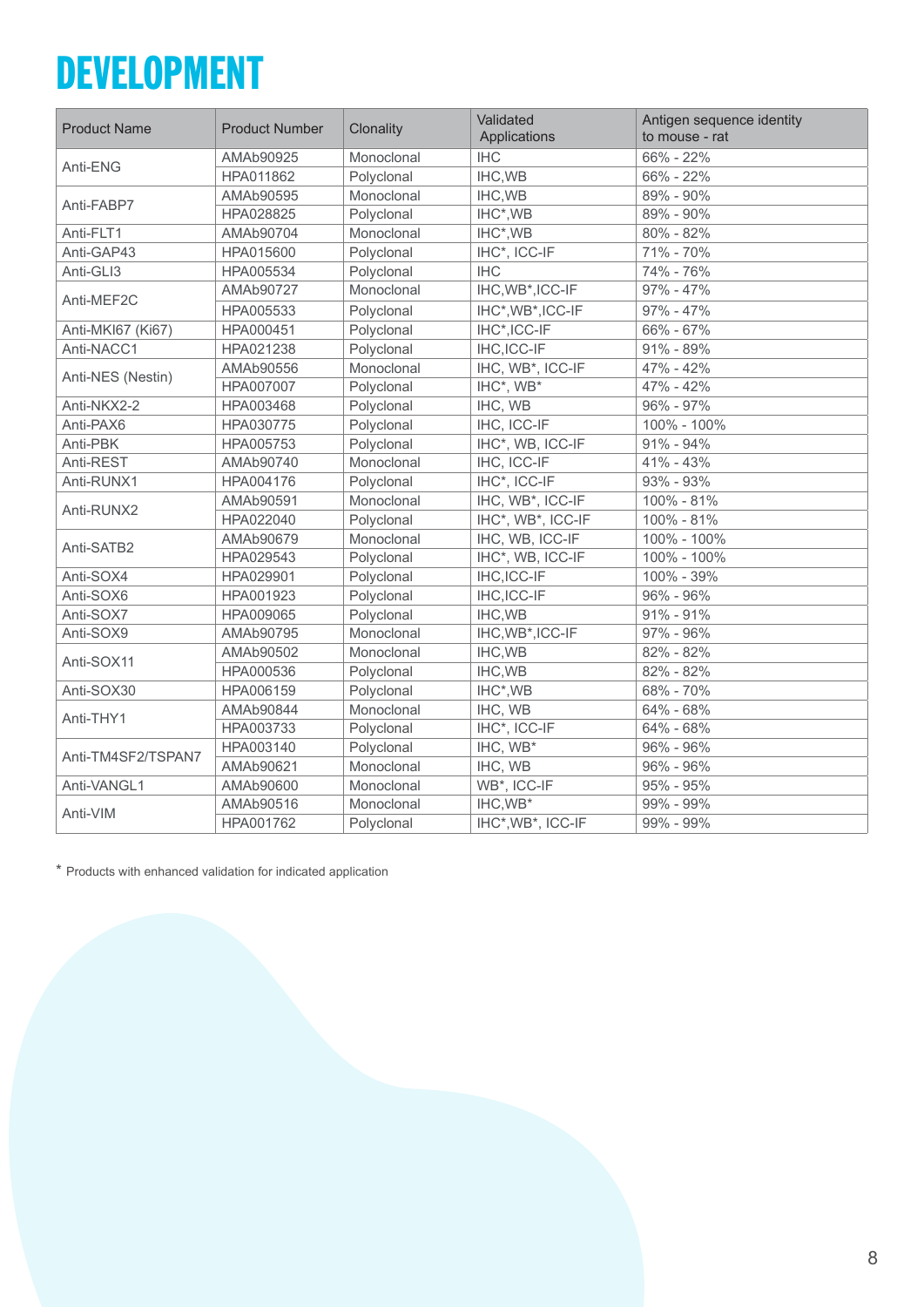# GLIOMA

#### **Top 20 genes with highest significance associated with unfavorable prognosis in GBM.**

| <b>Product Name</b> | <b>Product Number</b> | Clonality  | Validated<br>Applications | Antigen sequence identity<br>to mouse - rat |
|---------------------|-----------------------|------------|---------------------------|---------------------------------------------|
| Anti-ADAM15         | HPA011633             | Polyclonal | IHC, WB                   | $82\% - 84\%$                               |
| Anti-ARMC10         | HPA011036             | Polyclonal | IHC*, WB*, ICC-IF         | 89% - 83%                                   |
| Anti-CEND1          | HPA042527             | Polyclonal | IHC*, WB*                 | 75% - 74%                                   |
| Anti-DBNL           | HPA020265             | Polyclonal | IHC*, WB*                 | $95\% - 95\%$                               |
| Anti-EN2            | HPA045646             | Polyclonal | <b>ICC-IF</b>             | 87% - 87%                                   |
| Anti-FAM174A        | HPA019539             | Polyclonal | IHC, WB*, ICC-IF          | 100% - 100%                                 |
| Anti-KDELR2         | HPA016459             | Polyclonal | <b>IHC</b>                | 29% - 28%                                   |
| Anti-LRRC61         | HPA019355             | Polyclonal | IHC, WB*, ICC-IF          | 89% - 90%                                   |
| Anti-MED10          | HPA042795             | Polyclonal | WB*, ICC-IF               | 100% - 100%                                 |
| Anti-MGAT4B         | HPA012804             | Polyclonal | ICC-IF                    | $97\% - 97\%$                               |
| Anti-PODNL1         | HPA042807             | Polyclonal | <b>IHC</b>                | $81\% - 81\%$                               |
| Anti-PTPRN          | HPA007152             | Polyclonal | ICC-IF                    | $81\% - 81\%$                               |
| Anti-RPL39L         | HPA047105             | Polyclonal | <b>IHC</b>                | $95\% - 95\%$                               |
| Anti-RPP25          | HPA046900             | Polyclonal | IHC, WB, ICC-IF           | 84% - 85%                                   |
| Anti-SLC6A6         | HPA016488             | Polyclonal | IHC*                      | 78% - 78%                                   |
| Anti-SPAG4          | HPA048393             | Polyclonal | <b>IHC</b>                | 89% - 89%                                   |
| Anti-STC1           | HPA023918             | Polyclonal | <b>IHC</b>                | 100% - 100%                                 |
| Anti-TSPAN13        | HPA007426             | Polyclonal | IHC, ICC-IF               | 89% - 87%                                   |
| Anti-WFDC2          | HPA042302             | Polyclonal | $IHC*$                    | $63\% - 41\%$                               |
| Anti-ZBED6CL        | HPA019724             | Polyclonal | IHC, WB*                  | 29% - 30%                                   |

#### **Top 20 genes with highest significance associated with favorable prognosis in GBM.**

| <b>Product Name</b> | <b>Product Number</b> | Clonality  | Validated<br>Applications | Antigen sequence identity<br>to mouse - rat |
|---------------------|-----------------------|------------|---------------------------|---------------------------------------------|
| Anti-ARHGAP12       | HPA000412             | Polyclonal | IHC*, WB                  | 86% - 86%                                   |
| Anti-CDYL           | HPA035578             | Polyclonal | IHC*, WB, ICC-IF          | 89% - 77%                                   |
| Anti-ETNPPL         | HPA044546             | Polyclonal | IHC*, WB*                 | $64\% - 65\%$                               |
| Anti-MARS2          | HPA035589             | Polyclonal | IHC, ICC-IF               | $92\% - 93\%$                               |
| Anti-MIER1          | HPA019589             | Polyclonal | IHC*, ICC-IF              | 97% - 96%                                   |
| Anti-MTHFD2         | HPA049657             | Polyclonal | <b>IHC</b>                | 88% - 85%                                   |
| Anti-NEUROD1        | HPA003278             | Polyclonal | IHC, WB*                  | $98\% - 97\%$                               |
| Anti-PATZ1          | HPA047893             | Polyclonal | IHC, ICC-IF               | 100% - 100%                                 |
| Anti-RCOR3          | HPA007621             | Polyclonal | <b>WB</b>                 | $96\% - 97\%$                               |
| Anti-SAMD13         | HPA058929             | Polyclonal | IHC*, ICC-IF              | 100% - 50%                                  |
| Anti-SLC39A10       | HPA036512             | Polyclonal | IHC, ICC-IF               | $93\% - 93\%$                               |
| Anti-SOX21          | AMAb91309             | Monoclonal | IHC, WB                   | 100% - 100%                                 |
| Anti-STARD7         | HPA064958             | Polyclonal | ICC-IF                    | $97\% - 95\%$                               |
| Anti-TBL1XR1        | HPA019182             | Polyclonal | IHC*, WB, ICC-IF          | $96\% - 97\%$                               |
| Anti-ZBTB6          | HPA054111             | Polyclonal | <b>IHC</b>                | $92\% - 89\%$                               |
| Anti-ZFP1           | HPA044916             | Polyclonal | <b>ICC-IF</b>             | 70% - 76%                                   |
| Anti-ZNF322         | HPA043161             | Polyclonal | IHC, WB                   | $91\% - 91\%$                               |
| Anti-ZNF420         | HPA059675             | Polyclonal | IHC, ICC-IF               | $31\% - 31\%$                               |
| Anti-ZNF639         | HPA049023             | Polyclonal | IHC, ICC-IF               | 87% - 86%                                   |
| Anti-ZNF821         | HPA036372             | Polyclonal | IHC*, ICC-IF              | 74% - 77%                                   |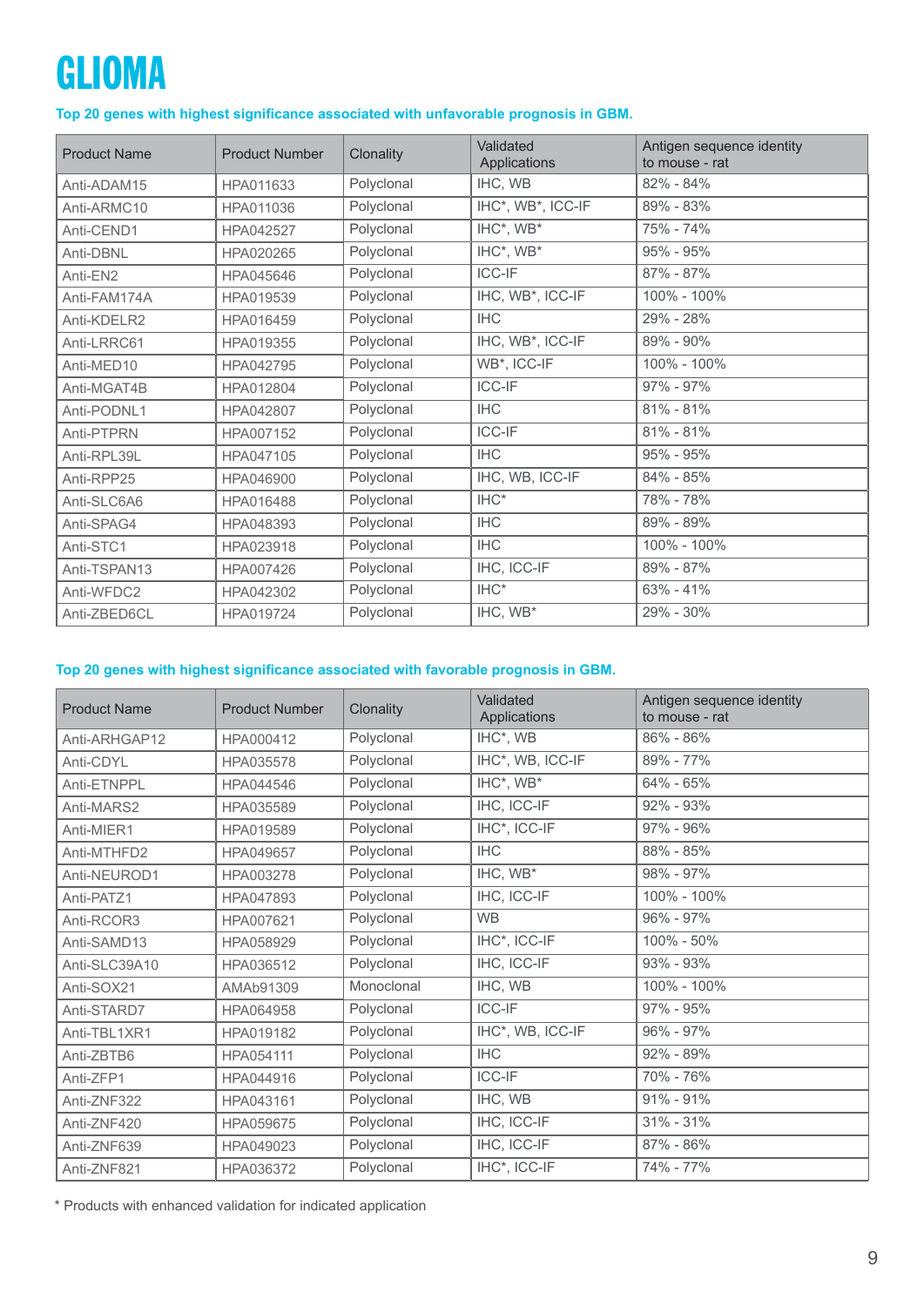### GLIOMA cont.

#### **Markers for the glioma tumor microenvironment**

| <b>Product Name</b> | Product<br><b>Number</b> | Clonality  | Isotype | Validated<br>Applications | Antigen sequence identity<br>to mouse - rat |
|---------------------|--------------------------|------------|---------|---------------------------|---------------------------------------------|
| Anti-ALDH1A3        | AMAb91754                | Monoclonal | IgG2a   | IHC*, WB, ICC-IF*         | $90\% - 95\%$                               |
| Anti-CHI3L1         | AMAb91777                | Monoclonal | IgG2b   | IHC, WB                   | 100% - 71%                                  |
|                     | AMAb91778                | Monoclonal | IgG1    | IHC, WB                   | 100% - 71%                                  |
|                     | AMAb91749                | Monoclonal | IgG2b   | IHC*, WB, ICC-IF          | 100% - 100%                                 |
| Anti-EZH2           | AMAb91750                | Monoclonal | IgG2a   | IHC*, ICC-IF              | 100% - 100%                                 |
|                     | AMAb91752                | Monoclonal | IgG2b   | IHC*, WB, ICC-IF          | 100% - 100%                                 |
| Anti-FOXM1          | AMAb91766                | Monoclonal | IgG1    | IHC, ICC-IF               | 100% - 100%                                 |
|                     | AMAb91771                | Monoclonal | IgG1    | WB, ICC-IF                | $95\% - 95\%$                               |
| Anti-GLI1           | AMAb91772                | Monoclonal | IgG1    | <b>IHC</b>                | $95\% - 95\%$                               |
|                     | AMAb91773                | Monoclonal | IgG2b   | IHC, ICC-IF               | $95\% - 95\%$                               |
| Anti-ID1            | AMAb91756                | Monoclonal | IgG1    | IHC, ICC-IF               | 100% - 100%                                 |
|                     | AMAb91757                | Monoclonal | IgG2a   | IHC*, ICC-IF              | 100% - 100%                                 |
| Anti-NF1            | AMAb91741                | Monoclonal | IgG2b   | ICC-IF                    | 100% - 100%                                 |
|                     | AMAb91745                | Monoclonal | IgG1    | ICC-IF                    | 100% - 100%                                 |
| Anti-PTEN           | AMAb91735                | Monoclonal | IgG1    | IHC*, WB                  | $95\% - 95\%$                               |
|                     | AMAb91736                | Monoclonal | IgG2a   | IHC*, WB                  | $95\% - 95\%$                               |
| Anti-POSTN          | AMAb91763                | Monoclonal | IgG2a   | IHC*, ICC-IF              | $96\% - 92\%$                               |
|                     | AMAb91764                | Monoclonal | lgG2a   | IHC*, ICC-IF              | $96\% - 92\%$                               |
|                     | AMAb91746                | Monoclonal | IgG2b   | IHC*                      | $91\% - 91\%$                               |
| Anti-RBFOX3 (NeuN)  | AMAb91748                | Monoclonal | IgG2b   | $IHC^*$                   | $91\% - 91\%$                               |
|                     | AMAb91768                | Monoclonal | IgG1    | IHC*, WB, ICC-IF          | $80\% - 85\%$                               |
| Anti-SALL4          | AMAb91769                | Monoclonal | IgG1    | IHC*, WB, ICC-IF          | $80\% - 85\%$                               |
|                     | AMAb91770                | Monoclonal | IgG2a   | ICC-IF                    | $80\% - 85\%$                               |

#### **Classical markers for the glioma classification**

| <b>Product Name</b> | <b>Product Number</b> | Clonality  | <b>Validated Applications</b> | Antigen sequence<br>identity to mouse - rat |
|---------------------|-----------------------|------------|-------------------------------|---------------------------------------------|
|                     | AMAb90784             | Monoclonal | IHC, WB*, ICC-IF              | $96\% - 97\%$                               |
| Anti-ATRX           | HPA001906             | Polyclonal | IHC*, WB*                     | $96\% - 97\%$                               |
|                     | HPA064684             | Polyclonal | <b>ICC-IF</b>                 | $51\% - 57\%$                               |
|                     | AMAb90578             | Monoclonal | IHC, WB*, ICC-IF              | $95\% - 95\%$                               |
| Anti-IDH1           | HPA035248             | Polyclonal | IHC*, WB*                     | $95\% - 95\%$                               |
|                     | HPA057936             | Polyclonal | IHC*, WB*                     | $92\% - 95\%$                               |
| Anti-GFAP           | AMAb91033             | Monoclonal | IHC*, WB*                     | 98% - 100%                                  |
|                     | HPA056030             | Polyclonal | IHC*, WB, ICC-IF              | 98% - 100%                                  |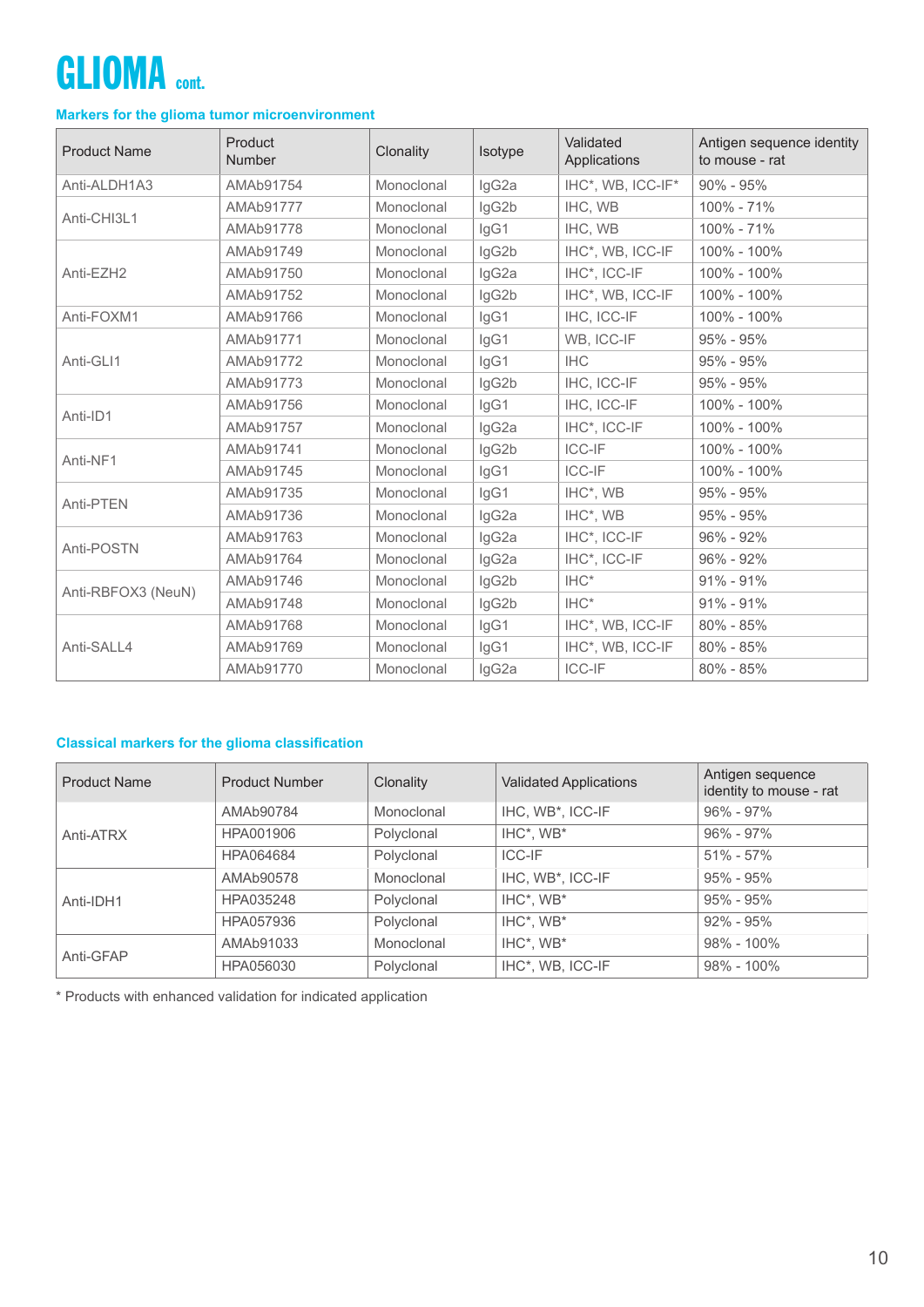### INTEGRINS

#### **Markers for the alpha subunits**

| <b>Product Name</b> | <b>Product Number</b> | Clonality  | Validated<br>Applications | <b>Selected Interaction Partners</b> | Antigen sequence<br>identity to mouse - rat |
|---------------------|-----------------------|------------|---------------------------|--------------------------------------|---------------------------------------------|
| Anti-ITGA1/CD49a    | AMAb91461             | Monoclonal | IHC*, WB*                 | ITGB1, LAMA1                         | $89\% - 95\%$                               |
| Anti-ITGA2/CD49b    | AMAb91469             | Monoclonal | IHC*, WB                  | ITGB1, LAMA1                         | 78% - 80%                                   |
| Anti-ITGA3/CD49c    | AMAb91446             | Monoclonal | IHC*, WB*                 | ITGB1, ITGB4, ITGB5                  | $84\% - 82\%$                               |
| Anti-ITGA4/CD49d    | HPA074961             | Polyclonal | <b>ICC-IF</b>             | ITGB3, VCAM                          | $90\% - 89\%$                               |
| Anti-ITGA5/CD49e    | AMAb91449             | Monoclonal | IHC*, WB*                 | ITGB1, ITGB3, ITGB5, FN1             | $85\% - 82\%$                               |
| Anti-ITGA6/CD49f    | AMAb91450             | Monoclonal | $IHC*$                    | ITGB1, ITGB4                         | $88\% - 86\%$                               |
| Anti-ITGA7/ITGA7    | HPA008427             | Polyclonal | IHC, ICC-IF               | ITGB1                                | $94\% - 91\%$                               |
| Anti-ITGA8/ITGA8    | AMAb91468             | Monoclonal | IHC*, WB                  | ITGB1                                | $91\% - 91\%$                               |
| Anti-ITGAD/CD11D    | HPA026786             | Polyclonal | <b>IHC</b>                | ITGB2, ICAM3, VCAM1                  | 76% - 77%                                   |
| Anti-ITGAE/CD103    | HPA036313             | Polyclonal | <b>IHC</b>                | ITGB7, CDH1                          | $68\% - 68\%$                               |
| Anti-ITGAM/CD11b    | AMAb90911             | Monoclonal | IHC*, WB                  | ITGB2, ICAM1                         | $67\% - 68\%$                               |
| Anti-ITGAV/CD51     | HPA004856             | Polyclonal | IHC, ICC-IF               | ITGB1, ITGB3, ITGB5, ITGB6, ITGB8    | $88\% - 90\%$                               |
| Anti-ITGA2B/CD41    | HPA031170             | Polyclonal | IHC*, WB                  | ITGB3                                | $85\% - 82\%$                               |
| Anti-ITGAX/CD11c    | AMAb90915             | Monoclonal | IHC*, WB                  | ITGB2                                | $61\% - 59\%$                               |

#### **Markers for the beta subunits**

| <b>Product Name</b> | <b>Product Number</b> | Clonality  | Validated<br>Applications | <b>Selected Interaction Partners</b>                                                | Antigen sequence<br>identity to mouse - rat |
|---------------------|-----------------------|------------|---------------------------|-------------------------------------------------------------------------------------|---------------------------------------------|
| Anti-ITGB1/CD29     | HPA059297             | Polyclonal | IHC*, WB                  | TTGA1, ITGA2, ITGA3, ITGA5,<br>ITGA6, ITGA7, ITGA8, ITGA9,<br>ITGA10. ITGA11. ITGAV | $91\% - 91\%$                               |
| Anti-ITGB2/CD18     | HPA016894             | Polyclonal | IHC*.WB*.ICC-IF           | ITGAL. ITGAD. ITGAM. ITGAX                                                          | $89\% - 86\%$                               |
| Anti-ITGB3/CD61     | AMAb91470             | Monoclonal | IHC*, WB                  | ITGA4, ITGA5, ITGA2B, ITGAV                                                         | $92\% - 90\%$                               |
| Anti-ITGB4/CD104    | AMAb91454             | Monoclonal | IHC*, WB                  | ITGA3. ITGA6. SMAD2. SMAD3                                                          | $97\% - 97\%$                               |
| Anti-ITGB5/ITGB5    | HPA001820             | Polyclonal | <b>IHC</b>                | ITGA3, ITGA5, ITGAV                                                                 | $88\% - 35\%$                               |
| Anti-ITGB6/ITGB6    | HPA023626             | Polyclonal | IHC. ICC-IF               | <b>ITGAV. MAPK1. FN1</b>                                                            | $90\% - 88\%$                               |
| Anti-ITGB8/ITGB8    | AMAb91467             | Monoclonal | WB. ICC-IF                | <b>ITGAV, RHEB, FN1</b>                                                             | $85\% - 85\%$                               |

### LAMININ-MARKER PANEL

| <b>Product Name</b> | <b>Product Number</b> | Clonality  | Validated<br>Applications | <b>Isotype</b> | Antigen seq identity to<br>mouse - rat |
|---------------------|-----------------------|------------|---------------------------|----------------|----------------------------------------|
|                     | AMAb91091             | Monoclonal | IHC, WB                   | IgG1           | $62\% - 61\%$                          |
| Anti-LAMA1          | AMAb91117             | Monoclonal | IHC*, WB                  | IgG1           | $89\% - 91\%$                          |
| Anti-LAMA2          | AMAb91166             | Monoclonal | IHC*, WB                  | IgG1           | $96\% - 98\%$                          |
| Anti-LAMA3          | AMAb91123             | Monoclonal | IHC, WB                   | IgG1           | 74% - 71%                              |
| Anti-LAMA4          | AMAb91133             | Monoclonal | IHC, WB                   | lgG2b          | $86\% - 85\%$                          |
|                     | AMAb91134             | Monoclonal | IHC*, WB                  | lgG1           | $86\% - 85\%$                          |
| Anti-LAMA5          | AMAb91124             | Monoclonal | IHC*, WB*                 | lgG1           | $62\% - 68\%$                          |
| Anti-LAMB1          | AMAb91092             | Monoclonal | IHC, WB                   | lgG1           | $90\% - 89\%$                          |
| Anti-LAMB2          | AMAb91096             | Monoclonal | IHC, WB*                  | IgG1           | $83\% - 82\%$                          |
|                     | AMAb91097             | Monoclonal | IHC*, WB                  | IgG2a          | $83\% - 82\%$                          |
|                     | AMAb91160             | Monoclonal | IHC, WB, ICC-IF           | lgG1           | 75% - 76%                              |
| Anti-LAMB3          | AMAb91161             | Monoclonal | IHC, WB                   | IgG1           | 75% - 76%                              |
|                     | AMAb91136             | Monoclonal | IHC, WB                   | IgG2b          | $91\% - 91\%$                          |
|                     | AMAb91137             | Monoclonal | IHC, WB                   | IgG1           | $91\% - 91\%$                          |
| Anti-LAMC1          | AMAb91138             | Monoclonal | IHC*, WB                  | lgG2b          | $86\% - 89\%$                          |
|                     | AMAb91140             | Monoclonal | IHC, WB                   | IgG1           | $86\% - 89\%$                          |
| Anti-LAMC2          | AMAb91098             | Monoclonal | IHC*, WB*, ICC-IF         | lgG1           | $83\% - 79\%$                          |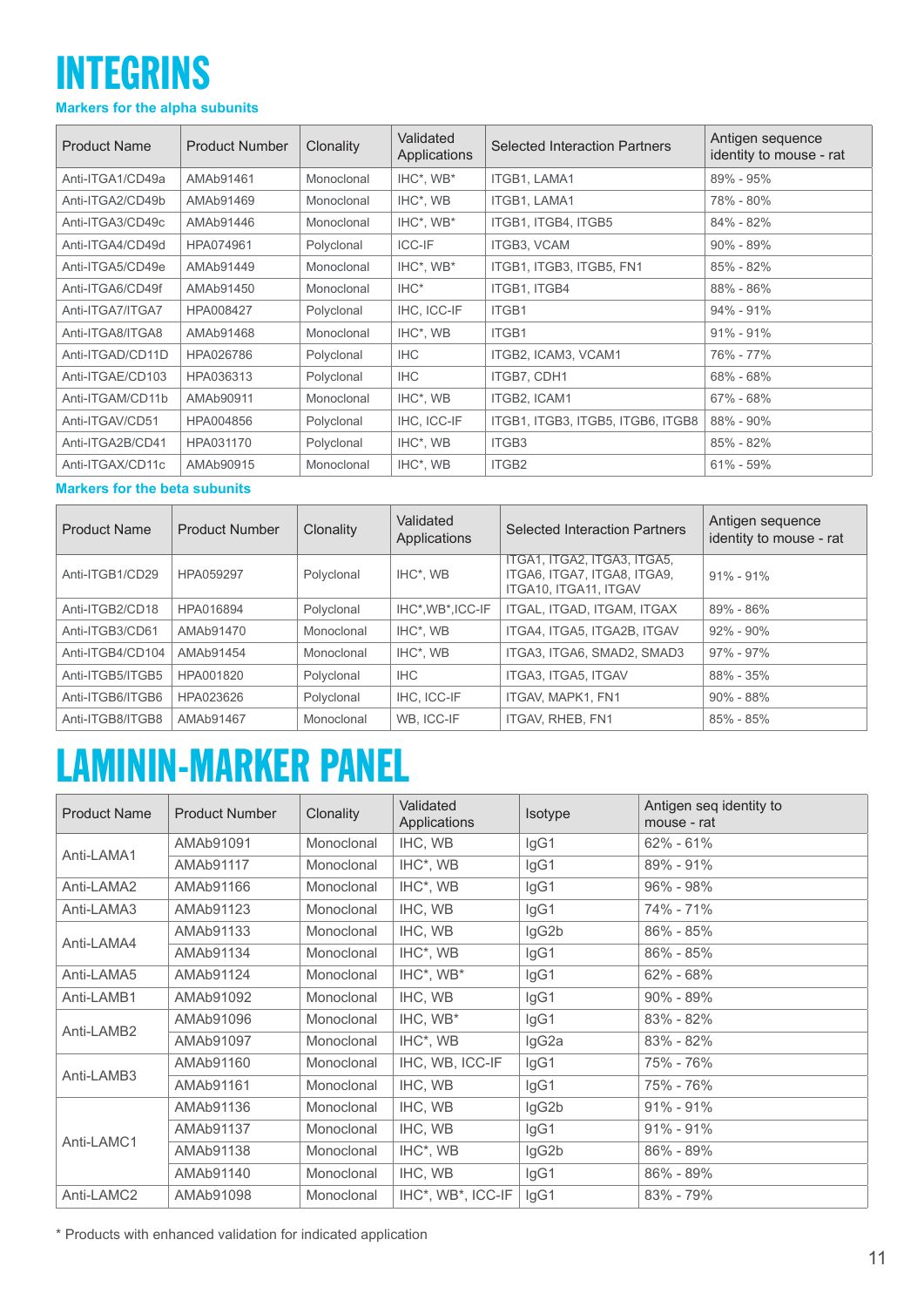### NEURAL LINEAGE MARKERS

| 98% - 99%<br>Anti-ACTN1<br>HPA006035<br>Polyclonal<br>cytoskeleton<br>IHC, WB*<br>Anti-ACTN4<br>Polyclonal<br>cytoskeleton<br>IHC, WB*, ICC-IF<br>99% - 98%<br>HPA001873<br>IHC*<br>$84\% - 84\%$<br>Anti-AIF<br>microglia<br>HPA049234<br>Polyclonal<br>calcium binding protein<br>Anti-CALB1 (CB)<br>IHC*, WB, ICC-IF<br>98% - 99%<br>HPA023099<br>Polyclonal<br>calcium binding protein<br>100% - 100%<br>Anti-CALB2 (CR)<br>IHC*, WB*, ICC-IF<br>HPA007305<br>Polyclonal<br>microglia<br>Monoclonal<br>IHC, WB*<br>76% - 76%<br>AMAb90874<br>Anti-CD68<br>microglia<br>76% - 76%<br>IHC*, WB*<br>HPA048982<br>Polyclonal<br>oligodendrocytes<br>76% - 77%<br>Monoclonal<br>AMAb91068<br>IHC, WB*<br>Anti-CNP<br>oligodendrocytes<br>76% - 77%<br>HPA023280<br>IHC*, WB*, ICC-IF<br>Polyclonal<br>Monoclonal<br>astroglia<br>IHC*, WB*, ICC-IF<br>$93\% - 93\%$<br>AMAb90976<br>Anti-EZR<br>$93\% - 93\%$<br>HPA021616<br>astroglia<br>IHC*, WB*, ICC-IF<br>Polyclonal<br>98% - 100%<br>Monoclonal<br>IHC*, WB*<br>AMAb91033<br>astrocytes<br>Anti-GFAP<br>98% - 100%<br>HPA056030<br>IHC*, WB, ICC-IF<br>Polyclonal<br>astrocytes<br>IHC, WB*<br>Monoclonal<br>$95\% - 53\%$<br>AMAb91101<br>astrocytes<br>Anti-GLUL<br>$95\% - 53\%$<br>IHC, WB*<br>HPA007316<br>Polyclonal<br>astrocytes<br><b>IHC</b><br>85% - 86%<br>Anti-ICAM5<br>adhesion molecule<br>HPA009083<br>Polyclonal<br>IHC*, WB, ICC-IF<br>83% - 84%<br>Polyclonal<br>cytoskeleton<br>Anti-INA<br>HPA008057<br>$67\% - 68\%$<br>Anti-ITGAM<br>Monoclonal<br>microglia<br>IHC*, WB<br>AMAb90911<br>IHC*<br>$60\% - 52\%$<br>Anti-MAP1A<br>Polyclonal<br>cytoskeleton<br>HPA039064<br>cytoskeleton<br>IHC*, WB*, ICC-IF<br>85% - 86%<br>Anti-MAP1B<br>Polyclonal<br>HPA022275<br>IHC*, WB, ICC-IF<br>$96\% - 96\%$<br>Anti-MAP2<br>HPA008273<br>Polyclonal<br>cytoskeleton<br>Schwann cells<br>IHC, WB, ICC-IF<br>$97\% - 97\%$<br>Monoclonal<br>AMAb91062<br>Anti-MBP<br>$97\% - 97\%$<br>Schwann cells<br>HPA049222<br>Polyclonal<br>IHC, WB<br>Anti-MCAM<br>75% - 73%<br>HPA008848<br>adhesion molecule<br>IHC*, WB*<br>Polyclonal<br>Monoclonal<br>68% - 68%<br>AMAb90870<br>progenitors<br>IHC, ICC-IF<br>Anti-MKI67 (Ki67)<br>progenitors<br>IHC*, ICC-IF<br>66% - 67%<br>HPA000451<br>Polyclonal<br><b>IHC</b><br>Anti-MOG<br>oligodendrocytes<br>$91\% - 89\%$<br>HPA021873<br>Polyclonal<br>cytoskeleton<br>99% - 98%<br>Anti-MYO5A<br>IHC*, ICC-IF<br>HPA001356<br>Polyclonal<br><b>IHC</b><br>Anti-NCAM2<br>adhesion molecule<br>89% - 91%<br>HPA030900<br>Polyclonal<br>Monoclonal<br>IHC, WB<br>98% - 98%<br>AMAb90801<br>interneurons<br>Anti-NECAB1<br>Polyclonal<br>IHC*, WB<br>98% - 98%<br>HPA023629<br>interneurons<br>Monoclonal<br><b>IHC</b><br>85% - 84%<br>AMAb90808<br>interneurons<br>Anti-NECAB2<br>HPA013998<br>Polyclonal<br>interneurons<br>IHC*, ICC-IF<br>$98\% - 97\%$<br>Monoclonal<br>88% - 94%<br>AMAb91025<br>IHC, WB<br>neurons<br>Anti-NEFH (NF200)<br>IHC*<br>Polyclonal<br>88% - 94%<br>HPA061615<br>neurons<br>Monoclonal<br>IHC, WB<br>98% - 98%<br>AMAb91027<br>neurons<br>Anti-NEFM (NF160)<br>HPA022845<br>IHC*, WB, ICC-IF<br>98% - 98%<br>Polyclonal<br>cytoskeleton<br>Anti-NLGN1<br>Polyclonal<br>adhesion molecule<br>IHC, WB*<br>98% - 98%<br>HPA006680<br>Anti-PBK<br>Polyclonal<br>progenitors<br>IHC*, WB, ICC-IF<br>$91\% - 94\%$<br>HPA005753<br>microglia<br>Monoclonal<br>$35\% - 37\%$<br>AMAb90518<br>IHC, WB<br>Anti-PTPRC<br>Polyclonal<br>microglia<br>$35\% - 37\%$<br>HPA000440<br>IHC*,WB<br>neuron nuclear marker<br>IHC*, ICC-IF<br>$93\% - 94\%$<br>Anti-RBFOX3<br>HPA030790<br>Polyclonal<br>Anti-S100A8<br>Polyclonal<br>macrophages<br>IHC*, WB, ICC-IF<br>56% - 60%<br>HPA024372<br>Monoclonal<br>astrocytes<br>IHC*, WB<br>99% - 98%<br>AMAb91038<br>Anti-S100B<br>S100 Ca+ binding protein B<br>Polyclonal<br>IHC*, WB*, ICC-IF<br>99% - 98%<br>HPA015768<br>IHC, WB<br>$96\% - 96\%$<br>AMAb90630<br>Monoclonal<br>interneurons<br>Anti-SCGN<br><b>IHC</b><br>Polyclonal<br>$96\% - 96\%$<br>HPA006641<br>interneurons<br>Monoclonal<br>IHC*, WB, ICC-IF<br>52% - 46%<br>AMAb91528<br>microglia<br>Anti-TMEM119<br>IHC*<br>Polyclonal<br>52% - 46%<br>HPA051870<br>microglia<br>AMAb91145<br>Monoclonal<br>$97\% - 97\%$<br>IHC, WB, ICC-IF<br>neurons<br>Anti-UCHL1<br>neurons | <b>Product Name</b> | <b>Product Num-</b><br>ber | Clonality  | <b>Neural Category</b> | Validated<br>Applications | Antigen sequence<br>identity to mouse<br>- rat |
|--------------------------------------------------------------------------------------------------------------------------------------------------------------------------------------------------------------------------------------------------------------------------------------------------------------------------------------------------------------------------------------------------------------------------------------------------------------------------------------------------------------------------------------------------------------------------------------------------------------------------------------------------------------------------------------------------------------------------------------------------------------------------------------------------------------------------------------------------------------------------------------------------------------------------------------------------------------------------------------------------------------------------------------------------------------------------------------------------------------------------------------------------------------------------------------------------------------------------------------------------------------------------------------------------------------------------------------------------------------------------------------------------------------------------------------------------------------------------------------------------------------------------------------------------------------------------------------------------------------------------------------------------------------------------------------------------------------------------------------------------------------------------------------------------------------------------------------------------------------------------------------------------------------------------------------------------------------------------------------------------------------------------------------------------------------------------------------------------------------------------------------------------------------------------------------------------------------------------------------------------------------------------------------------------------------------------------------------------------------------------------------------------------------------------------------------------------------------------------------------------------------------------------------------------------------------------------------------------------------------------------------------------------------------------------------------------------------------------------------------------------------------------------------------------------------------------------------------------------------------------------------------------------------------------------------------------------------------------------------------------------------------------------------------------------------------------------------------------------------------------------------------------------------------------------------------------------------------------------------------------------------------------------------------------------------------------------------------------------------------------------------------------------------------------------------------------------------------------------------------------------------------------------------------------------------------------------------------------------------------------------------------------------------------------------------------------------------------------------------------------------------------------------------------------------------------------------------------------------------------------------------------------------------------------------------------------------------------------------------------------------------------------------------------------------------------------------------------------------------------------------------------------------------------------------------------------------------------------------------------------------------------------------------------------------------------------------|---------------------|----------------------------|------------|------------------------|---------------------------|------------------------------------------------|
|                                                                                                                                                                                                                                                                                                                                                                                                                                                                                                                                                                                                                                                                                                                                                                                                                                                                                                                                                                                                                                                                                                                                                                                                                                                                                                                                                                                                                                                                                                                                                                                                                                                                                                                                                                                                                                                                                                                                                                                                                                                                                                                                                                                                                                                                                                                                                                                                                                                                                                                                                                                                                                                                                                                                                                                                                                                                                                                                                                                                                                                                                                                                                                                                                                                                                                                                                                                                                                                                                                                                                                                                                                                                                                                                                                                                                                                                                                                                                                                                                                                                                                                                                                                                                                                                                                                                |                     |                            |            |                        |                           |                                                |
|                                                                                                                                                                                                                                                                                                                                                                                                                                                                                                                                                                                                                                                                                                                                                                                                                                                                                                                                                                                                                                                                                                                                                                                                                                                                                                                                                                                                                                                                                                                                                                                                                                                                                                                                                                                                                                                                                                                                                                                                                                                                                                                                                                                                                                                                                                                                                                                                                                                                                                                                                                                                                                                                                                                                                                                                                                                                                                                                                                                                                                                                                                                                                                                                                                                                                                                                                                                                                                                                                                                                                                                                                                                                                                                                                                                                                                                                                                                                                                                                                                                                                                                                                                                                                                                                                                                                |                     |                            |            |                        |                           |                                                |
|                                                                                                                                                                                                                                                                                                                                                                                                                                                                                                                                                                                                                                                                                                                                                                                                                                                                                                                                                                                                                                                                                                                                                                                                                                                                                                                                                                                                                                                                                                                                                                                                                                                                                                                                                                                                                                                                                                                                                                                                                                                                                                                                                                                                                                                                                                                                                                                                                                                                                                                                                                                                                                                                                                                                                                                                                                                                                                                                                                                                                                                                                                                                                                                                                                                                                                                                                                                                                                                                                                                                                                                                                                                                                                                                                                                                                                                                                                                                                                                                                                                                                                                                                                                                                                                                                                                                |                     |                            |            |                        |                           |                                                |
|                                                                                                                                                                                                                                                                                                                                                                                                                                                                                                                                                                                                                                                                                                                                                                                                                                                                                                                                                                                                                                                                                                                                                                                                                                                                                                                                                                                                                                                                                                                                                                                                                                                                                                                                                                                                                                                                                                                                                                                                                                                                                                                                                                                                                                                                                                                                                                                                                                                                                                                                                                                                                                                                                                                                                                                                                                                                                                                                                                                                                                                                                                                                                                                                                                                                                                                                                                                                                                                                                                                                                                                                                                                                                                                                                                                                                                                                                                                                                                                                                                                                                                                                                                                                                                                                                                                                |                     |                            |            |                        |                           |                                                |
|                                                                                                                                                                                                                                                                                                                                                                                                                                                                                                                                                                                                                                                                                                                                                                                                                                                                                                                                                                                                                                                                                                                                                                                                                                                                                                                                                                                                                                                                                                                                                                                                                                                                                                                                                                                                                                                                                                                                                                                                                                                                                                                                                                                                                                                                                                                                                                                                                                                                                                                                                                                                                                                                                                                                                                                                                                                                                                                                                                                                                                                                                                                                                                                                                                                                                                                                                                                                                                                                                                                                                                                                                                                                                                                                                                                                                                                                                                                                                                                                                                                                                                                                                                                                                                                                                                                                |                     |                            |            |                        |                           |                                                |
|                                                                                                                                                                                                                                                                                                                                                                                                                                                                                                                                                                                                                                                                                                                                                                                                                                                                                                                                                                                                                                                                                                                                                                                                                                                                                                                                                                                                                                                                                                                                                                                                                                                                                                                                                                                                                                                                                                                                                                                                                                                                                                                                                                                                                                                                                                                                                                                                                                                                                                                                                                                                                                                                                                                                                                                                                                                                                                                                                                                                                                                                                                                                                                                                                                                                                                                                                                                                                                                                                                                                                                                                                                                                                                                                                                                                                                                                                                                                                                                                                                                                                                                                                                                                                                                                                                                                |                     |                            |            |                        |                           |                                                |
|                                                                                                                                                                                                                                                                                                                                                                                                                                                                                                                                                                                                                                                                                                                                                                                                                                                                                                                                                                                                                                                                                                                                                                                                                                                                                                                                                                                                                                                                                                                                                                                                                                                                                                                                                                                                                                                                                                                                                                                                                                                                                                                                                                                                                                                                                                                                                                                                                                                                                                                                                                                                                                                                                                                                                                                                                                                                                                                                                                                                                                                                                                                                                                                                                                                                                                                                                                                                                                                                                                                                                                                                                                                                                                                                                                                                                                                                                                                                                                                                                                                                                                                                                                                                                                                                                                                                |                     |                            |            |                        |                           |                                                |
|                                                                                                                                                                                                                                                                                                                                                                                                                                                                                                                                                                                                                                                                                                                                                                                                                                                                                                                                                                                                                                                                                                                                                                                                                                                                                                                                                                                                                                                                                                                                                                                                                                                                                                                                                                                                                                                                                                                                                                                                                                                                                                                                                                                                                                                                                                                                                                                                                                                                                                                                                                                                                                                                                                                                                                                                                                                                                                                                                                                                                                                                                                                                                                                                                                                                                                                                                                                                                                                                                                                                                                                                                                                                                                                                                                                                                                                                                                                                                                                                                                                                                                                                                                                                                                                                                                                                |                     |                            |            |                        |                           |                                                |
|                                                                                                                                                                                                                                                                                                                                                                                                                                                                                                                                                                                                                                                                                                                                                                                                                                                                                                                                                                                                                                                                                                                                                                                                                                                                                                                                                                                                                                                                                                                                                                                                                                                                                                                                                                                                                                                                                                                                                                                                                                                                                                                                                                                                                                                                                                                                                                                                                                                                                                                                                                                                                                                                                                                                                                                                                                                                                                                                                                                                                                                                                                                                                                                                                                                                                                                                                                                                                                                                                                                                                                                                                                                                                                                                                                                                                                                                                                                                                                                                                                                                                                                                                                                                                                                                                                                                |                     |                            |            |                        |                           |                                                |
|                                                                                                                                                                                                                                                                                                                                                                                                                                                                                                                                                                                                                                                                                                                                                                                                                                                                                                                                                                                                                                                                                                                                                                                                                                                                                                                                                                                                                                                                                                                                                                                                                                                                                                                                                                                                                                                                                                                                                                                                                                                                                                                                                                                                                                                                                                                                                                                                                                                                                                                                                                                                                                                                                                                                                                                                                                                                                                                                                                                                                                                                                                                                                                                                                                                                                                                                                                                                                                                                                                                                                                                                                                                                                                                                                                                                                                                                                                                                                                                                                                                                                                                                                                                                                                                                                                                                |                     |                            |            |                        |                           |                                                |
|                                                                                                                                                                                                                                                                                                                                                                                                                                                                                                                                                                                                                                                                                                                                                                                                                                                                                                                                                                                                                                                                                                                                                                                                                                                                                                                                                                                                                                                                                                                                                                                                                                                                                                                                                                                                                                                                                                                                                                                                                                                                                                                                                                                                                                                                                                                                                                                                                                                                                                                                                                                                                                                                                                                                                                                                                                                                                                                                                                                                                                                                                                                                                                                                                                                                                                                                                                                                                                                                                                                                                                                                                                                                                                                                                                                                                                                                                                                                                                                                                                                                                                                                                                                                                                                                                                                                |                     |                            |            |                        |                           |                                                |
|                                                                                                                                                                                                                                                                                                                                                                                                                                                                                                                                                                                                                                                                                                                                                                                                                                                                                                                                                                                                                                                                                                                                                                                                                                                                                                                                                                                                                                                                                                                                                                                                                                                                                                                                                                                                                                                                                                                                                                                                                                                                                                                                                                                                                                                                                                                                                                                                                                                                                                                                                                                                                                                                                                                                                                                                                                                                                                                                                                                                                                                                                                                                                                                                                                                                                                                                                                                                                                                                                                                                                                                                                                                                                                                                                                                                                                                                                                                                                                                                                                                                                                                                                                                                                                                                                                                                |                     |                            |            |                        |                           |                                                |
|                                                                                                                                                                                                                                                                                                                                                                                                                                                                                                                                                                                                                                                                                                                                                                                                                                                                                                                                                                                                                                                                                                                                                                                                                                                                                                                                                                                                                                                                                                                                                                                                                                                                                                                                                                                                                                                                                                                                                                                                                                                                                                                                                                                                                                                                                                                                                                                                                                                                                                                                                                                                                                                                                                                                                                                                                                                                                                                                                                                                                                                                                                                                                                                                                                                                                                                                                                                                                                                                                                                                                                                                                                                                                                                                                                                                                                                                                                                                                                                                                                                                                                                                                                                                                                                                                                                                |                     |                            |            |                        |                           |                                                |
|                                                                                                                                                                                                                                                                                                                                                                                                                                                                                                                                                                                                                                                                                                                                                                                                                                                                                                                                                                                                                                                                                                                                                                                                                                                                                                                                                                                                                                                                                                                                                                                                                                                                                                                                                                                                                                                                                                                                                                                                                                                                                                                                                                                                                                                                                                                                                                                                                                                                                                                                                                                                                                                                                                                                                                                                                                                                                                                                                                                                                                                                                                                                                                                                                                                                                                                                                                                                                                                                                                                                                                                                                                                                                                                                                                                                                                                                                                                                                                                                                                                                                                                                                                                                                                                                                                                                |                     |                            |            |                        |                           |                                                |
|                                                                                                                                                                                                                                                                                                                                                                                                                                                                                                                                                                                                                                                                                                                                                                                                                                                                                                                                                                                                                                                                                                                                                                                                                                                                                                                                                                                                                                                                                                                                                                                                                                                                                                                                                                                                                                                                                                                                                                                                                                                                                                                                                                                                                                                                                                                                                                                                                                                                                                                                                                                                                                                                                                                                                                                                                                                                                                                                                                                                                                                                                                                                                                                                                                                                                                                                                                                                                                                                                                                                                                                                                                                                                                                                                                                                                                                                                                                                                                                                                                                                                                                                                                                                                                                                                                                                |                     |                            |            |                        |                           |                                                |
|                                                                                                                                                                                                                                                                                                                                                                                                                                                                                                                                                                                                                                                                                                                                                                                                                                                                                                                                                                                                                                                                                                                                                                                                                                                                                                                                                                                                                                                                                                                                                                                                                                                                                                                                                                                                                                                                                                                                                                                                                                                                                                                                                                                                                                                                                                                                                                                                                                                                                                                                                                                                                                                                                                                                                                                                                                                                                                                                                                                                                                                                                                                                                                                                                                                                                                                                                                                                                                                                                                                                                                                                                                                                                                                                                                                                                                                                                                                                                                                                                                                                                                                                                                                                                                                                                                                                |                     |                            |            |                        |                           |                                                |
|                                                                                                                                                                                                                                                                                                                                                                                                                                                                                                                                                                                                                                                                                                                                                                                                                                                                                                                                                                                                                                                                                                                                                                                                                                                                                                                                                                                                                                                                                                                                                                                                                                                                                                                                                                                                                                                                                                                                                                                                                                                                                                                                                                                                                                                                                                                                                                                                                                                                                                                                                                                                                                                                                                                                                                                                                                                                                                                                                                                                                                                                                                                                                                                                                                                                                                                                                                                                                                                                                                                                                                                                                                                                                                                                                                                                                                                                                                                                                                                                                                                                                                                                                                                                                                                                                                                                |                     |                            |            |                        |                           |                                                |
|                                                                                                                                                                                                                                                                                                                                                                                                                                                                                                                                                                                                                                                                                                                                                                                                                                                                                                                                                                                                                                                                                                                                                                                                                                                                                                                                                                                                                                                                                                                                                                                                                                                                                                                                                                                                                                                                                                                                                                                                                                                                                                                                                                                                                                                                                                                                                                                                                                                                                                                                                                                                                                                                                                                                                                                                                                                                                                                                                                                                                                                                                                                                                                                                                                                                                                                                                                                                                                                                                                                                                                                                                                                                                                                                                                                                                                                                                                                                                                                                                                                                                                                                                                                                                                                                                                                                |                     |                            |            |                        |                           |                                                |
|                                                                                                                                                                                                                                                                                                                                                                                                                                                                                                                                                                                                                                                                                                                                                                                                                                                                                                                                                                                                                                                                                                                                                                                                                                                                                                                                                                                                                                                                                                                                                                                                                                                                                                                                                                                                                                                                                                                                                                                                                                                                                                                                                                                                                                                                                                                                                                                                                                                                                                                                                                                                                                                                                                                                                                                                                                                                                                                                                                                                                                                                                                                                                                                                                                                                                                                                                                                                                                                                                                                                                                                                                                                                                                                                                                                                                                                                                                                                                                                                                                                                                                                                                                                                                                                                                                                                |                     |                            |            |                        |                           |                                                |
|                                                                                                                                                                                                                                                                                                                                                                                                                                                                                                                                                                                                                                                                                                                                                                                                                                                                                                                                                                                                                                                                                                                                                                                                                                                                                                                                                                                                                                                                                                                                                                                                                                                                                                                                                                                                                                                                                                                                                                                                                                                                                                                                                                                                                                                                                                                                                                                                                                                                                                                                                                                                                                                                                                                                                                                                                                                                                                                                                                                                                                                                                                                                                                                                                                                                                                                                                                                                                                                                                                                                                                                                                                                                                                                                                                                                                                                                                                                                                                                                                                                                                                                                                                                                                                                                                                                                |                     |                            |            |                        |                           |                                                |
|                                                                                                                                                                                                                                                                                                                                                                                                                                                                                                                                                                                                                                                                                                                                                                                                                                                                                                                                                                                                                                                                                                                                                                                                                                                                                                                                                                                                                                                                                                                                                                                                                                                                                                                                                                                                                                                                                                                                                                                                                                                                                                                                                                                                                                                                                                                                                                                                                                                                                                                                                                                                                                                                                                                                                                                                                                                                                                                                                                                                                                                                                                                                                                                                                                                                                                                                                                                                                                                                                                                                                                                                                                                                                                                                                                                                                                                                                                                                                                                                                                                                                                                                                                                                                                                                                                                                |                     |                            |            |                        |                           |                                                |
|                                                                                                                                                                                                                                                                                                                                                                                                                                                                                                                                                                                                                                                                                                                                                                                                                                                                                                                                                                                                                                                                                                                                                                                                                                                                                                                                                                                                                                                                                                                                                                                                                                                                                                                                                                                                                                                                                                                                                                                                                                                                                                                                                                                                                                                                                                                                                                                                                                                                                                                                                                                                                                                                                                                                                                                                                                                                                                                                                                                                                                                                                                                                                                                                                                                                                                                                                                                                                                                                                                                                                                                                                                                                                                                                                                                                                                                                                                                                                                                                                                                                                                                                                                                                                                                                                                                                |                     |                            |            |                        |                           |                                                |
|                                                                                                                                                                                                                                                                                                                                                                                                                                                                                                                                                                                                                                                                                                                                                                                                                                                                                                                                                                                                                                                                                                                                                                                                                                                                                                                                                                                                                                                                                                                                                                                                                                                                                                                                                                                                                                                                                                                                                                                                                                                                                                                                                                                                                                                                                                                                                                                                                                                                                                                                                                                                                                                                                                                                                                                                                                                                                                                                                                                                                                                                                                                                                                                                                                                                                                                                                                                                                                                                                                                                                                                                                                                                                                                                                                                                                                                                                                                                                                                                                                                                                                                                                                                                                                                                                                                                |                     |                            |            |                        |                           |                                                |
|                                                                                                                                                                                                                                                                                                                                                                                                                                                                                                                                                                                                                                                                                                                                                                                                                                                                                                                                                                                                                                                                                                                                                                                                                                                                                                                                                                                                                                                                                                                                                                                                                                                                                                                                                                                                                                                                                                                                                                                                                                                                                                                                                                                                                                                                                                                                                                                                                                                                                                                                                                                                                                                                                                                                                                                                                                                                                                                                                                                                                                                                                                                                                                                                                                                                                                                                                                                                                                                                                                                                                                                                                                                                                                                                                                                                                                                                                                                                                                                                                                                                                                                                                                                                                                                                                                                                |                     |                            |            |                        |                           |                                                |
|                                                                                                                                                                                                                                                                                                                                                                                                                                                                                                                                                                                                                                                                                                                                                                                                                                                                                                                                                                                                                                                                                                                                                                                                                                                                                                                                                                                                                                                                                                                                                                                                                                                                                                                                                                                                                                                                                                                                                                                                                                                                                                                                                                                                                                                                                                                                                                                                                                                                                                                                                                                                                                                                                                                                                                                                                                                                                                                                                                                                                                                                                                                                                                                                                                                                                                                                                                                                                                                                                                                                                                                                                                                                                                                                                                                                                                                                                                                                                                                                                                                                                                                                                                                                                                                                                                                                |                     |                            |            |                        |                           |                                                |
|                                                                                                                                                                                                                                                                                                                                                                                                                                                                                                                                                                                                                                                                                                                                                                                                                                                                                                                                                                                                                                                                                                                                                                                                                                                                                                                                                                                                                                                                                                                                                                                                                                                                                                                                                                                                                                                                                                                                                                                                                                                                                                                                                                                                                                                                                                                                                                                                                                                                                                                                                                                                                                                                                                                                                                                                                                                                                                                                                                                                                                                                                                                                                                                                                                                                                                                                                                                                                                                                                                                                                                                                                                                                                                                                                                                                                                                                                                                                                                                                                                                                                                                                                                                                                                                                                                                                |                     |                            |            |                        |                           |                                                |
|                                                                                                                                                                                                                                                                                                                                                                                                                                                                                                                                                                                                                                                                                                                                                                                                                                                                                                                                                                                                                                                                                                                                                                                                                                                                                                                                                                                                                                                                                                                                                                                                                                                                                                                                                                                                                                                                                                                                                                                                                                                                                                                                                                                                                                                                                                                                                                                                                                                                                                                                                                                                                                                                                                                                                                                                                                                                                                                                                                                                                                                                                                                                                                                                                                                                                                                                                                                                                                                                                                                                                                                                                                                                                                                                                                                                                                                                                                                                                                                                                                                                                                                                                                                                                                                                                                                                |                     |                            |            |                        |                           |                                                |
|                                                                                                                                                                                                                                                                                                                                                                                                                                                                                                                                                                                                                                                                                                                                                                                                                                                                                                                                                                                                                                                                                                                                                                                                                                                                                                                                                                                                                                                                                                                                                                                                                                                                                                                                                                                                                                                                                                                                                                                                                                                                                                                                                                                                                                                                                                                                                                                                                                                                                                                                                                                                                                                                                                                                                                                                                                                                                                                                                                                                                                                                                                                                                                                                                                                                                                                                                                                                                                                                                                                                                                                                                                                                                                                                                                                                                                                                                                                                                                                                                                                                                                                                                                                                                                                                                                                                |                     |                            |            |                        |                           |                                                |
|                                                                                                                                                                                                                                                                                                                                                                                                                                                                                                                                                                                                                                                                                                                                                                                                                                                                                                                                                                                                                                                                                                                                                                                                                                                                                                                                                                                                                                                                                                                                                                                                                                                                                                                                                                                                                                                                                                                                                                                                                                                                                                                                                                                                                                                                                                                                                                                                                                                                                                                                                                                                                                                                                                                                                                                                                                                                                                                                                                                                                                                                                                                                                                                                                                                                                                                                                                                                                                                                                                                                                                                                                                                                                                                                                                                                                                                                                                                                                                                                                                                                                                                                                                                                                                                                                                                                |                     |                            |            |                        |                           |                                                |
|                                                                                                                                                                                                                                                                                                                                                                                                                                                                                                                                                                                                                                                                                                                                                                                                                                                                                                                                                                                                                                                                                                                                                                                                                                                                                                                                                                                                                                                                                                                                                                                                                                                                                                                                                                                                                                                                                                                                                                                                                                                                                                                                                                                                                                                                                                                                                                                                                                                                                                                                                                                                                                                                                                                                                                                                                                                                                                                                                                                                                                                                                                                                                                                                                                                                                                                                                                                                                                                                                                                                                                                                                                                                                                                                                                                                                                                                                                                                                                                                                                                                                                                                                                                                                                                                                                                                |                     |                            |            |                        |                           |                                                |
|                                                                                                                                                                                                                                                                                                                                                                                                                                                                                                                                                                                                                                                                                                                                                                                                                                                                                                                                                                                                                                                                                                                                                                                                                                                                                                                                                                                                                                                                                                                                                                                                                                                                                                                                                                                                                                                                                                                                                                                                                                                                                                                                                                                                                                                                                                                                                                                                                                                                                                                                                                                                                                                                                                                                                                                                                                                                                                                                                                                                                                                                                                                                                                                                                                                                                                                                                                                                                                                                                                                                                                                                                                                                                                                                                                                                                                                                                                                                                                                                                                                                                                                                                                                                                                                                                                                                |                     |                            |            |                        |                           |                                                |
|                                                                                                                                                                                                                                                                                                                                                                                                                                                                                                                                                                                                                                                                                                                                                                                                                                                                                                                                                                                                                                                                                                                                                                                                                                                                                                                                                                                                                                                                                                                                                                                                                                                                                                                                                                                                                                                                                                                                                                                                                                                                                                                                                                                                                                                                                                                                                                                                                                                                                                                                                                                                                                                                                                                                                                                                                                                                                                                                                                                                                                                                                                                                                                                                                                                                                                                                                                                                                                                                                                                                                                                                                                                                                                                                                                                                                                                                                                                                                                                                                                                                                                                                                                                                                                                                                                                                |                     |                            |            |                        |                           |                                                |
|                                                                                                                                                                                                                                                                                                                                                                                                                                                                                                                                                                                                                                                                                                                                                                                                                                                                                                                                                                                                                                                                                                                                                                                                                                                                                                                                                                                                                                                                                                                                                                                                                                                                                                                                                                                                                                                                                                                                                                                                                                                                                                                                                                                                                                                                                                                                                                                                                                                                                                                                                                                                                                                                                                                                                                                                                                                                                                                                                                                                                                                                                                                                                                                                                                                                                                                                                                                                                                                                                                                                                                                                                                                                                                                                                                                                                                                                                                                                                                                                                                                                                                                                                                                                                                                                                                                                |                     |                            |            |                        |                           |                                                |
|                                                                                                                                                                                                                                                                                                                                                                                                                                                                                                                                                                                                                                                                                                                                                                                                                                                                                                                                                                                                                                                                                                                                                                                                                                                                                                                                                                                                                                                                                                                                                                                                                                                                                                                                                                                                                                                                                                                                                                                                                                                                                                                                                                                                                                                                                                                                                                                                                                                                                                                                                                                                                                                                                                                                                                                                                                                                                                                                                                                                                                                                                                                                                                                                                                                                                                                                                                                                                                                                                                                                                                                                                                                                                                                                                                                                                                                                                                                                                                                                                                                                                                                                                                                                                                                                                                                                |                     |                            |            |                        |                           |                                                |
|                                                                                                                                                                                                                                                                                                                                                                                                                                                                                                                                                                                                                                                                                                                                                                                                                                                                                                                                                                                                                                                                                                                                                                                                                                                                                                                                                                                                                                                                                                                                                                                                                                                                                                                                                                                                                                                                                                                                                                                                                                                                                                                                                                                                                                                                                                                                                                                                                                                                                                                                                                                                                                                                                                                                                                                                                                                                                                                                                                                                                                                                                                                                                                                                                                                                                                                                                                                                                                                                                                                                                                                                                                                                                                                                                                                                                                                                                                                                                                                                                                                                                                                                                                                                                                                                                                                                |                     |                            |            |                        |                           |                                                |
|                                                                                                                                                                                                                                                                                                                                                                                                                                                                                                                                                                                                                                                                                                                                                                                                                                                                                                                                                                                                                                                                                                                                                                                                                                                                                                                                                                                                                                                                                                                                                                                                                                                                                                                                                                                                                                                                                                                                                                                                                                                                                                                                                                                                                                                                                                                                                                                                                                                                                                                                                                                                                                                                                                                                                                                                                                                                                                                                                                                                                                                                                                                                                                                                                                                                                                                                                                                                                                                                                                                                                                                                                                                                                                                                                                                                                                                                                                                                                                                                                                                                                                                                                                                                                                                                                                                                |                     |                            |            |                        |                           |                                                |
|                                                                                                                                                                                                                                                                                                                                                                                                                                                                                                                                                                                                                                                                                                                                                                                                                                                                                                                                                                                                                                                                                                                                                                                                                                                                                                                                                                                                                                                                                                                                                                                                                                                                                                                                                                                                                                                                                                                                                                                                                                                                                                                                                                                                                                                                                                                                                                                                                                                                                                                                                                                                                                                                                                                                                                                                                                                                                                                                                                                                                                                                                                                                                                                                                                                                                                                                                                                                                                                                                                                                                                                                                                                                                                                                                                                                                                                                                                                                                                                                                                                                                                                                                                                                                                                                                                                                |                     |                            |            |                        |                           |                                                |
|                                                                                                                                                                                                                                                                                                                                                                                                                                                                                                                                                                                                                                                                                                                                                                                                                                                                                                                                                                                                                                                                                                                                                                                                                                                                                                                                                                                                                                                                                                                                                                                                                                                                                                                                                                                                                                                                                                                                                                                                                                                                                                                                                                                                                                                                                                                                                                                                                                                                                                                                                                                                                                                                                                                                                                                                                                                                                                                                                                                                                                                                                                                                                                                                                                                                                                                                                                                                                                                                                                                                                                                                                                                                                                                                                                                                                                                                                                                                                                                                                                                                                                                                                                                                                                                                                                                                |                     |                            |            |                        |                           |                                                |
|                                                                                                                                                                                                                                                                                                                                                                                                                                                                                                                                                                                                                                                                                                                                                                                                                                                                                                                                                                                                                                                                                                                                                                                                                                                                                                                                                                                                                                                                                                                                                                                                                                                                                                                                                                                                                                                                                                                                                                                                                                                                                                                                                                                                                                                                                                                                                                                                                                                                                                                                                                                                                                                                                                                                                                                                                                                                                                                                                                                                                                                                                                                                                                                                                                                                                                                                                                                                                                                                                                                                                                                                                                                                                                                                                                                                                                                                                                                                                                                                                                                                                                                                                                                                                                                                                                                                |                     |                            |            |                        |                           |                                                |
|                                                                                                                                                                                                                                                                                                                                                                                                                                                                                                                                                                                                                                                                                                                                                                                                                                                                                                                                                                                                                                                                                                                                                                                                                                                                                                                                                                                                                                                                                                                                                                                                                                                                                                                                                                                                                                                                                                                                                                                                                                                                                                                                                                                                                                                                                                                                                                                                                                                                                                                                                                                                                                                                                                                                                                                                                                                                                                                                                                                                                                                                                                                                                                                                                                                                                                                                                                                                                                                                                                                                                                                                                                                                                                                                                                                                                                                                                                                                                                                                                                                                                                                                                                                                                                                                                                                                |                     |                            |            |                        |                           |                                                |
|                                                                                                                                                                                                                                                                                                                                                                                                                                                                                                                                                                                                                                                                                                                                                                                                                                                                                                                                                                                                                                                                                                                                                                                                                                                                                                                                                                                                                                                                                                                                                                                                                                                                                                                                                                                                                                                                                                                                                                                                                                                                                                                                                                                                                                                                                                                                                                                                                                                                                                                                                                                                                                                                                                                                                                                                                                                                                                                                                                                                                                                                                                                                                                                                                                                                                                                                                                                                                                                                                                                                                                                                                                                                                                                                                                                                                                                                                                                                                                                                                                                                                                                                                                                                                                                                                                                                |                     |                            |            |                        |                           |                                                |
|                                                                                                                                                                                                                                                                                                                                                                                                                                                                                                                                                                                                                                                                                                                                                                                                                                                                                                                                                                                                                                                                                                                                                                                                                                                                                                                                                                                                                                                                                                                                                                                                                                                                                                                                                                                                                                                                                                                                                                                                                                                                                                                                                                                                                                                                                                                                                                                                                                                                                                                                                                                                                                                                                                                                                                                                                                                                                                                                                                                                                                                                                                                                                                                                                                                                                                                                                                                                                                                                                                                                                                                                                                                                                                                                                                                                                                                                                                                                                                                                                                                                                                                                                                                                                                                                                                                                |                     |                            |            |                        |                           |                                                |
|                                                                                                                                                                                                                                                                                                                                                                                                                                                                                                                                                                                                                                                                                                                                                                                                                                                                                                                                                                                                                                                                                                                                                                                                                                                                                                                                                                                                                                                                                                                                                                                                                                                                                                                                                                                                                                                                                                                                                                                                                                                                                                                                                                                                                                                                                                                                                                                                                                                                                                                                                                                                                                                                                                                                                                                                                                                                                                                                                                                                                                                                                                                                                                                                                                                                                                                                                                                                                                                                                                                                                                                                                                                                                                                                                                                                                                                                                                                                                                                                                                                                                                                                                                                                                                                                                                                                |                     |                            |            |                        |                           |                                                |
|                                                                                                                                                                                                                                                                                                                                                                                                                                                                                                                                                                                                                                                                                                                                                                                                                                                                                                                                                                                                                                                                                                                                                                                                                                                                                                                                                                                                                                                                                                                                                                                                                                                                                                                                                                                                                                                                                                                                                                                                                                                                                                                                                                                                                                                                                                                                                                                                                                                                                                                                                                                                                                                                                                                                                                                                                                                                                                                                                                                                                                                                                                                                                                                                                                                                                                                                                                                                                                                                                                                                                                                                                                                                                                                                                                                                                                                                                                                                                                                                                                                                                                                                                                                                                                                                                                                                |                     |                            |            |                        |                           |                                                |
|                                                                                                                                                                                                                                                                                                                                                                                                                                                                                                                                                                                                                                                                                                                                                                                                                                                                                                                                                                                                                                                                                                                                                                                                                                                                                                                                                                                                                                                                                                                                                                                                                                                                                                                                                                                                                                                                                                                                                                                                                                                                                                                                                                                                                                                                                                                                                                                                                                                                                                                                                                                                                                                                                                                                                                                                                                                                                                                                                                                                                                                                                                                                                                                                                                                                                                                                                                                                                                                                                                                                                                                                                                                                                                                                                                                                                                                                                                                                                                                                                                                                                                                                                                                                                                                                                                                                |                     |                            |            |                        |                           |                                                |
|                                                                                                                                                                                                                                                                                                                                                                                                                                                                                                                                                                                                                                                                                                                                                                                                                                                                                                                                                                                                                                                                                                                                                                                                                                                                                                                                                                                                                                                                                                                                                                                                                                                                                                                                                                                                                                                                                                                                                                                                                                                                                                                                                                                                                                                                                                                                                                                                                                                                                                                                                                                                                                                                                                                                                                                                                                                                                                                                                                                                                                                                                                                                                                                                                                                                                                                                                                                                                                                                                                                                                                                                                                                                                                                                                                                                                                                                                                                                                                                                                                                                                                                                                                                                                                                                                                                                |                     |                            |            |                        |                           |                                                |
|                                                                                                                                                                                                                                                                                                                                                                                                                                                                                                                                                                                                                                                                                                                                                                                                                                                                                                                                                                                                                                                                                                                                                                                                                                                                                                                                                                                                                                                                                                                                                                                                                                                                                                                                                                                                                                                                                                                                                                                                                                                                                                                                                                                                                                                                                                                                                                                                                                                                                                                                                                                                                                                                                                                                                                                                                                                                                                                                                                                                                                                                                                                                                                                                                                                                                                                                                                                                                                                                                                                                                                                                                                                                                                                                                                                                                                                                                                                                                                                                                                                                                                                                                                                                                                                                                                                                |                     |                            |            |                        |                           |                                                |
|                                                                                                                                                                                                                                                                                                                                                                                                                                                                                                                                                                                                                                                                                                                                                                                                                                                                                                                                                                                                                                                                                                                                                                                                                                                                                                                                                                                                                                                                                                                                                                                                                                                                                                                                                                                                                                                                                                                                                                                                                                                                                                                                                                                                                                                                                                                                                                                                                                                                                                                                                                                                                                                                                                                                                                                                                                                                                                                                                                                                                                                                                                                                                                                                                                                                                                                                                                                                                                                                                                                                                                                                                                                                                                                                                                                                                                                                                                                                                                                                                                                                                                                                                                                                                                                                                                                                |                     |                            |            |                        |                           |                                                |
|                                                                                                                                                                                                                                                                                                                                                                                                                                                                                                                                                                                                                                                                                                                                                                                                                                                                                                                                                                                                                                                                                                                                                                                                                                                                                                                                                                                                                                                                                                                                                                                                                                                                                                                                                                                                                                                                                                                                                                                                                                                                                                                                                                                                                                                                                                                                                                                                                                                                                                                                                                                                                                                                                                                                                                                                                                                                                                                                                                                                                                                                                                                                                                                                                                                                                                                                                                                                                                                                                                                                                                                                                                                                                                                                                                                                                                                                                                                                                                                                                                                                                                                                                                                                                                                                                                                                |                     |                            |            |                        |                           |                                                |
|                                                                                                                                                                                                                                                                                                                                                                                                                                                                                                                                                                                                                                                                                                                                                                                                                                                                                                                                                                                                                                                                                                                                                                                                                                                                                                                                                                                                                                                                                                                                                                                                                                                                                                                                                                                                                                                                                                                                                                                                                                                                                                                                                                                                                                                                                                                                                                                                                                                                                                                                                                                                                                                                                                                                                                                                                                                                                                                                                                                                                                                                                                                                                                                                                                                                                                                                                                                                                                                                                                                                                                                                                                                                                                                                                                                                                                                                                                                                                                                                                                                                                                                                                                                                                                                                                                                                |                     |                            |            |                        |                           |                                                |
|                                                                                                                                                                                                                                                                                                                                                                                                                                                                                                                                                                                                                                                                                                                                                                                                                                                                                                                                                                                                                                                                                                                                                                                                                                                                                                                                                                                                                                                                                                                                                                                                                                                                                                                                                                                                                                                                                                                                                                                                                                                                                                                                                                                                                                                                                                                                                                                                                                                                                                                                                                                                                                                                                                                                                                                                                                                                                                                                                                                                                                                                                                                                                                                                                                                                                                                                                                                                                                                                                                                                                                                                                                                                                                                                                                                                                                                                                                                                                                                                                                                                                                                                                                                                                                                                                                                                |                     | HPA005993                  | Polyclonal |                        | IHC*, WB*, ICC-IF         | $97\% - 97\%$                                  |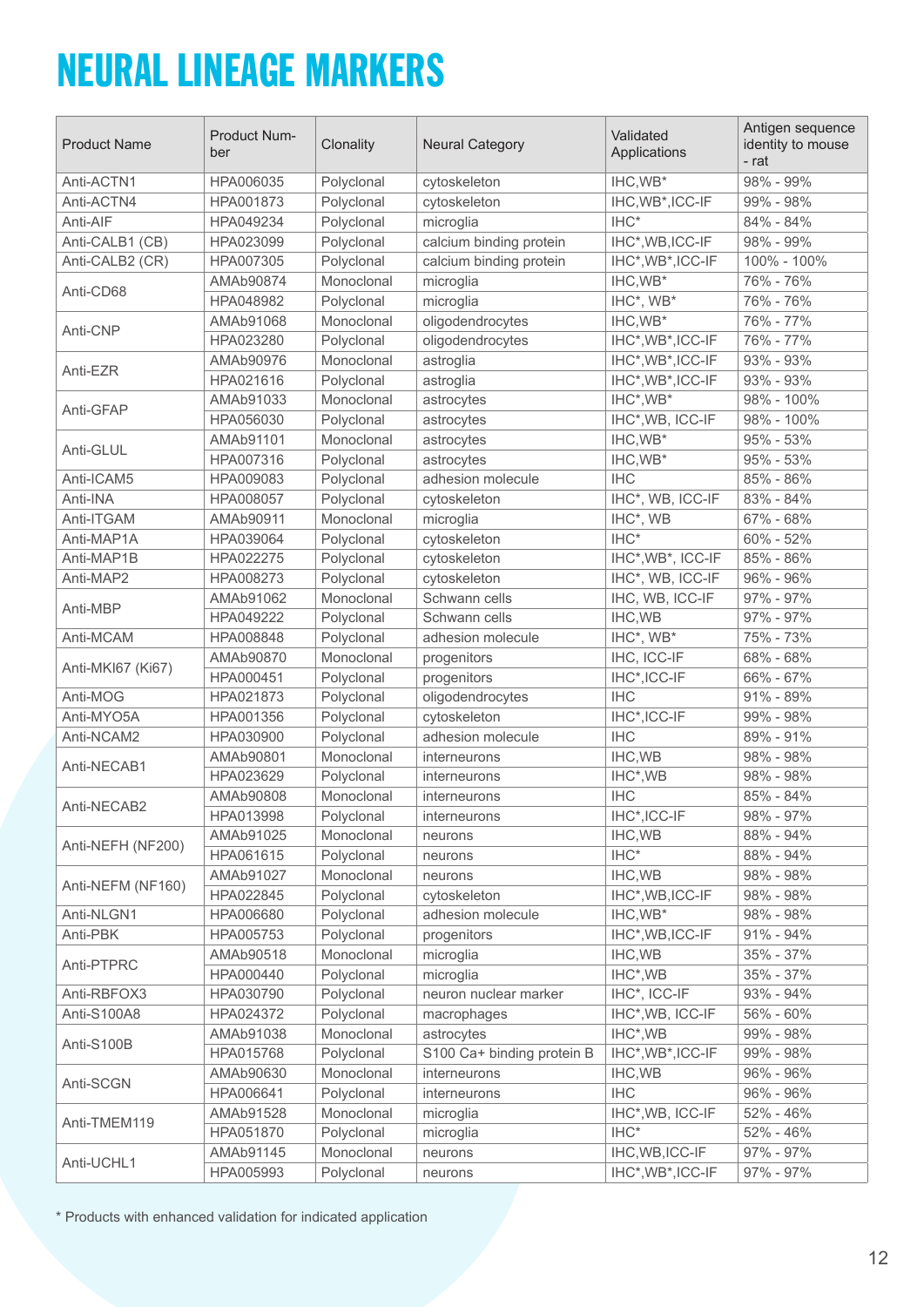### NEURAL STEM CELLS

#### **Neural Stem Cell (NSC) Markers**

| <b>Product Name</b> | <b>Product Number</b> | Clonality  | Validated<br>Application | Antigen sequence<br>identity to mouse - rat |
|---------------------|-----------------------|------------|--------------------------|---------------------------------------------|
| Anti-FABP7          | AMAb90595             | Monoclonal | IHC. WB                  | $89\% - 90\%$                               |
| Anti-BMI            | HPA030472             | Polyclonal | IHC, WB*                 | $95\% - 95\%$                               |
| Anti-PROML1         | HPA004922             | Polyclonal | $IHC*$                   | $57\% - 60\%$                               |
| Anti-EGFR/ERBB1     | AMAb90819             | Monoclonal | <b>WB</b>                | $90\% - 91\%$                               |
| Anti-EGR1           | HPA029937             | Polyclonal | ICC-IF                   | $93\% - 94\%$                               |
| Anti-PCGF5          | HPA038349             | Polyclonal | IHC, ICC-IF              | $95\% - 93\%$                               |
| Anti-REELIN         | HPA046512             | Polyclonal | ICC-IF                   | $90\% - 94\%$                               |
| Anti-SLC1A3/GLAST   | HPA037468             | Polyclonal | $IHC*$                   | $93\% - 93\%$                               |
| Anti-TLX/NR2E1      | HPA055642             | Polyclonal | IHC*                     | $99\% - 99\%$                               |

#### **Neuronal Stem Cell Markers**

| <b>Product Name</b> | <b>Product Number</b> | Clonality  | Validated<br>Application | Antigen sequence<br>identity to mouse - rat |
|---------------------|-----------------------|------------|--------------------------|---------------------------------------------|
| Anti-BRN2/POU3F2    | AMAb91406             | Monoclonal | IHC, WB, ICC-IF          | 100% - 100%                                 |
|                     | HPA056261             | Polyclonal | ICC-IF                   | 100% - 100%                                 |
| Anti-FGFR1          | HPA056402             | Polyclonal | IHC, WB                  | $94\% - 96\%$                               |
| Anti-FOXA2          | HPA050505             | Polyclonal | IHC*, ICC-IF             | $96\% - 82\%$                               |
| Anti-MAP2           | AMAb91375             | Monoclonal | IHC, WB, ICC-IF          | $91\% - 90\%$                               |
| Anti-NEFL           | AMAb91314             | Monoclonal | IHC, WB, ICC-IF          | $97\% - 99\%$                               |
| Anti-NURR1/NR4A2    | HPA000543             | Polyclonal | IHC, ICC-IF              | 100% - 100%                                 |
| Anti-PAX3           | HPA063659             | Polyclonal | IHC, ICC-IF              | $92\% - 92\%$                               |
|                     | HPA069000             | Polyclonal | ICC-IF                   | $98\% - 98\%$                               |
| Anti-PAX6           | AMAb91372             | Monoclonal | IHC, ICC-IF              | 100% - 100%                                 |
| Anti-S100B          | AMAb91038             | Monoclonal | IHC*, WB                 | 99% - 98%                                   |
| Anti-SOX11          | HPA000536             | Polyclonal | IHC, WB                  | $82\% - 82\%$                               |
|                     | AMAb91309             | Monoclonal | IHC, WB                  | 100% - 100%                                 |
| Anti-SOX21          | HPA048337             | Polyclonal | <b>IHC</b>               | $96\% - 37\%$                               |
|                     | HPA064084             | Polyclonal | ICC-IF                   | $96\% - 37\%$                               |
| Anti-SOX4           | AMAb91378             | Monoclonal | IHC, ICC-IF              | 78% - 78%                                   |
|                     | AMAb91380             | Monoclonal | IHC, ICC-IF              | 78% - 78%                                   |
| Anti-TBR2/EOMES     | HPA065458             | Polyclonal | ICC-IF                   | $96\% - 96\%$                               |
| Anti-TUBB3          | AMAb91394             | Monoclonal | IHC, WB, ICC-IF          | $93\% - 86\%$                               |

#### **Astroglial Markers**

| <b>Product Name</b> | <b>Product Number</b> | Clonality  | Validated<br>Application | Antigen sequence<br>identity to mouse - rat |
|---------------------|-----------------------|------------|--------------------------|---------------------------------------------|
|                     | AMAb90537             | Monoclonal | IHC*, WB                 | $93\% - 92\%$                               |
| Anti-AQP4           | HPA014784             | Polyclonal | IHC*, WB, ICC-IF         | $93\% - 92\%$                               |
| Anti-AQP9           | HPA074762             | Polyclonal | IHC*                     | $55\% - 55\%$                               |
| Anti-CD44           | HPA005785             | Polyclonal | IHC*, WB*, ICC-IF        | $51\% - 47\%$                               |
| Anti-GFAP           | AMAb91033             | Monoclonal | IHC*, WB*                | 98% - 100%                                  |
|                     | HPA056030             | Polyclonal | IHC*, WB, ICC-IF         | 98% - 100%                                  |
|                     | HPA063513             | Polyclonal | $IHC*$                   | 100% - 98%                                  |

#### **Oligodendroglial Markers**

| <b>Product Name</b> | <b>Product Number</b> | Clonality  | Validated<br>Application | Antigen sequence<br>identity to mouse - rat |
|---------------------|-----------------------|------------|--------------------------|---------------------------------------------|
| Anti-PDGFRA (CD140) | HPA004947             | Polyclonal | ICC-IF                   | $\overline{\phantom{a}}$                    |
| Anti-MBP            | HPA049222             | Polyclonal | IHC, WB                  | 97% - 97%                                   |
| Anti-OLIG2          | HPA003254             | Polyclonal | IHC*, WB                 | $93\% - 94\%$                               |
| Anti-PROX1          | HPA000842             | Polyclonal | ICC-IF                   | 100% - 93%                                  |
|                     | HPA001030             | Polyclonal | ICC-IF                   | $100\% - 99\%$                              |
| Anti-SOX10          | AMAb91297             | Monoclonal | IHC, ICC-IF              | $98\% - 98\%$                               |
| Anti-SOX8           | HPA058665             | Polyclonal | IHC*, ICC-IF             | 73% - 70%                                   |
| Anti-SOX9           | AMAb90795             | Monoclonal | IHC, WB*, ICC-IF         | $97\% - 96\%$                               |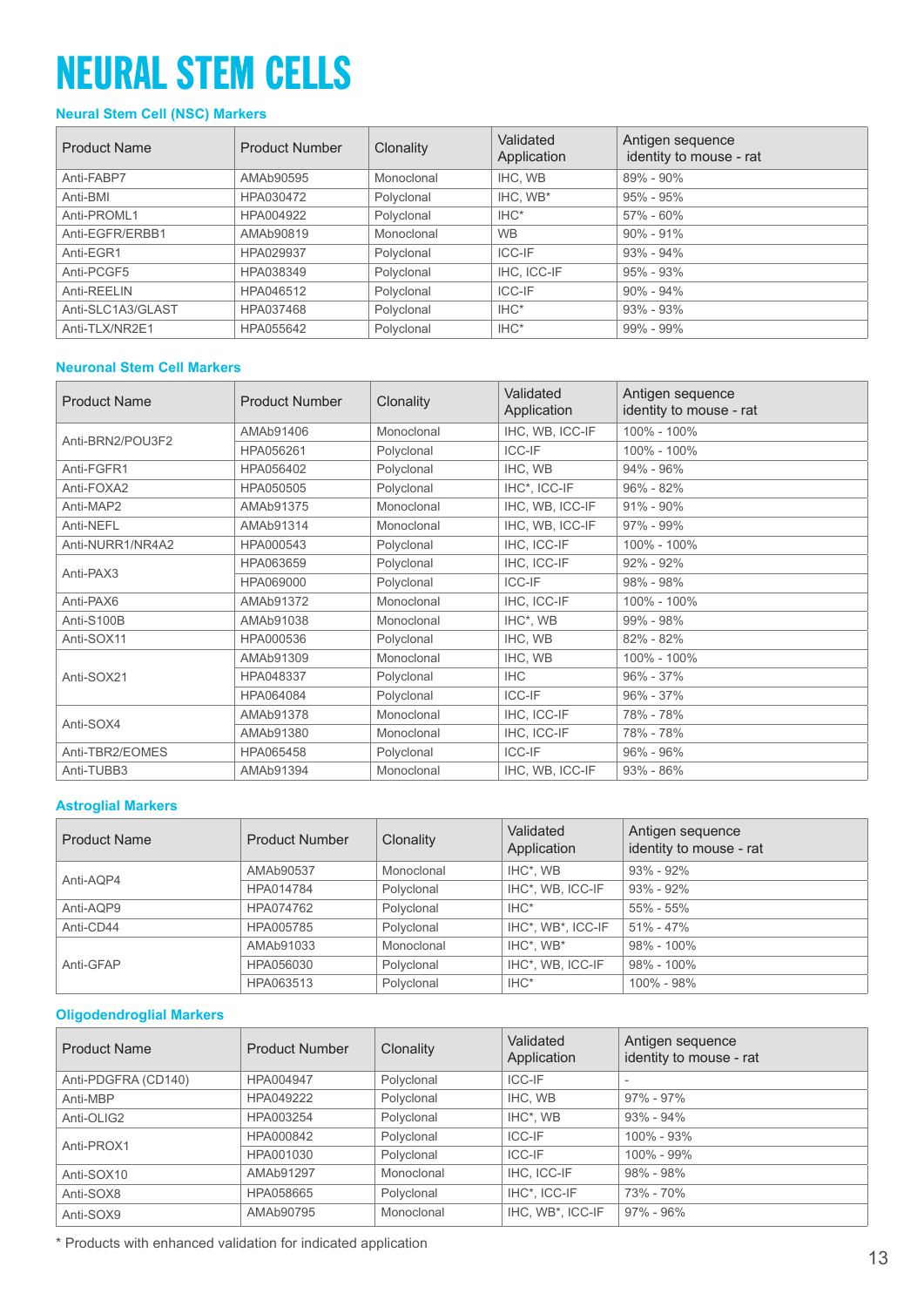### NEUROINFLAMMATION

| WB, ICC-IF<br>$41\% - 41\%$<br>HPA064436<br>Polyclonal<br>IHC*<br>IgG2a<br>100% - 100%<br>AMAb91634<br>Monoclonal<br>Anti-AGER<br>IHC*<br>Monoclonal<br>100% - 100%<br>AMAb91635<br>IgG1<br>IHC*<br>84% - 84%<br>HPA049234<br>Polyclonal<br>ICC-IF<br>86% - 83%<br>HPA062949<br>Polyclonal<br>Anti-AIF1<br><b>IHC</b><br>Monoclonal<br>IgG2b<br>84% - 84%<br>AMAb91671<br><b>IHC</b><br>IgG1<br>Monoclonal<br>84% - 84%<br>AMAb91672<br><b>WB</b><br>95% - n.d.<br>IgG1<br>Anti-AMIGO3<br>AMAb91677<br>Monoclonal<br><b>IHC</b><br>$84\% - 85\%$<br>HPA057499<br>Polyclonal<br><b>IHC</b><br>IgG1<br>Anti-ANO <sub>2</sub><br>AMAb91641<br>Monoclonal<br>$84\% - 84\%$ .<br><b>IHC</b><br>Monoclonal<br>IgG1<br>84% - 84%<br>AMAb91642<br>IHC*, ICC-IF<br>$51\% - 30\%$<br>HPA046404<br>Polyclonal<br>IHC*<br>75% - 83%<br>HPA051974<br>Polyclonal<br>Anti-CD163<br>IHC*,WB<br>IgG1<br>75% - 83%<br>AMAb91646<br>Monoclonal<br>IHC <sup>*</sup><br>AMAb91648<br>Monoclonal<br>IgG1<br>75% - 83%<br>IHC*<br>98% - 98%<br>HPA057100<br>Polyclonal<br>Anti-CRYAB<br>AMAb91661<br>Monoclonal<br>IHC*, WB, ICC-IF<br>lgG1<br>100% - 95%<br>IHC* WB<br>IgG2b<br>100% - 95%<br>AMAb91662<br>Monoclonal<br>Anti-CDH1<br>IgG2b<br>76% - 80%<br>AMAb90862<br>Monoclonal<br>IHC*, WB*, ICC-IF<br>IHC*<br>Anti-CXCL13<br>Monoclonal<br>IgG1<br>AMAb91629<br>$96\% - 96\%$<br>HPA017071<br>Polyclonal<br>IHC*, ICC-IF<br>IHC*<br>88% - 88%<br>HPA021945<br>Polyclonal<br>Anti-DYSF<br>IgG1<br>Monoclonal<br>IHC*, WB<br>88% - 88%<br>AMAb91667<br>$91\% - 91\%$<br>Anti-FUS<br>AMAb90549<br>Monoclonal<br>IHC*, WB*, ICC-IF<br>IgG1<br>88% - 86%<br>HPA013392<br>Polyclonal<br>IHC*, ICC-IF<br>IHC*, ICC-IF<br>71% - 70%<br>HPA015600<br>Polyclonal<br>IHC*<br>Monoclonal<br>IgG2b<br>$85\% - 85\%$<br>AMAb91664<br>Anti-GAP43<br>IHC*<br>Monoclonal<br>IgG1<br>$85\% - 85\%$<br>AMAb91665<br>IHC*<br>Monoclonal<br>IgG2a<br>$85\% - 85\%$<br>AMAb91666<br>IHC <sup>*</sup><br>$92\% - 92\%$<br>HPA029766<br>Polyclonal<br>Anti-GPR17<br>IHC*, WB<br>AMAb91624<br>Monoclonal<br>IgG1<br>$95\% - 95\%$<br>IHC*, WB*<br>63% - 63%<br>HPA003418<br>Polyclonal<br>Anti-GZMB<br>$IHC*$<br>IgG1<br>63% - 63%<br>AMAb91650<br>Monoclonal<br>$IHC*$<br>Polyclonal<br>54% - 69%<br>HPA050162<br>$\mathsf{IHC}^*$<br>$41\% - 83\%$<br>Polyclonal<br>HPA053176<br>Monoclonal<br>IHC*, WB<br>lgG1<br>50% - 90%<br>AMAb91673<br>Anti-HLA-DRA<br>Monoclonal<br>IHC*, WB<br>IgG2a<br>$50\% - 90\%$<br>AMAb91674<br>IHC*, WB<br>IgG2b<br>$50\% - 90\%$<br>AMAb91675<br>Monoclonal<br><b>IHC</b><br>IgG1<br>93% - 93%<br>Anti-IL17A<br>Monoclonal<br>AMAb91615<br><b>WB</b><br>IgG2b<br>AMAb91617<br>Monoclonal<br>$80\% - 84\%$<br>Anti-IL17RA<br>lgG1<br>AMAb91619<br>Monoclonal<br><b>WB</b><br>$80\% - 84\%$<br>Monoclonal<br>$ICC-IF$<br>IgG1<br>AMAb91684<br>Anti-IL7<br><b>IHC</b><br>46% - 46%<br>Polyclonal<br>HPA019590<br>$ICC-IF$<br>$90\% - 89\%$<br>HPA074961<br>Polyclonal<br>Anti-ITGA4<br><b>WB</b><br>IgG2b<br>100% - 100%<br>AMAb91699<br>Monoclonal<br>Monoclonal<br>IgG1<br>85% - 85%<br>Anti-ITGB8<br>AMAb91467<br>WB, ICC-IF<br>IgG1<br>83% - 79%<br>Anti-LAMC2<br>Monoclonal<br>IHC*, WB*, ICC-IF<br>AMAb91098<br>Anti-LAMA4<br>Monoclonal<br>IHC*, WB<br>IgG1<br>$86\% - 85\%$<br>AMAb91134<br>IHC*, WB*, ICC-IF<br>Polyclonal<br>73% - 77%<br>HPA014341<br>$61\% - 64\%$<br>Anti-MS4A1<br>Polyclonal<br>IHC*, WB*<br>HPA014391 | <b>Product Name</b> | <b>Product Number</b> | Clonality  | Validated<br>Applications | Isotype | Antigen sequence<br>identity to mouse - rat |
|----------------------------------------------------------------------------------------------------------------------------------------------------------------------------------------------------------------------------------------------------------------------------------------------------------------------------------------------------------------------------------------------------------------------------------------------------------------------------------------------------------------------------------------------------------------------------------------------------------------------------------------------------------------------------------------------------------------------------------------------------------------------------------------------------------------------------------------------------------------------------------------------------------------------------------------------------------------------------------------------------------------------------------------------------------------------------------------------------------------------------------------------------------------------------------------------------------------------------------------------------------------------------------------------------------------------------------------------------------------------------------------------------------------------------------------------------------------------------------------------------------------------------------------------------------------------------------------------------------------------------------------------------------------------------------------------------------------------------------------------------------------------------------------------------------------------------------------------------------------------------------------------------------------------------------------------------------------------------------------------------------------------------------------------------------------------------------------------------------------------------------------------------------------------------------------------------------------------------------------------------------------------------------------------------------------------------------------------------------------------------------------------------------------------------------------------------------------------------------------------------------------------------------------------------------------------------------------------------------------------------------------------------------------------------------------------------------------------------------------------------------------------------------------------------------------------------------------------------------------------------------------------------------------------------------------------------------------------------------------------------------------------------------------------------------------------------------------------------------------------------------------------------------------------------------------------------------------------------------------------------------------------------------------------------------------------------------------------------------------------------------------------------------------------------|---------------------|-----------------------|------------|---------------------------|---------|---------------------------------------------|
|                                                                                                                                                                                                                                                                                                                                                                                                                                                                                                                                                                                                                                                                                                                                                                                                                                                                                                                                                                                                                                                                                                                                                                                                                                                                                                                                                                                                                                                                                                                                                                                                                                                                                                                                                                                                                                                                                                                                                                                                                                                                                                                                                                                                                                                                                                                                                                                                                                                                                                                                                                                                                                                                                                                                                                                                                                                                                                                                                                                                                                                                                                                                                                                                                                                                                                                                                                                                                            |                     |                       |            |                           |         |                                             |
|                                                                                                                                                                                                                                                                                                                                                                                                                                                                                                                                                                                                                                                                                                                                                                                                                                                                                                                                                                                                                                                                                                                                                                                                                                                                                                                                                                                                                                                                                                                                                                                                                                                                                                                                                                                                                                                                                                                                                                                                                                                                                                                                                                                                                                                                                                                                                                                                                                                                                                                                                                                                                                                                                                                                                                                                                                                                                                                                                                                                                                                                                                                                                                                                                                                                                                                                                                                                                            |                     |                       |            |                           |         |                                             |
|                                                                                                                                                                                                                                                                                                                                                                                                                                                                                                                                                                                                                                                                                                                                                                                                                                                                                                                                                                                                                                                                                                                                                                                                                                                                                                                                                                                                                                                                                                                                                                                                                                                                                                                                                                                                                                                                                                                                                                                                                                                                                                                                                                                                                                                                                                                                                                                                                                                                                                                                                                                                                                                                                                                                                                                                                                                                                                                                                                                                                                                                                                                                                                                                                                                                                                                                                                                                                            |                     |                       |            |                           |         |                                             |
|                                                                                                                                                                                                                                                                                                                                                                                                                                                                                                                                                                                                                                                                                                                                                                                                                                                                                                                                                                                                                                                                                                                                                                                                                                                                                                                                                                                                                                                                                                                                                                                                                                                                                                                                                                                                                                                                                                                                                                                                                                                                                                                                                                                                                                                                                                                                                                                                                                                                                                                                                                                                                                                                                                                                                                                                                                                                                                                                                                                                                                                                                                                                                                                                                                                                                                                                                                                                                            |                     |                       |            |                           |         |                                             |
|                                                                                                                                                                                                                                                                                                                                                                                                                                                                                                                                                                                                                                                                                                                                                                                                                                                                                                                                                                                                                                                                                                                                                                                                                                                                                                                                                                                                                                                                                                                                                                                                                                                                                                                                                                                                                                                                                                                                                                                                                                                                                                                                                                                                                                                                                                                                                                                                                                                                                                                                                                                                                                                                                                                                                                                                                                                                                                                                                                                                                                                                                                                                                                                                                                                                                                                                                                                                                            |                     |                       |            |                           |         |                                             |
|                                                                                                                                                                                                                                                                                                                                                                                                                                                                                                                                                                                                                                                                                                                                                                                                                                                                                                                                                                                                                                                                                                                                                                                                                                                                                                                                                                                                                                                                                                                                                                                                                                                                                                                                                                                                                                                                                                                                                                                                                                                                                                                                                                                                                                                                                                                                                                                                                                                                                                                                                                                                                                                                                                                                                                                                                                                                                                                                                                                                                                                                                                                                                                                                                                                                                                                                                                                                                            |                     |                       |            |                           |         |                                             |
|                                                                                                                                                                                                                                                                                                                                                                                                                                                                                                                                                                                                                                                                                                                                                                                                                                                                                                                                                                                                                                                                                                                                                                                                                                                                                                                                                                                                                                                                                                                                                                                                                                                                                                                                                                                                                                                                                                                                                                                                                                                                                                                                                                                                                                                                                                                                                                                                                                                                                                                                                                                                                                                                                                                                                                                                                                                                                                                                                                                                                                                                                                                                                                                                                                                                                                                                                                                                                            |                     |                       |            |                           |         |                                             |
|                                                                                                                                                                                                                                                                                                                                                                                                                                                                                                                                                                                                                                                                                                                                                                                                                                                                                                                                                                                                                                                                                                                                                                                                                                                                                                                                                                                                                                                                                                                                                                                                                                                                                                                                                                                                                                                                                                                                                                                                                                                                                                                                                                                                                                                                                                                                                                                                                                                                                                                                                                                                                                                                                                                                                                                                                                                                                                                                                                                                                                                                                                                                                                                                                                                                                                                                                                                                                            |                     |                       |            |                           |         |                                             |
|                                                                                                                                                                                                                                                                                                                                                                                                                                                                                                                                                                                                                                                                                                                                                                                                                                                                                                                                                                                                                                                                                                                                                                                                                                                                                                                                                                                                                                                                                                                                                                                                                                                                                                                                                                                                                                                                                                                                                                                                                                                                                                                                                                                                                                                                                                                                                                                                                                                                                                                                                                                                                                                                                                                                                                                                                                                                                                                                                                                                                                                                                                                                                                                                                                                                                                                                                                                                                            |                     |                       |            |                           |         |                                             |
|                                                                                                                                                                                                                                                                                                                                                                                                                                                                                                                                                                                                                                                                                                                                                                                                                                                                                                                                                                                                                                                                                                                                                                                                                                                                                                                                                                                                                                                                                                                                                                                                                                                                                                                                                                                                                                                                                                                                                                                                                                                                                                                                                                                                                                                                                                                                                                                                                                                                                                                                                                                                                                                                                                                                                                                                                                                                                                                                                                                                                                                                                                                                                                                                                                                                                                                                                                                                                            |                     |                       |            |                           |         |                                             |
|                                                                                                                                                                                                                                                                                                                                                                                                                                                                                                                                                                                                                                                                                                                                                                                                                                                                                                                                                                                                                                                                                                                                                                                                                                                                                                                                                                                                                                                                                                                                                                                                                                                                                                                                                                                                                                                                                                                                                                                                                                                                                                                                                                                                                                                                                                                                                                                                                                                                                                                                                                                                                                                                                                                                                                                                                                                                                                                                                                                                                                                                                                                                                                                                                                                                                                                                                                                                                            |                     |                       |            |                           |         |                                             |
|                                                                                                                                                                                                                                                                                                                                                                                                                                                                                                                                                                                                                                                                                                                                                                                                                                                                                                                                                                                                                                                                                                                                                                                                                                                                                                                                                                                                                                                                                                                                                                                                                                                                                                                                                                                                                                                                                                                                                                                                                                                                                                                                                                                                                                                                                                                                                                                                                                                                                                                                                                                                                                                                                                                                                                                                                                                                                                                                                                                                                                                                                                                                                                                                                                                                                                                                                                                                                            |                     |                       |            |                           |         |                                             |
|                                                                                                                                                                                                                                                                                                                                                                                                                                                                                                                                                                                                                                                                                                                                                                                                                                                                                                                                                                                                                                                                                                                                                                                                                                                                                                                                                                                                                                                                                                                                                                                                                                                                                                                                                                                                                                                                                                                                                                                                                                                                                                                                                                                                                                                                                                                                                                                                                                                                                                                                                                                                                                                                                                                                                                                                                                                                                                                                                                                                                                                                                                                                                                                                                                                                                                                                                                                                                            |                     |                       |            |                           |         |                                             |
|                                                                                                                                                                                                                                                                                                                                                                                                                                                                                                                                                                                                                                                                                                                                                                                                                                                                                                                                                                                                                                                                                                                                                                                                                                                                                                                                                                                                                                                                                                                                                                                                                                                                                                                                                                                                                                                                                                                                                                                                                                                                                                                                                                                                                                                                                                                                                                                                                                                                                                                                                                                                                                                                                                                                                                                                                                                                                                                                                                                                                                                                                                                                                                                                                                                                                                                                                                                                                            |                     |                       |            |                           |         |                                             |
|                                                                                                                                                                                                                                                                                                                                                                                                                                                                                                                                                                                                                                                                                                                                                                                                                                                                                                                                                                                                                                                                                                                                                                                                                                                                                                                                                                                                                                                                                                                                                                                                                                                                                                                                                                                                                                                                                                                                                                                                                                                                                                                                                                                                                                                                                                                                                                                                                                                                                                                                                                                                                                                                                                                                                                                                                                                                                                                                                                                                                                                                                                                                                                                                                                                                                                                                                                                                                            |                     |                       |            |                           |         |                                             |
|                                                                                                                                                                                                                                                                                                                                                                                                                                                                                                                                                                                                                                                                                                                                                                                                                                                                                                                                                                                                                                                                                                                                                                                                                                                                                                                                                                                                                                                                                                                                                                                                                                                                                                                                                                                                                                                                                                                                                                                                                                                                                                                                                                                                                                                                                                                                                                                                                                                                                                                                                                                                                                                                                                                                                                                                                                                                                                                                                                                                                                                                                                                                                                                                                                                                                                                                                                                                                            |                     |                       |            |                           |         |                                             |
|                                                                                                                                                                                                                                                                                                                                                                                                                                                                                                                                                                                                                                                                                                                                                                                                                                                                                                                                                                                                                                                                                                                                                                                                                                                                                                                                                                                                                                                                                                                                                                                                                                                                                                                                                                                                                                                                                                                                                                                                                                                                                                                                                                                                                                                                                                                                                                                                                                                                                                                                                                                                                                                                                                                                                                                                                                                                                                                                                                                                                                                                                                                                                                                                                                                                                                                                                                                                                            |                     |                       |            |                           |         |                                             |
|                                                                                                                                                                                                                                                                                                                                                                                                                                                                                                                                                                                                                                                                                                                                                                                                                                                                                                                                                                                                                                                                                                                                                                                                                                                                                                                                                                                                                                                                                                                                                                                                                                                                                                                                                                                                                                                                                                                                                                                                                                                                                                                                                                                                                                                                                                                                                                                                                                                                                                                                                                                                                                                                                                                                                                                                                                                                                                                                                                                                                                                                                                                                                                                                                                                                                                                                                                                                                            |                     |                       |            |                           |         |                                             |
|                                                                                                                                                                                                                                                                                                                                                                                                                                                                                                                                                                                                                                                                                                                                                                                                                                                                                                                                                                                                                                                                                                                                                                                                                                                                                                                                                                                                                                                                                                                                                                                                                                                                                                                                                                                                                                                                                                                                                                                                                                                                                                                                                                                                                                                                                                                                                                                                                                                                                                                                                                                                                                                                                                                                                                                                                                                                                                                                                                                                                                                                                                                                                                                                                                                                                                                                                                                                                            |                     |                       |            |                           |         |                                             |
|                                                                                                                                                                                                                                                                                                                                                                                                                                                                                                                                                                                                                                                                                                                                                                                                                                                                                                                                                                                                                                                                                                                                                                                                                                                                                                                                                                                                                                                                                                                                                                                                                                                                                                                                                                                                                                                                                                                                                                                                                                                                                                                                                                                                                                                                                                                                                                                                                                                                                                                                                                                                                                                                                                                                                                                                                                                                                                                                                                                                                                                                                                                                                                                                                                                                                                                                                                                                                            |                     |                       |            |                           |         |                                             |
|                                                                                                                                                                                                                                                                                                                                                                                                                                                                                                                                                                                                                                                                                                                                                                                                                                                                                                                                                                                                                                                                                                                                                                                                                                                                                                                                                                                                                                                                                                                                                                                                                                                                                                                                                                                                                                                                                                                                                                                                                                                                                                                                                                                                                                                                                                                                                                                                                                                                                                                                                                                                                                                                                                                                                                                                                                                                                                                                                                                                                                                                                                                                                                                                                                                                                                                                                                                                                            |                     |                       |            |                           |         |                                             |
|                                                                                                                                                                                                                                                                                                                                                                                                                                                                                                                                                                                                                                                                                                                                                                                                                                                                                                                                                                                                                                                                                                                                                                                                                                                                                                                                                                                                                                                                                                                                                                                                                                                                                                                                                                                                                                                                                                                                                                                                                                                                                                                                                                                                                                                                                                                                                                                                                                                                                                                                                                                                                                                                                                                                                                                                                                                                                                                                                                                                                                                                                                                                                                                                                                                                                                                                                                                                                            |                     |                       |            |                           |         |                                             |
|                                                                                                                                                                                                                                                                                                                                                                                                                                                                                                                                                                                                                                                                                                                                                                                                                                                                                                                                                                                                                                                                                                                                                                                                                                                                                                                                                                                                                                                                                                                                                                                                                                                                                                                                                                                                                                                                                                                                                                                                                                                                                                                                                                                                                                                                                                                                                                                                                                                                                                                                                                                                                                                                                                                                                                                                                                                                                                                                                                                                                                                                                                                                                                                                                                                                                                                                                                                                                            |                     |                       |            |                           |         |                                             |
|                                                                                                                                                                                                                                                                                                                                                                                                                                                                                                                                                                                                                                                                                                                                                                                                                                                                                                                                                                                                                                                                                                                                                                                                                                                                                                                                                                                                                                                                                                                                                                                                                                                                                                                                                                                                                                                                                                                                                                                                                                                                                                                                                                                                                                                                                                                                                                                                                                                                                                                                                                                                                                                                                                                                                                                                                                                                                                                                                                                                                                                                                                                                                                                                                                                                                                                                                                                                                            |                     |                       |            |                           |         |                                             |
|                                                                                                                                                                                                                                                                                                                                                                                                                                                                                                                                                                                                                                                                                                                                                                                                                                                                                                                                                                                                                                                                                                                                                                                                                                                                                                                                                                                                                                                                                                                                                                                                                                                                                                                                                                                                                                                                                                                                                                                                                                                                                                                                                                                                                                                                                                                                                                                                                                                                                                                                                                                                                                                                                                                                                                                                                                                                                                                                                                                                                                                                                                                                                                                                                                                                                                                                                                                                                            |                     |                       |            |                           |         |                                             |
|                                                                                                                                                                                                                                                                                                                                                                                                                                                                                                                                                                                                                                                                                                                                                                                                                                                                                                                                                                                                                                                                                                                                                                                                                                                                                                                                                                                                                                                                                                                                                                                                                                                                                                                                                                                                                                                                                                                                                                                                                                                                                                                                                                                                                                                                                                                                                                                                                                                                                                                                                                                                                                                                                                                                                                                                                                                                                                                                                                                                                                                                                                                                                                                                                                                                                                                                                                                                                            |                     |                       |            |                           |         |                                             |
|                                                                                                                                                                                                                                                                                                                                                                                                                                                                                                                                                                                                                                                                                                                                                                                                                                                                                                                                                                                                                                                                                                                                                                                                                                                                                                                                                                                                                                                                                                                                                                                                                                                                                                                                                                                                                                                                                                                                                                                                                                                                                                                                                                                                                                                                                                                                                                                                                                                                                                                                                                                                                                                                                                                                                                                                                                                                                                                                                                                                                                                                                                                                                                                                                                                                                                                                                                                                                            |                     |                       |            |                           |         |                                             |
|                                                                                                                                                                                                                                                                                                                                                                                                                                                                                                                                                                                                                                                                                                                                                                                                                                                                                                                                                                                                                                                                                                                                                                                                                                                                                                                                                                                                                                                                                                                                                                                                                                                                                                                                                                                                                                                                                                                                                                                                                                                                                                                                                                                                                                                                                                                                                                                                                                                                                                                                                                                                                                                                                                                                                                                                                                                                                                                                                                                                                                                                                                                                                                                                                                                                                                                                                                                                                            |                     |                       |            |                           |         |                                             |
|                                                                                                                                                                                                                                                                                                                                                                                                                                                                                                                                                                                                                                                                                                                                                                                                                                                                                                                                                                                                                                                                                                                                                                                                                                                                                                                                                                                                                                                                                                                                                                                                                                                                                                                                                                                                                                                                                                                                                                                                                                                                                                                                                                                                                                                                                                                                                                                                                                                                                                                                                                                                                                                                                                                                                                                                                                                                                                                                                                                                                                                                                                                                                                                                                                                                                                                                                                                                                            |                     |                       |            |                           |         |                                             |
|                                                                                                                                                                                                                                                                                                                                                                                                                                                                                                                                                                                                                                                                                                                                                                                                                                                                                                                                                                                                                                                                                                                                                                                                                                                                                                                                                                                                                                                                                                                                                                                                                                                                                                                                                                                                                                                                                                                                                                                                                                                                                                                                                                                                                                                                                                                                                                                                                                                                                                                                                                                                                                                                                                                                                                                                                                                                                                                                                                                                                                                                                                                                                                                                                                                                                                                                                                                                                            |                     |                       |            |                           |         |                                             |
|                                                                                                                                                                                                                                                                                                                                                                                                                                                                                                                                                                                                                                                                                                                                                                                                                                                                                                                                                                                                                                                                                                                                                                                                                                                                                                                                                                                                                                                                                                                                                                                                                                                                                                                                                                                                                                                                                                                                                                                                                                                                                                                                                                                                                                                                                                                                                                                                                                                                                                                                                                                                                                                                                                                                                                                                                                                                                                                                                                                                                                                                                                                                                                                                                                                                                                                                                                                                                            |                     |                       |            |                           |         |                                             |
|                                                                                                                                                                                                                                                                                                                                                                                                                                                                                                                                                                                                                                                                                                                                                                                                                                                                                                                                                                                                                                                                                                                                                                                                                                                                                                                                                                                                                                                                                                                                                                                                                                                                                                                                                                                                                                                                                                                                                                                                                                                                                                                                                                                                                                                                                                                                                                                                                                                                                                                                                                                                                                                                                                                                                                                                                                                                                                                                                                                                                                                                                                                                                                                                                                                                                                                                                                                                                            |                     |                       |            |                           |         |                                             |
|                                                                                                                                                                                                                                                                                                                                                                                                                                                                                                                                                                                                                                                                                                                                                                                                                                                                                                                                                                                                                                                                                                                                                                                                                                                                                                                                                                                                                                                                                                                                                                                                                                                                                                                                                                                                                                                                                                                                                                                                                                                                                                                                                                                                                                                                                                                                                                                                                                                                                                                                                                                                                                                                                                                                                                                                                                                                                                                                                                                                                                                                                                                                                                                                                                                                                                                                                                                                                            |                     |                       |            |                           |         |                                             |
|                                                                                                                                                                                                                                                                                                                                                                                                                                                                                                                                                                                                                                                                                                                                                                                                                                                                                                                                                                                                                                                                                                                                                                                                                                                                                                                                                                                                                                                                                                                                                                                                                                                                                                                                                                                                                                                                                                                                                                                                                                                                                                                                                                                                                                                                                                                                                                                                                                                                                                                                                                                                                                                                                                                                                                                                                                                                                                                                                                                                                                                                                                                                                                                                                                                                                                                                                                                                                            |                     |                       |            |                           |         |                                             |
|                                                                                                                                                                                                                                                                                                                                                                                                                                                                                                                                                                                                                                                                                                                                                                                                                                                                                                                                                                                                                                                                                                                                                                                                                                                                                                                                                                                                                                                                                                                                                                                                                                                                                                                                                                                                                                                                                                                                                                                                                                                                                                                                                                                                                                                                                                                                                                                                                                                                                                                                                                                                                                                                                                                                                                                                                                                                                                                                                                                                                                                                                                                                                                                                                                                                                                                                                                                                                            |                     |                       |            |                           |         |                                             |
|                                                                                                                                                                                                                                                                                                                                                                                                                                                                                                                                                                                                                                                                                                                                                                                                                                                                                                                                                                                                                                                                                                                                                                                                                                                                                                                                                                                                                                                                                                                                                                                                                                                                                                                                                                                                                                                                                                                                                                                                                                                                                                                                                                                                                                                                                                                                                                                                                                                                                                                                                                                                                                                                                                                                                                                                                                                                                                                                                                                                                                                                                                                                                                                                                                                                                                                                                                                                                            |                     |                       |            |                           |         |                                             |
|                                                                                                                                                                                                                                                                                                                                                                                                                                                                                                                                                                                                                                                                                                                                                                                                                                                                                                                                                                                                                                                                                                                                                                                                                                                                                                                                                                                                                                                                                                                                                                                                                                                                                                                                                                                                                                                                                                                                                                                                                                                                                                                                                                                                                                                                                                                                                                                                                                                                                                                                                                                                                                                                                                                                                                                                                                                                                                                                                                                                                                                                                                                                                                                                                                                                                                                                                                                                                            |                     |                       |            |                           |         |                                             |
|                                                                                                                                                                                                                                                                                                                                                                                                                                                                                                                                                                                                                                                                                                                                                                                                                                                                                                                                                                                                                                                                                                                                                                                                                                                                                                                                                                                                                                                                                                                                                                                                                                                                                                                                                                                                                                                                                                                                                                                                                                                                                                                                                                                                                                                                                                                                                                                                                                                                                                                                                                                                                                                                                                                                                                                                                                                                                                                                                                                                                                                                                                                                                                                                                                                                                                                                                                                                                            |                     |                       |            |                           |         |                                             |
|                                                                                                                                                                                                                                                                                                                                                                                                                                                                                                                                                                                                                                                                                                                                                                                                                                                                                                                                                                                                                                                                                                                                                                                                                                                                                                                                                                                                                                                                                                                                                                                                                                                                                                                                                                                                                                                                                                                                                                                                                                                                                                                                                                                                                                                                                                                                                                                                                                                                                                                                                                                                                                                                                                                                                                                                                                                                                                                                                                                                                                                                                                                                                                                                                                                                                                                                                                                                                            |                     |                       |            |                           |         |                                             |
|                                                                                                                                                                                                                                                                                                                                                                                                                                                                                                                                                                                                                                                                                                                                                                                                                                                                                                                                                                                                                                                                                                                                                                                                                                                                                                                                                                                                                                                                                                                                                                                                                                                                                                                                                                                                                                                                                                                                                                                                                                                                                                                                                                                                                                                                                                                                                                                                                                                                                                                                                                                                                                                                                                                                                                                                                                                                                                                                                                                                                                                                                                                                                                                                                                                                                                                                                                                                                            |                     |                       |            |                           |         |                                             |
|                                                                                                                                                                                                                                                                                                                                                                                                                                                                                                                                                                                                                                                                                                                                                                                                                                                                                                                                                                                                                                                                                                                                                                                                                                                                                                                                                                                                                                                                                                                                                                                                                                                                                                                                                                                                                                                                                                                                                                                                                                                                                                                                                                                                                                                                                                                                                                                                                                                                                                                                                                                                                                                                                                                                                                                                                                                                                                                                                                                                                                                                                                                                                                                                                                                                                                                                                                                                                            |                     |                       |            |                           |         |                                             |
|                                                                                                                                                                                                                                                                                                                                                                                                                                                                                                                                                                                                                                                                                                                                                                                                                                                                                                                                                                                                                                                                                                                                                                                                                                                                                                                                                                                                                                                                                                                                                                                                                                                                                                                                                                                                                                                                                                                                                                                                                                                                                                                                                                                                                                                                                                                                                                                                                                                                                                                                                                                                                                                                                                                                                                                                                                                                                                                                                                                                                                                                                                                                                                                                                                                                                                                                                                                                                            |                     |                       |            |                           |         |                                             |
|                                                                                                                                                                                                                                                                                                                                                                                                                                                                                                                                                                                                                                                                                                                                                                                                                                                                                                                                                                                                                                                                                                                                                                                                                                                                                                                                                                                                                                                                                                                                                                                                                                                                                                                                                                                                                                                                                                                                                                                                                                                                                                                                                                                                                                                                                                                                                                                                                                                                                                                                                                                                                                                                                                                                                                                                                                                                                                                                                                                                                                                                                                                                                                                                                                                                                                                                                                                                                            |                     |                       |            |                           |         |                                             |
|                                                                                                                                                                                                                                                                                                                                                                                                                                                                                                                                                                                                                                                                                                                                                                                                                                                                                                                                                                                                                                                                                                                                                                                                                                                                                                                                                                                                                                                                                                                                                                                                                                                                                                                                                                                                                                                                                                                                                                                                                                                                                                                                                                                                                                                                                                                                                                                                                                                                                                                                                                                                                                                                                                                                                                                                                                                                                                                                                                                                                                                                                                                                                                                                                                                                                                                                                                                                                            |                     |                       |            |                           |         |                                             |
|                                                                                                                                                                                                                                                                                                                                                                                                                                                                                                                                                                                                                                                                                                                                                                                                                                                                                                                                                                                                                                                                                                                                                                                                                                                                                                                                                                                                                                                                                                                                                                                                                                                                                                                                                                                                                                                                                                                                                                                                                                                                                                                                                                                                                                                                                                                                                                                                                                                                                                                                                                                                                                                                                                                                                                                                                                                                                                                                                                                                                                                                                                                                                                                                                                                                                                                                                                                                                            |                     |                       |            |                           |         |                                             |
|                                                                                                                                                                                                                                                                                                                                                                                                                                                                                                                                                                                                                                                                                                                                                                                                                                                                                                                                                                                                                                                                                                                                                                                                                                                                                                                                                                                                                                                                                                                                                                                                                                                                                                                                                                                                                                                                                                                                                                                                                                                                                                                                                                                                                                                                                                                                                                                                                                                                                                                                                                                                                                                                                                                                                                                                                                                                                                                                                                                                                                                                                                                                                                                                                                                                                                                                                                                                                            |                     |                       |            |                           |         |                                             |
|                                                                                                                                                                                                                                                                                                                                                                                                                                                                                                                                                                                                                                                                                                                                                                                                                                                                                                                                                                                                                                                                                                                                                                                                                                                                                                                                                                                                                                                                                                                                                                                                                                                                                                                                                                                                                                                                                                                                                                                                                                                                                                                                                                                                                                                                                                                                                                                                                                                                                                                                                                                                                                                                                                                                                                                                                                                                                                                                                                                                                                                                                                                                                                                                                                                                                                                                                                                                                            |                     |                       |            |                           |         |                                             |
|                                                                                                                                                                                                                                                                                                                                                                                                                                                                                                                                                                                                                                                                                                                                                                                                                                                                                                                                                                                                                                                                                                                                                                                                                                                                                                                                                                                                                                                                                                                                                                                                                                                                                                                                                                                                                                                                                                                                                                                                                                                                                                                                                                                                                                                                                                                                                                                                                                                                                                                                                                                                                                                                                                                                                                                                                                                                                                                                                                                                                                                                                                                                                                                                                                                                                                                                                                                                                            |                     |                       |            |                           |         |                                             |
|                                                                                                                                                                                                                                                                                                                                                                                                                                                                                                                                                                                                                                                                                                                                                                                                                                                                                                                                                                                                                                                                                                                                                                                                                                                                                                                                                                                                                                                                                                                                                                                                                                                                                                                                                                                                                                                                                                                                                                                                                                                                                                                                                                                                                                                                                                                                                                                                                                                                                                                                                                                                                                                                                                                                                                                                                                                                                                                                                                                                                                                                                                                                                                                                                                                                                                                                                                                                                            |                     |                       |            |                           |         |                                             |
|                                                                                                                                                                                                                                                                                                                                                                                                                                                                                                                                                                                                                                                                                                                                                                                                                                                                                                                                                                                                                                                                                                                                                                                                                                                                                                                                                                                                                                                                                                                                                                                                                                                                                                                                                                                                                                                                                                                                                                                                                                                                                                                                                                                                                                                                                                                                                                                                                                                                                                                                                                                                                                                                                                                                                                                                                                                                                                                                                                                                                                                                                                                                                                                                                                                                                                                                                                                                                            |                     |                       |            |                           |         |                                             |
|                                                                                                                                                                                                                                                                                                                                                                                                                                                                                                                                                                                                                                                                                                                                                                                                                                                                                                                                                                                                                                                                                                                                                                                                                                                                                                                                                                                                                                                                                                                                                                                                                                                                                                                                                                                                                                                                                                                                                                                                                                                                                                                                                                                                                                                                                                                                                                                                                                                                                                                                                                                                                                                                                                                                                                                                                                                                                                                                                                                                                                                                                                                                                                                                                                                                                                                                                                                                                            |                     | AMAb91636             | Monoclonal | IHC*, WB                  | lgG2a   | 74% - 78%                                   |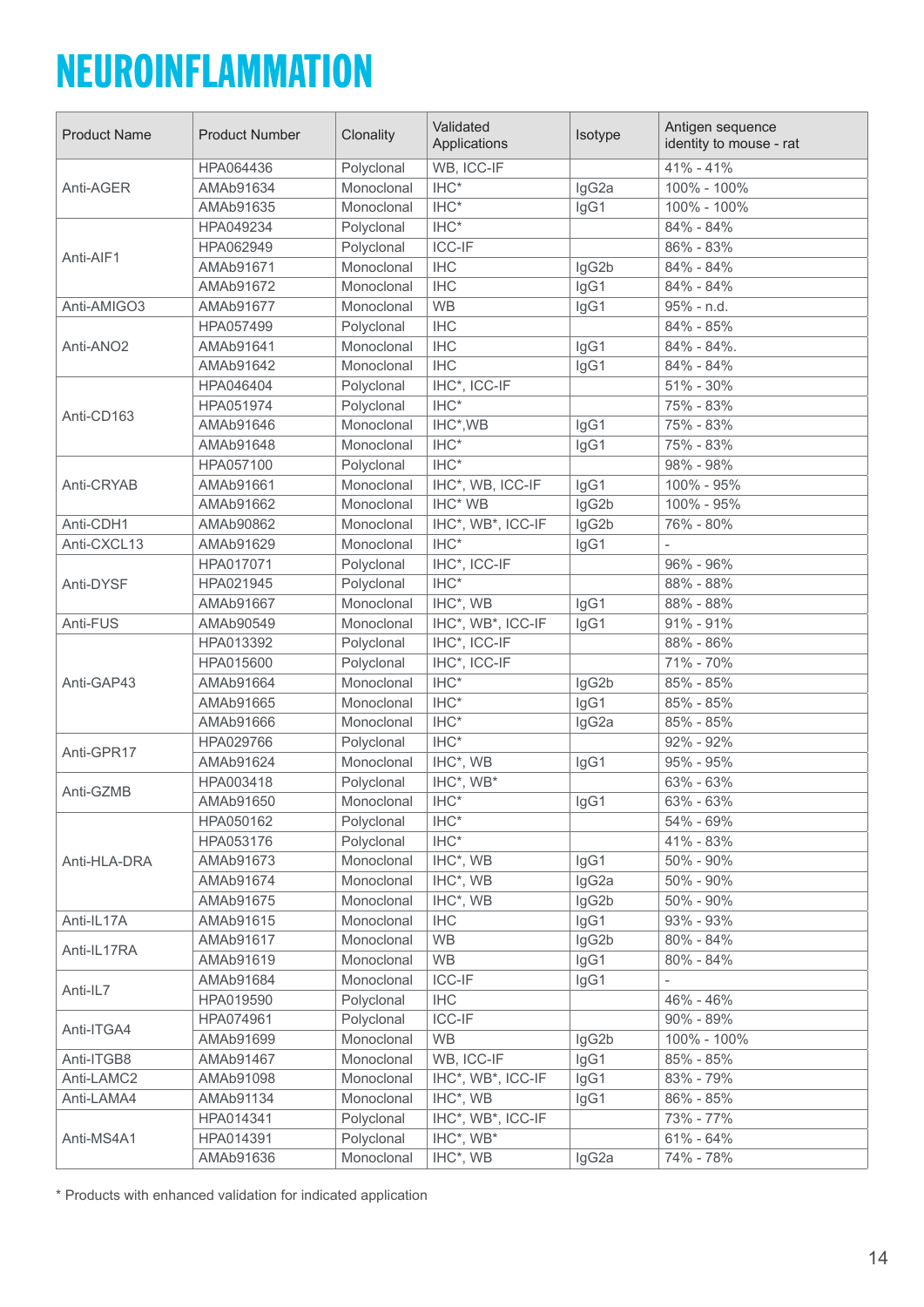### NEUROINFLAMMATION cont.

| <b>Product Name</b> | <b>Product Number</b> | Clonality  | Validated<br>Applications | Isotype | Antigen sequence identity<br>to mouse - rat |
|---------------------|-----------------------|------------|---------------------------|---------|---------------------------------------------|
|                     | AMAb91685             | Monoclonal | IHC*                      | IgG1    | 72% - 75%                                   |
| Anti-OPALIN         | HPA014372             | Polyclonal | <b>IHC</b>                |         | 72% - 75%                                   |
|                     | AMAb91686             | Monoclonal | IHC*                      | IgG2a   | $72\% - 75\%$                               |
| Anti-PARP1          | AMAb90959             | Monoclonal | IHC, WB*, ICC-IF          | IgG1    | $95\% - 94\%$                               |
| Anti-PBRM1          | AMAb90690             | Monoclonal | IHC*, WB*                 | IgG1    | $97\% - 96\%$                               |
| Anti-PLA2R1         | AMAb90772             | Monoclonal | IHC*, WB, ICC-IF          | lgG1    | $74\% - 76$                                 |
|                     | HPA004128             | Polyclonal | IHC*                      |         | 100% - 100%                                 |
| Anti-PLP1           | AMAb91639             | Monoclonal | $IHC*$                    | IgG1    | 100% - 99%                                  |
|                     | HPA039880             | Polyclonal | ICC-IF                    |         | $96\% - 96\%$                               |
| Anti-RGMA           | HPA044222             | Polyclonal | ICC-IF                    |         | $87\% - 87\%$                               |
|                     | AMAb91702             | Monoclonal | <b>WB</b>                 | IgG2b   | 100% - 100%                                 |
| Anti-S100A8         | HPA024372             | Polyclonal | IHC*, WB*, ICC-IF         |         | 56% - 60%                                   |
|                     | AMAb91689             | Monoclonal | IHC*                      | IgG1    | $56\% - 60\%$                               |
| Anti-S100A9         | AMAb91690             | Monoclonal | $IHC*$                    | IgG2a   | $59\% - 64\%$                               |
|                     | HPA000893             | Polyclonal | IHC*, WB                  |         | $61\% - 61\%$                               |
| Anti-SERPINA3       | HPA002560             | Polyclonal | IHC*, WB                  |         | $60\% - 59\%$                               |
|                     | AMAb91655             | Monoclonal | IHC*                      | lgG1    | $60\% - 56\%$                               |
| Anti-SNAI1          | AMAb91215             | Monoclonal | IHC*, ICC-IF              | lgG1    | $82\% - 82\%$                               |
| Anti-SATB2          | AMAb90635             | Monoclonal | IHC*, WB                  | IgG1    | 99% - 99%                                   |
|                     | AMAb90682             | Monoclonal | IHC, WB, ICC-IF           | IgG1    | 99% - 99%                                   |
| Anti-SOX4           | AMAb91380             | Monoclonal | IHC, ICC-IF               | IgG1    | 78% - 78%                                   |
| Anti-SPP1           | AMAb91653             | Monoclonal | $IHC*$                    | lgG1    | $56\% - 53\%$                               |
| Anti-TBX19          | AMAb91409             | Monoclonal | <b>IHC</b>                | lgG1    | $82\% - 32\%$                               |
| Anti-TH             | AMAb91112             | Monoclonal | <b>IHC</b>                | IgG1    | 88% - 88%                                   |
| Anti-TLR2           | AMAb91631             | Monoclonal | <b>WB</b>                 | IgG1    | 100% - 100%                                 |
| Anti-TRPM4          | HPA041169             | Polyclonal | IHC*, ICC-IF              |         | $93\% - 91\%$                               |
|                     | AMAb91693             | Monoclonal | IHC*, WB, ICC-IF          | IgG1    | $93\% - 91\%$                               |
| Anti-VGAT           | AMAb91043             | Monoclonal | <b>IHC</b>                | IgG1    | $95\% - 93\%$                               |
| Anti-VGLUT1         | AMAb91041             | Monoclonal | IHC*, WB                  | IgG2b   | $94\% - 94\%$                               |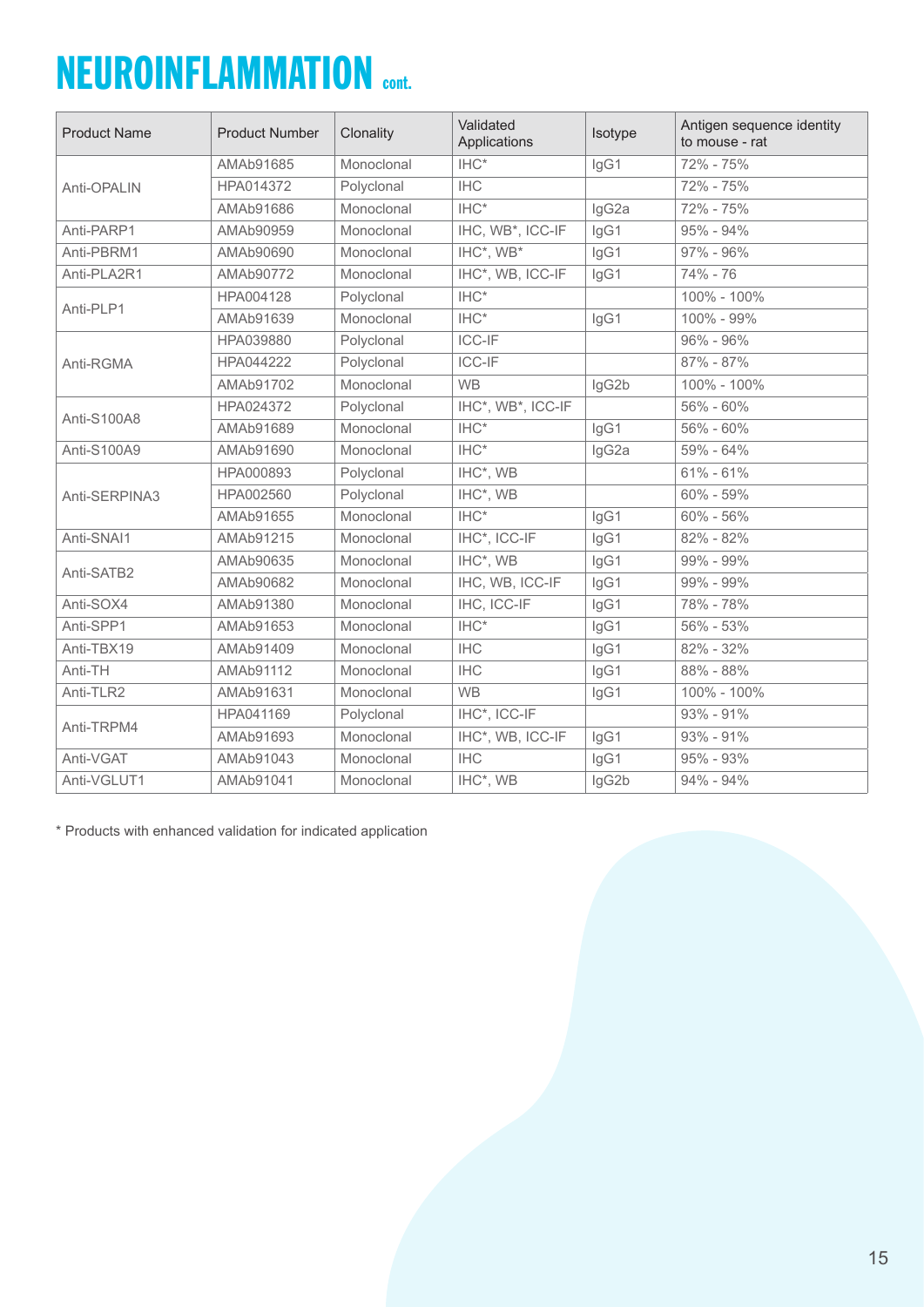# NEUROSCIENCE MARKER PANEL

| Target                | <b>Product Name</b> | <b>Product Number</b> | Clonality  | Validated<br>Applications | Isotype | Antigen sequence identity<br>to mouse - rat |
|-----------------------|---------------------|-----------------------|------------|---------------------------|---------|---------------------------------------------|
|                       | Anti-CHAT           | AMAb91130             | Monoclonal | IHC*, ICC-IF              | lgG2b   | $96\% - 96\%$                               |
| Acetylcholine neurons | Anti-CHAT           | AMAb91129             | Monoclonal | IHC*                      | IgG1    | $96\% - 96\%$                               |
|                       | Anti-GFAP           | AMAb91033             | Monoclonal | IHC*, WB*                 | IgG1    | 98% - 100%                                  |
|                       | Anti-S100B          | AMAb91038             | Monoclonal | IHC*, WB                  | IgG1    | 99% - 98%                                   |
| Astrocytes            | Anti-GLUL           | AMAb91101             | Monoclonal | IHC, WB*                  | IgG1    | $95\% - 92\%$                               |
|                       | Anti-GLUL           | AMAb91102             | Monoclonal | IHC, WB*                  | IgG1    | $95\% - 92\%$                               |
|                       | Anti-GLUL           | AMAb91103             | Monoclonal | IHC, WB                   | lgG2a   | $95\% - 92\%$                               |
|                       | Anti-DAT            | AMAb91125             | Monoclonal | <b>IHC</b>                | IgG1    | 85% - 85%                                   |
| Dopamine neurons      | Anti-DDC            | AMAb91089             | Monoclonal | IHC*, WB                  | IgG1    | $90\% - 88\%$                               |
|                       | Anti-TH             | AMAb91112             | Monoclonal | <b>IHC</b>                | IgG1    | 88% - 88%                                   |
|                       | Anti-VGAT           | AMAb91043             | Monoclonal | <b>IHC</b>                | IgG1    | $95\% - 93\%$                               |
|                       | Anti-GAD1           | AMAb91076             | Monoclonal | IHC, WB                   | IgG2a   | 94%v94%                                     |
| <b>GABA</b> neurons   | Anti-GAD1           | AMAb91078             | Monoclonal | IHC, WB                   | IgG1    | $94\% - 94\%$                               |
|                       | Anti-GAD1           | AMAb91079             | Monoclonal | IHC, WB                   | lgG2b   | $94\% - 94\%$                               |
|                       | Anti-GAD2           | AMAb91048             | Monoclonal | IHC*, WB                  | IgG1    | 84% - 88%                                   |
|                       | Anti-VGLUT1         | AMAb91041             | Monoclonal | IHC*, WB                  | lgG2b   | 94%v94%                                     |
| Glutamate neurons     | Anti-VGLUT2         | AMAb91081             | Monoclonal | IHC*                      | IgG1    | $94\% - 94\%$                               |
|                       | Anti-VGLUT2         | AMAb91086             | Monoclonal | <b>IHC</b>                | IgG1    | $94\% - 94\%$                               |
|                       | Anti-NEFM           | AMAb91027             | Monoclonal | IHC, WB                   | IgG1    | 98% - 98%                                   |
|                       | Anti-NEFM           | AMAb91028             | Monoclonal | IHC, WB                   | IgG1    | 98% - 98%                                   |
|                       | Anti-NEFM           | AMAb91029             | Monoclonal | IHC, WB                   | IgG2a   | 98% - 98%                                   |
| <b>Neurons</b>        | Anti-NEFM           | AMAb91030             | Monoclonal | IHC, WB                   | IgG2b   | 98% - 98%                                   |
|                       | Anti-NEFH           | AMAb91025             | Monoclonal | IHC, WB                   | IgG1    | 88% - 94%                                   |
|                       | Anti-UCHL1          | AMAb91145             | Monoclonal | IHC, WB, ICC-IF           | IgG1    | 97% - 98%                                   |
| Noradrenaline neurons | Anti-NET            | AMAb91116             | Monoclonal | <b>IHC</b>                | IgG1    | n.d.                                        |
|                       | Anti-MOG            | AMAb91066             | Monoclonal | IHC, WB                   | IgG1    | $91\% - 89\%$                               |
|                       | Anti-MOG            | AMAb91067             | Monoclonal | IHC, WB                   | IgG1    | $91\% - 89\%$                               |
|                       | Anti-CNP            | AMAb91068             | Monoclonal | IHC, WB*                  | IgG2a   | 76% - 77%                                   |
|                       | Anti-CNP            | AMAb91069             | Monoclonal | IHC, WB                   | IgG1    | 76% - 77%                                   |
| Oligodendrocytes      | Anti-CNP            | AMAb91072             | Monoclonal | IHC, WB, ICC-IF           | lgG2b   | 76% - 77%                                   |
|                       | Anti-MBP            | AMAb91062             | Monoclonal | IHC, WB, ICC-IF           | IgG2a   | 97% - 97%                                   |
|                       | Anti-MBP            | AMAb91063             | Monoclonal | IHC, WB, ICC-IF           | IgG1    | $97\% - 97\%$                               |
|                       | Anti-MBP            | AMAb91064             | Monoclonal | IHC, WB                   | IgG1    | $97\% - 97\%$                               |
| Serotonin neurons     | Anti-TPH2           | AMAb91108             | Monoclonal | <b>IHC</b>                | IgG1    | 100% - 100%                                 |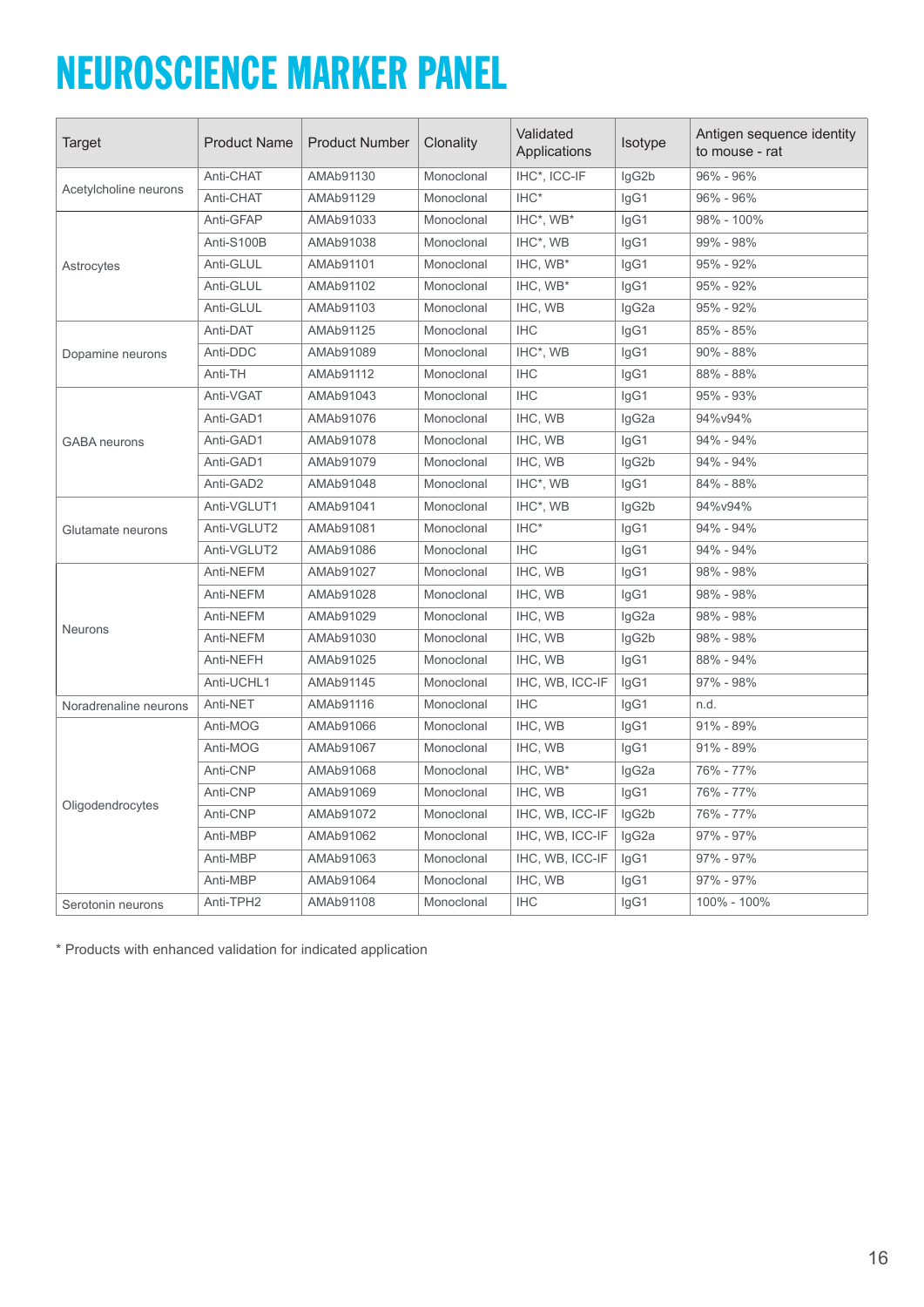# SIGNALING

| <b>Product Name</b>    | <b>Product Number</b> | Clonality  | Validated<br>Applications | Antigen sequence identity<br>to mouse - rat |
|------------------------|-----------------------|------------|---------------------------|---------------------------------------------|
| Anti-ATF2              | HPA022134             | Polyclonal | IHC, WB, ICC-IF           | 99% - 99%                                   |
|                        | AMAb90909             | Monoclonal | IHC*, ICC-IF              | $92\% - 92\%$                               |
| Anti-ATF3              | HPA001562             | Polyclonal | IHC, ICC-IF               | $92\% - 92\%$                               |
| Anti-ATP1B1            | HPA012911             | Polyclonal | IHC*, WB*                 | $93\% - 93\%$                               |
| Anti-ATP1B2            | HPA010698             | Polyclonal | IHC*                      | $96\% - 98\%$                               |
| Anti-CAMK2B            | HPA026307             | Polyclonal | IHC*, WB                  | $96\% - 96\%$                               |
| Anti-CAMK2D            | HPA026281             | Polyclonal | <b>IHC</b>                | 100% - 97%                                  |
| Anti-C-FOS             | HPA018531             | Polyclonal | IHC, ICC-IF               | $94\% - 94\%$                               |
|                        | AMAb91130             | Monoclonal | IHC*, ICC-IF              | $96\% - 96\%$                               |
| Anti-CHAT              | HPA048547             | Polyclonal | <b>IHC</b>                | $96\% - 96\%$                               |
| Anti-CHRM1             | HPA014101             | Polyclonal | IHC*                      | $98\% - 97\%$                               |
| Anti-CLIC4             | HPA008019             | Polyclonal | IHC*, WB*,                | 98% - 97%                                   |
| Anti-CREB1             | HPA019150             | Polyclonal | IHC, WB, ICC-IF           | 100% - 100%                                 |
|                        | AMAb91089             | Monoclonal | IHC*,WB                   | $90\% - 88\%$                               |
| Anti-DDC               | HPA017742             | Polyclonal | IHC*, WB, ICC-IF          | $90\% - 88\%$                               |
| Anti-SLC1A1            | HPA020086             | Polyclonal | IHC, WB                   | 77% - 79%                                   |
| Anti-SLC1A2            | HPA009172             | Polyclonal | IHC*                      | 87% - 89%                                   |
| Anti-GABRA3            | HPA000839             | Polyclonal | IHC, WB                   | $91\% - 93\%$                               |
|                        | HPA051297             | Polyclonal | <b>IHC</b>                | 97% - 100%                                  |
| Anti-GABRB1            | HPA035622             | Polyclonal | <b>IHC</b>                | $96\% - 94\%$                               |
|                        | AMAb91076             | Monoclonal | IHC, WB                   | $94\% - 94\%$                               |
| Anti-GAD1              | HPA058412             | Polyclonal | IHC*,WB                   | $94\% - 94\%$                               |
|                        | AMAb91048             | Monoclonal | IHC*,WB                   | 84% - 88%                                   |
| Anti-GAD2              | HPA044637             | Polyclonal | <b>IHC</b>                | 84% - 88%                                   |
| Anti-SLC6A1            | HPA013341             | Polyclonal | IHC, WB                   | 98% - 98%                                   |
| Anti-SLC6A11           | HPA037981             | Polyclonal | IHC, WB                   | 85% - 87%                                   |
| Anti-GLUR2 (AMPA2)     | HPA008441             | Polyclonal | IHC*                      | 100% - 100%                                 |
| Anti-HTR2A             | HPA014011             | Polyclonal | IHC*                      | $95\% - 97\%$                               |
| Anti-KCC4              | HPA041652             | Polyclonal | IHC, WB                   | 84% - 82%                                   |
| Anti-KCNJ5 (KIR3.4)    | HPA017353             | Polyclonal | IHC*, WB*                 | 89% - 89%                                   |
| Anti-KIF11             | HPA010568             | Polyclonal | IHC*, WB                  | 88% - 83%                                   |
| Anti-KIF17             | HPA032085             | Polyclonal | IHC*, ICC-IF              | 85% - 82%                                   |
| Anti-KIF18A            | HPA039312             | Polyclonal | IHC, WB, ICC-IF           | $80\% - 82\%$                               |
| Anti-KIF1C             | HPA024602             | Polyclonal | IHC, WB                   | $81\% - 83\%$                               |
| Anti-KIF21B            | HPA027249             | Polyclonal | <b>IHC</b>                | $91\% - 93\%$                               |
| Anti-KIF26B            | HPA028562             | Polyclonal | IHC, ICC-IF               | 88% - 80%                                   |
| Anti-KIF4A (KIF4A & B) | HPA034745             | Polyclonal | IHC, WB, ICC-IF           | 64% - 63%                                   |
| Anti-KIF5A             | HPA004469             | Polyclonal | IHC, WB                   | $91\% - 88\%$                               |
| Anti-KIF5C             | HPA035210             | Polyclonal | IHC*,WB                   | 100% - 100%                                 |
| Anti-KIF7              | HPA043145             | Polyclonal | <b>IHC</b>                | 69% - 69%                                   |
| Anti-KIFAP3            | HPA023742             | Polyclonal | <b>IHC</b>                | 100% - 100%                                 |
| Anti-MAPK1 (ERK)       | HPA030069             | Polyclonal | IHC, WB                   | 100% - 100%                                 |
| Anti-MAPK3 (ERK1)      | HPA005700             | Polyclonal | IHC, WB                   | 98% - 98%                                   |
| Anti-MGLUR1            | HPA015701             | Polyclonal | <b>IHC</b>                | $80\% - 80\%$                               |
| Anti-MGLUR8            | HPA051481             | Polyclonal | <b>IHC</b>                | $95\% - 90\%$                               |
| Anti-NCS1              | HPA019713             | Polyclonal | IHC*, WB*, ICC-IF         | 100% - 100%                                 |
| Anti-PRKCA             | HPA006563             | Polyclonal | IHC, WB*, ICC-IF          | 99% - 99%                                   |
| Anti-PRKCH             | HPA053709             | Polyclonal | IHC, ICC-IF               | $97\% - 64\%$                               |
| Anti-PNMT              | HPA051005             | Polyclonal | IHC*                      | 89% - 92%                                   |
| Anti-PRKACB (PKACB)    | HPA029754             | Polyclonal | <b>IHC</b>                | 73% - 76%                                   |
| Anti-PRKCZ             | HPA021851             | Polyclonal | IHC*, WB, ICC-IF          | $94\% - 94\%$                               |
| Anti-RAB3A             | HPA003160             | Polyclonal | <b>IHC</b>                | 99% - 99%                                   |
| Anti-RAP1GAP           | HPA001922             | Polyclonal | <b>IHC</b>                | $92\% - 91\%$                               |
| Anti-RAP1GAP2          | HPA022896             | Polyclonal | IHC, WB, ICC-IF           | $94\% - 95\%$                               |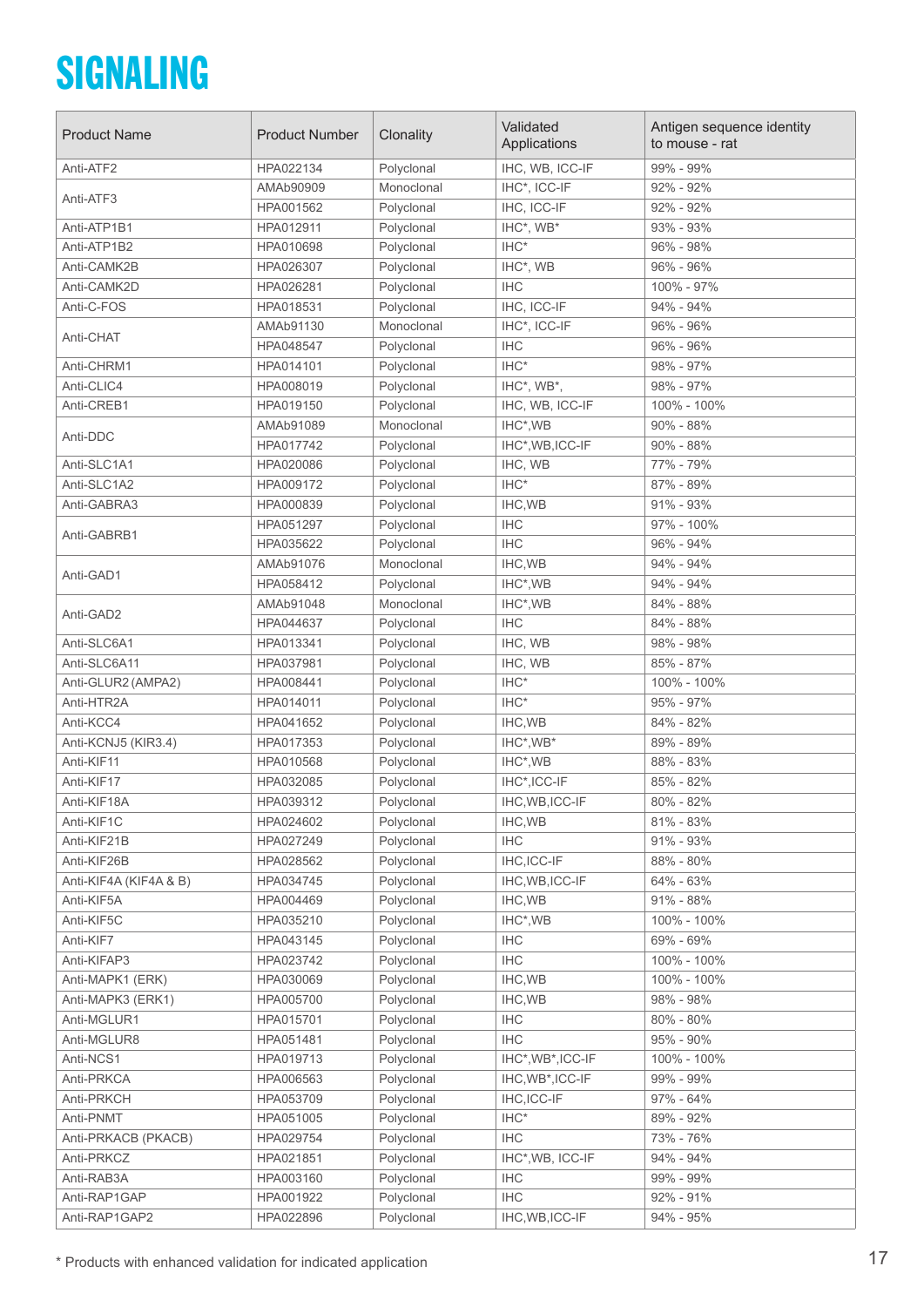### SIGNALING COnt.

| <b>Product Name</b>   | <b>Product Number</b> | Clonality  | Validated<br>Applications | Antigen sequence identity to<br>mouse - rat |
|-----------------------|-----------------------|------------|---------------------------|---------------------------------------------|
|                       | AMAb91041             | Monoclonal | IHC*, WB                  | $94\% - 94\%$                               |
| Anti-SLC17A7 (VGLUT1) | HPA063679             | Polyclonal | IHC*                      | $94\% - 94\%$                               |
| Anti-SLC22A2          | AMAb90792             | Monoclonal | $\mathsf{IHC}^*$          | 84% - 77%                                   |
|                       | HPA008567             | Polyclonal | IHC*                      | 84% - 77%                                   |
| Anti-SLC32A1 (VGAT)   | HPA058859             | Polyclonal | IHC*                      | $95\% - 93\%$                               |
| Anti-SLC6A2 (NET)     | AMAb91116             | Monoclonal | <b>IHC</b>                | n.d.                                        |
| Anti-SLC6A3 (DAT)     | AMAb91125             | Monoclonal | <b>IHC</b>                | 85% - 85%                                   |
| Anti-SNAP25           | HPA001830             | Polyclonal | IHC*, WB*                 | 100% - 100%                                 |
| Anti-SNAP29           | HPA031823             | Polyclonal | <b>IHC</b>                | 89% - 92%                                   |
| Anti-SST (SOM)        | HPA019472             | Polyclonal | IHC*,WB                   | 98% - 98%                                   |
| Anti-STXBP1           | HPA008209             | Polyclonal | IHC*, WB, ICC-IF          | 100% - 100%                                 |
| Anti-STXBP6           | HPA003552             | Polyclonal | IHC, WB*                  | 99% - 99%                                   |
| Anti-SYNGR1           | HPA029673             | Polyclonal | IHC, ICC-IF               | $90\% - 88\%$                               |
| Anti-SYNPR            | HPA061671             | Polyclonal | IHC*                      | $97\% - 97\%$                               |
| Anti-SYP              | HPA002858             | Polyclonal | IHC*, WB                  | 83% - 83%                                   |
| Anti-SYT1             | HPA008394             | Polyclonal | IHC*, WB*                 | 100% - 100%                                 |
| Anti-SYT12            | HPA011006             | Polyclonal | <b>IHC</b>                | $96\% - 98\%$                               |
| Anti-SYT13            | HPA046224             | Polyclonal | <b>IHC</b>                | $96\% - 93\%$                               |
| Anti-SYT16            | HPA004199             | Polyclonal | IHC, WB*                  | $95\% - 95\%$                               |
| Anti-TGFA             | HPA042297             | Polyclonal | <b>IHC</b>                | $93\% - 93\%$                               |
|                       | AMAb91112             | Monoclonal | <b>IHC</b>                | 88% - 88%                                   |
| Anti-TH               | HPA061003             | Polyclonal | IHC*, WB                  | 88% - 88%                                   |
| Anti-TPH2 (NTPH)      | AMAb91108             | Monoclonal | <b>IHC</b>                | 100% - 100%                                 |
| Anti-VAMP4            | HPA050418             | Polyclonal | IHC*, ICC-IF              | 100% - 100%                                 |
| Anti-VAMP7            | HPA036733             | Polyclonal | IHC, ICC-IF               | $98\% - 93\%$                               |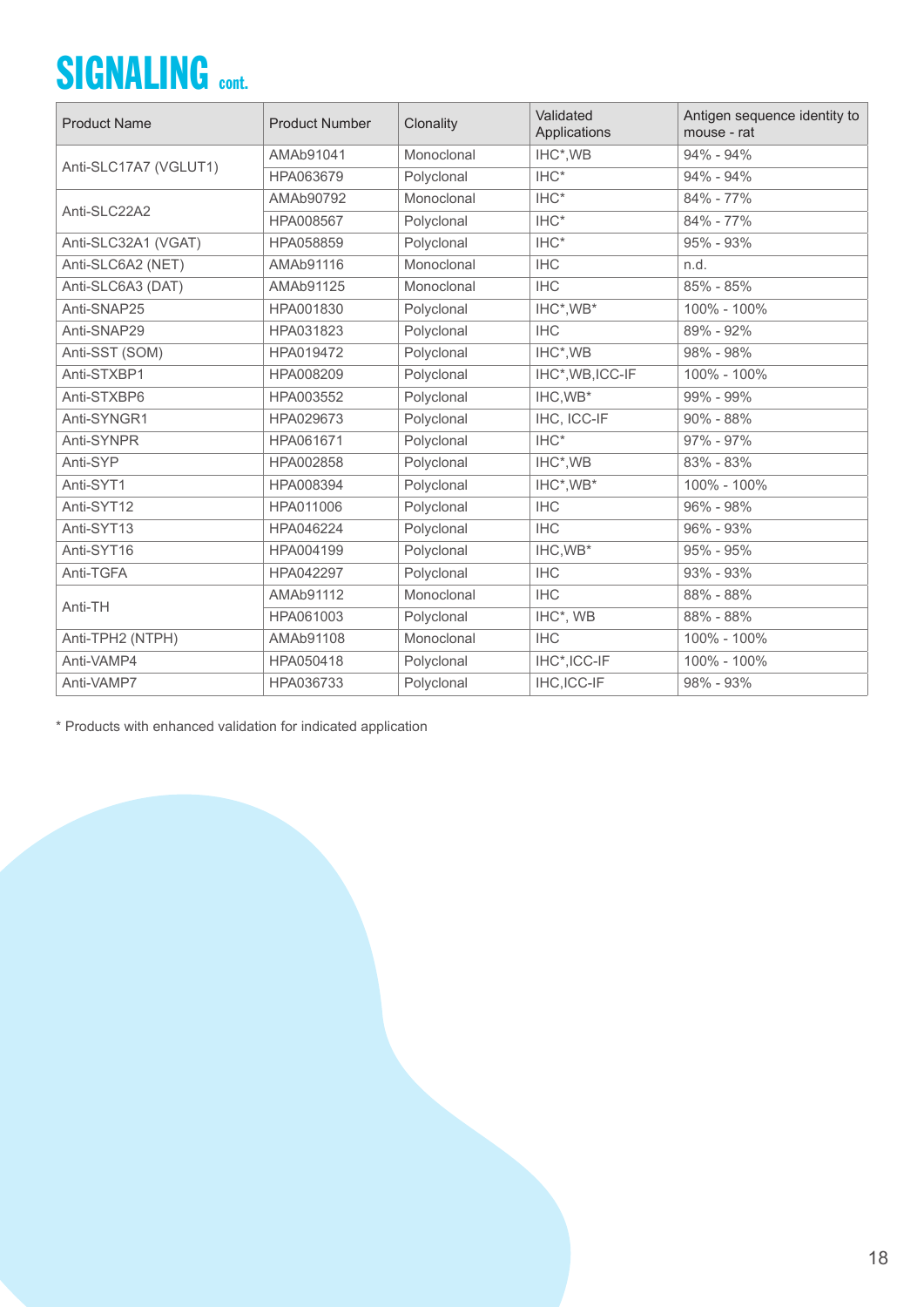# SOX FAMILY

| SOX<br>Group      | Product<br>Name | Product<br>Number | Clonality  | Validated<br>Applications | Antigen sequence<br>identity | Involved in                                                                |
|-------------------|-----------------|-------------------|------------|---------------------------|------------------------------|----------------------------------------------------------------------------|
|                   | Anti-SOX2       | AMAb91307         | Monoclonal | IHC, WB*,<br>ICC-IF       | 99% - 99%                    | Early embryonic development,                                               |
|                   | Anti-SOX2       | HPA045725         | Polyclonal | WB*, ICC-IF               | 99% - 99%                    | Neural stem cells                                                          |
| SOXB1             | Anti-SOX3       | AMAb91312         | Monoclonal | <b>WB</b>                 | $82\% - 31\%$                |                                                                            |
|                   | Anti-SOX3       | HPA054720         | Polyclonal | <b>ICC-IF</b>             | $93\% - 41\%$                | Early neural development. Male<br>sex development.                         |
|                   | Anti-SOX3       | HPA075003         | Polyclonal | ICC-IF                    | 76% - 36%                    |                                                                            |
|                   | Anti-SOX21      | AMAb91309         | Monoclonal | IHC, WB                   | 100% - n.d.                  | Immature neurons.                                                          |
| SOXB <sub>2</sub> | Anti-SOX21      | AMAb91311         | Monoclonal | IHC, WB                   | 100% - n.d.                  | Progression of neuronal                                                    |
|                   | Anti-SOX21      | HPA064084         | Polyclonal | <b>ICC-IF</b>             | $96\% - 37\%$                | differentiation.                                                           |
|                   | Anti-SOX4       | HPA029901         | Polyclonal | IHC, ICC-IF               | 100% - 39%                   | Neural lineage progression.                                                |
|                   | Anti-SOX4       | AMAb91378         | Monoclonal | IHC, ICC-IF               | 78% - n.d.                   | Bone development.                                                          |
|                   | Anti-SOX4       | AMAb91380         | Monoclonal | IHC, ICC-IF               | 78% - n.d.                   | Tumorigenesis.                                                             |
| SOXC              | Anti-SOX11      | AMAb90501         | Monoclonal | IHC, WB*                  | 82% - 82%                    | CNS development.                                                           |
|                   | Anti-SOX11      | AMAb90502         | Monoclonal | IHC, WB                   | 82% - 82%                    | Tumorigenesis.                                                             |
|                   | Anti-SOX11      | HPA000536         | Polyclonal | IHC, WB                   | $82\% - 82\%$                | Mantle cell lymphoma.                                                      |
|                   | Anti-SOX12      | HPA055052         | Polyclonal | <b>ICC-IF</b>             | $96\% - 96\%$                |                                                                            |
|                   | Anti-SOX12      | HPA061627         | Polyclonal | ICC-IF                    | $91\% - 91\%$                | CNS, male and female tissues.                                              |
|                   | Anti-SOX5       | HPA060499         | Polyclonal | WB, ICC-IF                | $91\% - 88\%$                | Chondrogenesis. Tumorigenesis.                                             |
|                   | Anti-SOX6       | HPA001923         | Polyclonal | IHC, ICC-IF               | $96\% - 96\%$                | Neural system development.                                                 |
|                   | Anti-SOX6       | HPA003908         | Polyclonal | IHC*, WB*                 | $97\% - 95\%$                | Chondrogenesis. Maintenance                                                |
| SOXD              | Anti-SOX6       | AMAb91382         | Monoclonal | <b>WB</b>                 | 84% - n.d.                   | of cardiac and skeletal muscle.                                            |
|                   | Anti-SOX6       | AMAb91383         | Monoclonal | IHC, ICC-IF               | $84\%$ - n.d.                | Tumorigenesis.                                                             |
|                   | Anti-SOX13      | HPA051790         | Polyclonal | ICC-IF                    | 87% - 87%                    | Embryonic development.                                                     |
|                   | Anti-SOX13      | HPA054843         | Polyclonal | ICC-IF                    | $93\% - 87\%$                | Diabetes.                                                                  |
|                   | Anti-SOX8       | HPA058665         | Polyclonal | IHC*, ICC-IF              | 73% - 70%                    | CNS, limb and facial<br>development. Male sex<br>determination.            |
| SOXE              | Anti-SOX9       | AMAb90795         | Monoclonal | IHC, WB*,<br>ICC-IF       | $97\% - 96\%$                | Neural crest development,<br>gliogenesis.                                  |
|                   | Anti-SOX9       | HPA001758         | Polyclonal | IHC*, WB,<br>ICC-IF       | $97\% - 96\%$                | Chondrocyte differentiation.<br>Glioma.                                    |
|                   | Anti-SOX10      | AMAb91297         | Monoclonal | IHC, ICC-IF               | 98% - 98%                    | Neural crest and peripheral                                                |
|                   | Anti-SOX10      | HPA068898         | Polyclonal | IHC*, ICC-IF              | 98% - 98%                    | nervous system development.<br>Oligodendrocytes.                           |
| <b>SOXF</b>       | Anti-SOX7       | HPA009065         | Polyclonal | IHC, WB                   | $91\% - 91\%$                | Hematopoietic/endothelial<br>development.<br>Suppression of tumorigenesis. |
|                   | Anti-SOX17      | HPA068399         | Polyclonal | IHC*                      | 89% - 87%                    | Gut and heart development.<br>Tumorigenesis.                               |
|                   | Anti-SOX18      | HPA073703         | Polyclonal | ICC-IF                    | 89% - 89%                    | Hair, blood vessel, and lymphatic<br>vessel development.                   |
| <b>SOXG</b>       | Anti-SOX15      | HPA067196         | Polyclonal | IHC*, ICC-IF              | 52% - 52%                    | Muscle differentiation.                                                    |
|                   | Anti-SOX15      | HPA074049         | Polyclonal | ICC-IF                    | 71% - 36%                    | Tumorigenesis.                                                             |
| <b>SOXH</b>       | Anti-SOX30      | HPA006159         | Polyclonal | IHC*, WB*                 | 68% - 70%                    | Differentiation of developing<br>male germ cells.                          |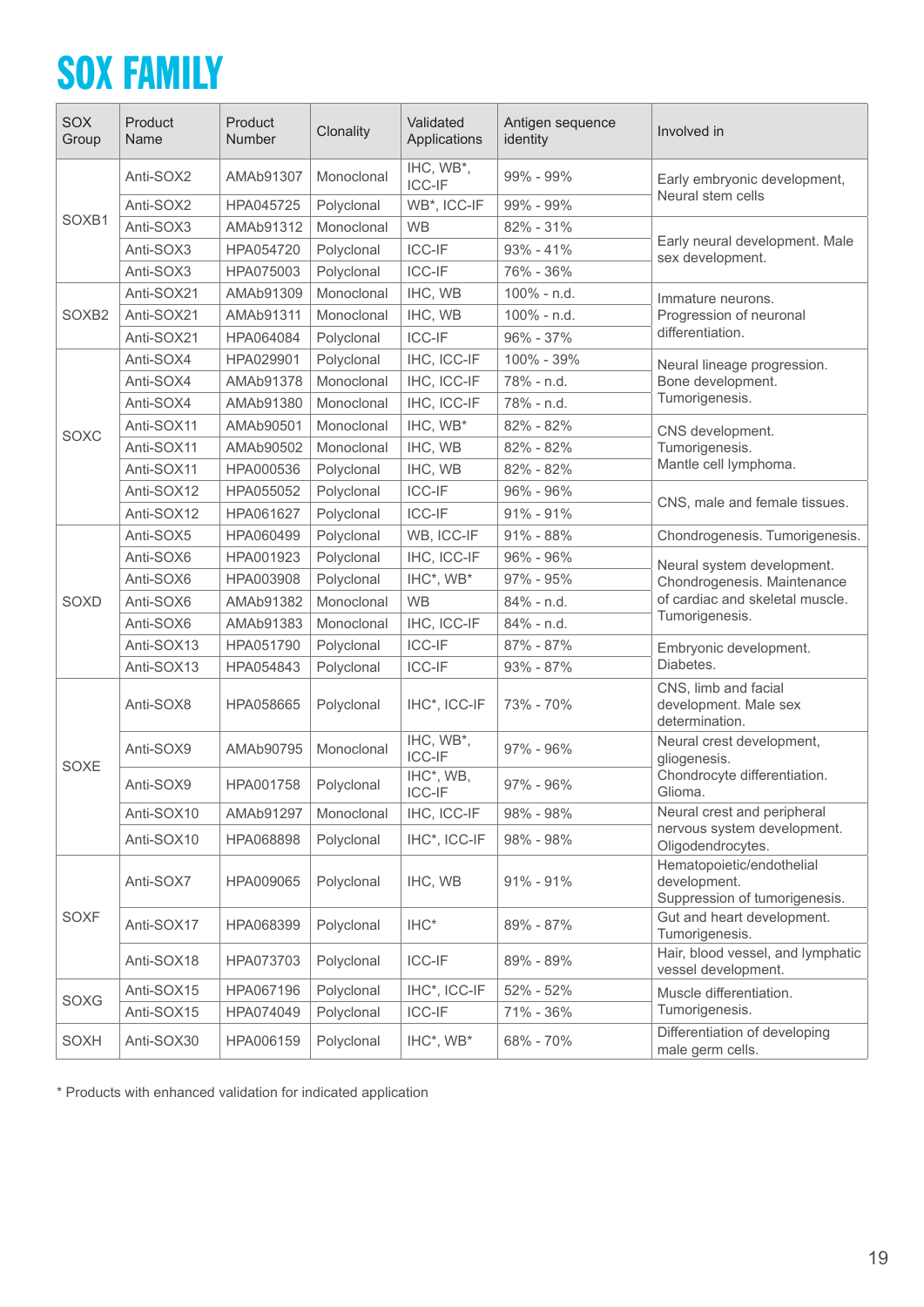### VERY RELIABLE ANTIBODIES

Atlas Antibodies is the original manufacturer of over 21,000 primary antibodies targeting the majority of human proteins. Building on our heritage with the Human Protein Atlas project, we provide highly validated reagents that enable leading research in biology, diagnostics, and medicine. All our products are rigorously evaluated for specificity, reproducibility and performance and characterized in multiple applications. Our team of researchers develops the next generation of innovative and reliable tools, fundamental to advancing research in neuroscience, oncology, cell biology, stem cells and development.

### CREATED BY THE HUMAN PROTEIN ATLAS

With our roots in the Human Protein Atlas project, an integration of antibody-based imaging, proteomics, and transcriptomics, our antibodies are affinity-purified, reproducible, selective, and specific for their target proteins through our enhanced validation process. Our Triple A Polyclonals™ are developed within the Human Protein Atlas project.

### VALIDATED BY ENHANCED VALIDATION

We take great care to validate our antibodies in IHC, WB, and ICC-IF. Our antibodies are validated in all major human tissues and organs and 20 cancer tissues. Each antibody is supported by over 500 staining images. As an additional layer of security, we perform Enhanced Validation. By using 5 different enhanced validation methods we validate our antibodies for each combination of protein, sample, and application. Discover our Triple A Polyclonals™ and PrecisA Monoclonals™ antibodies targeting the majority of human proteins in cells, tissues, and organs.

### EVIDENCED BY SCIENCE

Made by researchers for researchers our products are used all over the world and referenced in 1000s scientific peer-reviewed papers.

### WE SUPPORT YOUR RESEARCH

Our scientific content and newsletter provide you with timely information about new product releases, research highlights, and much more. In addition, from our website you can download informative white papers, protocols, guides, posters, infographics, roundups of recent research papers, read blog posts and interviews.

### HOW TO BUY OUR PRODUCTS

Our products are available worldwide. We deliver to all destinations in Europe (excluding Russia), US, Canada, Australia, New Zealand and Israel. We expand our offering through trusted partners worldwide. You can shop our full catalog online or find your local supplier.

[SHOP OUR FULL CATALOG](https://www.atlasantibodies.com/primary-antibodies/) **FIND YOUR COLL** SUPPLIER